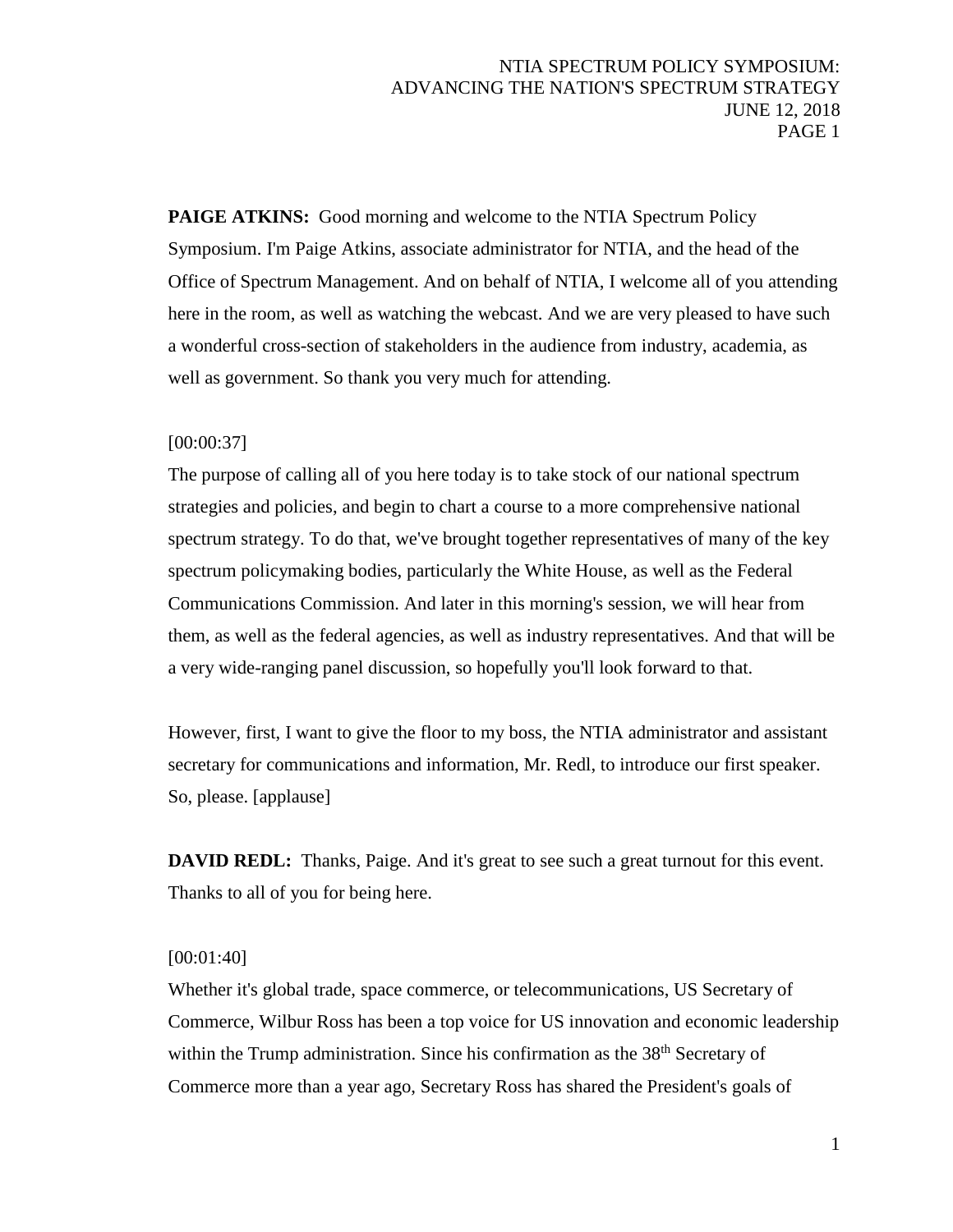freeing up the US high-tech industry, to flourish and expand their leadership around the world. This reflects his decades of experience in investment banking and private equity operations, culminating in his leadership as chairman and chief strategy officer of WL Ross and Company. All together, he has served as chairman or lead director of more than 100 companies operating in more than 20 countries.

### [00:02:19]

I'm very pleased and honored that he's agreed to join us here this morning to kick off this policy symposium and to provide remarks on the relationship between spectrum policy and the nation's current and future economic competitiveness. Please welcome my boss, Secretary of Commerce, Wilbur Ross. [applause]

### [00:02:40]

**SECRETARY WILBUR ROSS:** Thank you, David, for that nice introduction. I'm glad to be in front of a very friendly audience. That doesn't happen quite so often [laughter] in Washington these days. So I thank all of you for attending this first Spectrum Policy Symposium. And thanks also to the panelists and speakers for your commitment to advancing our high-tech industries like telecommunications and commercialization of space. The United States leads the world in these industries, and the Commerce Department is committed to fortifying that leadership.

### [00:03:25]

The US wireless industry supports more than 4.7 million American jobs and contributes almost a half-a-trillion dollars – \$475 billion – annually to the economy. But we cannot be complacent. While the United States leads the world in 4G wireless technology, China and South Korea are both working very hard to position themselves to dominate the next generation of 5G.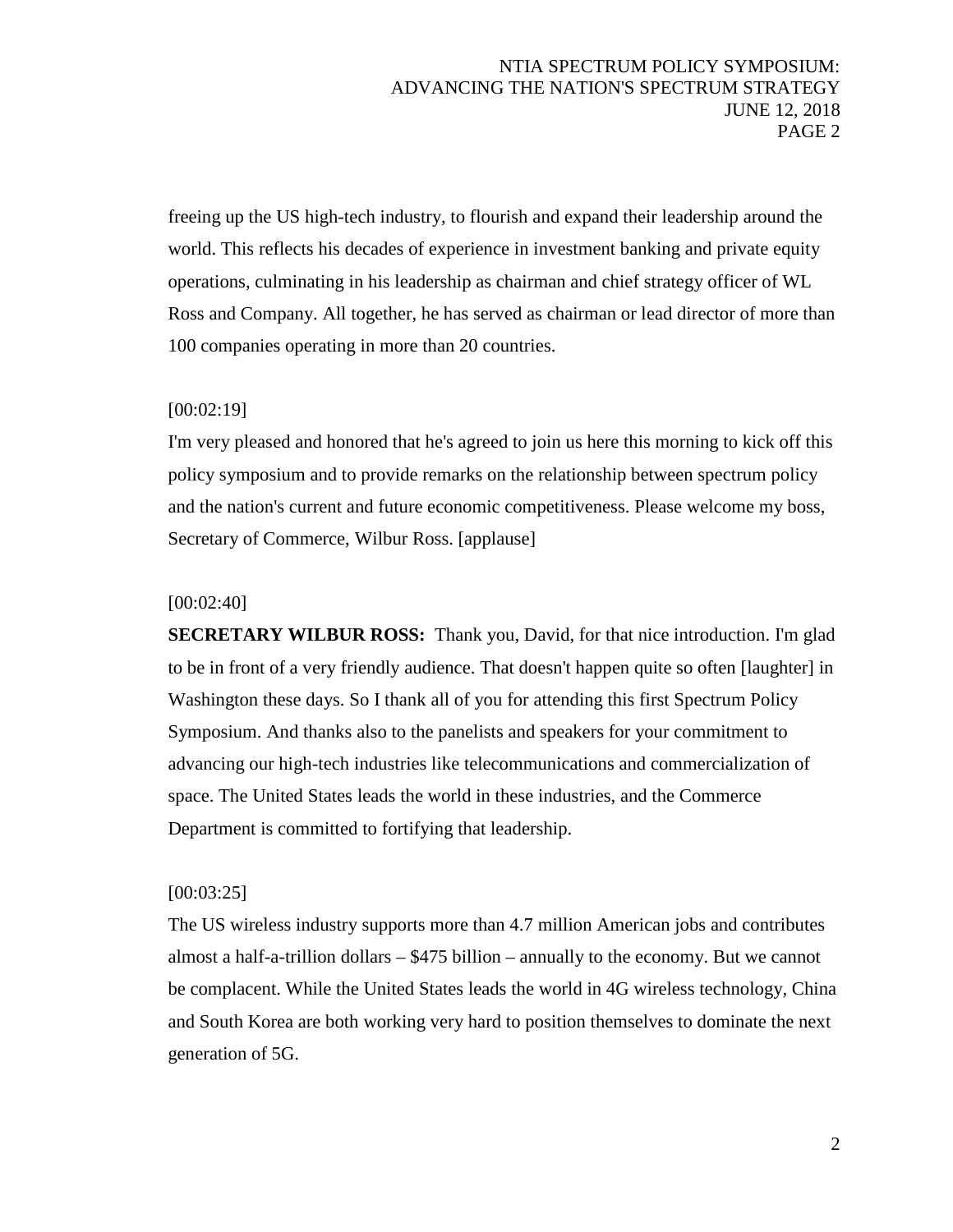China is shaping up to be the biggest 5G market by 2022, and the Chinese government has targeted 5G to develop its indigenous industry and dominate global export markets. But as you know from the recent publicity around ZTE, they do not have themselves all of the technology they need to pull this off.

It's estimated that 5G could create up to three million jobs in America, and generate \$500 billion a year in economic growth. That would be a 2.5% increase in our entire gross domestic product.

# [00:04:54]

The first 5G phones should be ready in 2019, and all four nationwide mobile operators in the US – AT&T, Sprint, T-Mobile and Verizon – are expected to be generating 5G revenues of at least \$1 billion in the US by the end of next year. This will be a major milestone for our wireless industry, and we are working at creating the conditions to prosper for 5G.

# [00:05:31]

We understand the importance of a sound spectrum policy to accelerate 5G growth. That is why we want to hear from all of you – as policymakers, leaders, inside and outside of government – about the spectrum needed for 5G, and for American companies to be successful in both domestic and global markets. This includes the satellite industry, as new technologies, including those powering non-geostationary constellations, promise to support widespread connectivity.

# [00:06:15]

On the government side, we are dedicated to ensuring that NASA, DoD, FAA, NOAA, the intelligence community and other agencies have access to the spectrum needed to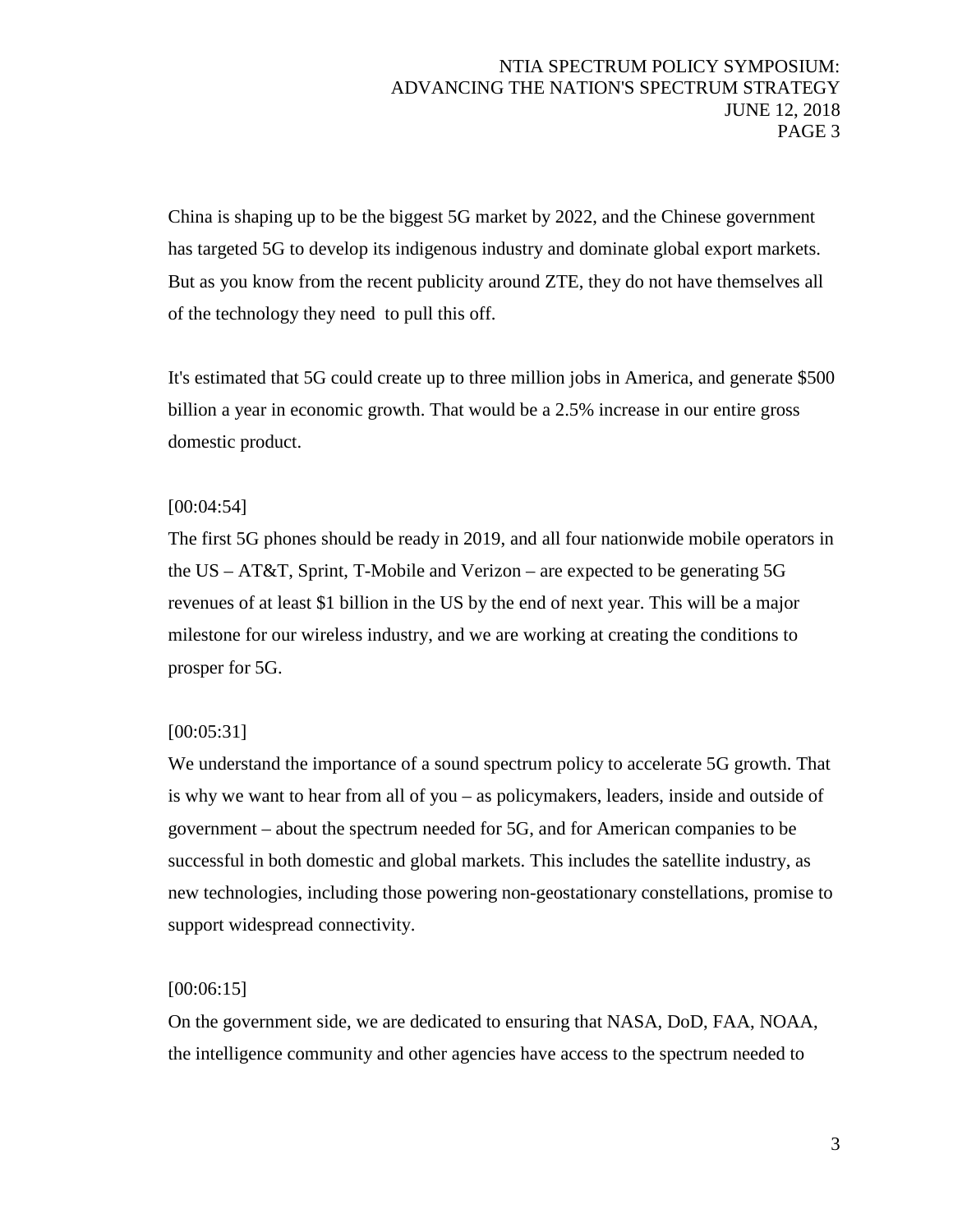support their missions to protect the public, foster economic activity, and advance our scientific enterprises.

### [00:06:41]

Across all of these areas, our international efforts are critical. The Commerce Department engages actively in the international forums that determine global spectrum allocations, set technical standards, and develop new technologies.

### [00:07:03]

NTIA represents the federal government's positions on spectrum issues at the International Telecommunication Union's World Radiocommunication Conferences, which occur every three or four years. These conferences determine global spectrum allocations and the processes to coordinate orbits of satellites through a treaty-level agreement.

### [00:07:32]

Our staff at NTIA is currently working with other federal agencies and the FCC to develop negotiating positions for the next WRC, which is scheduled for the fall of 2019. As we engage with the ITU, I ask that you support the election of Doreen Bogdan-Martin, a former NTIA staffer, as the ITU's Development-Sector Director. Our administration has put its full support behind Doreen. She is well versed in US policy objectives, and has championed our pro-growth and pro-competition satellite policies. If elected, she would be the first woman on the ITU's senior executive staff.

On May 24th, President Trump issued a directive aimed at taking additional steps to maintain and extend the nation's global leadership in commercial space activity. Space is already a \$340 billion business and may soon be a trillion-dollar business. But to realize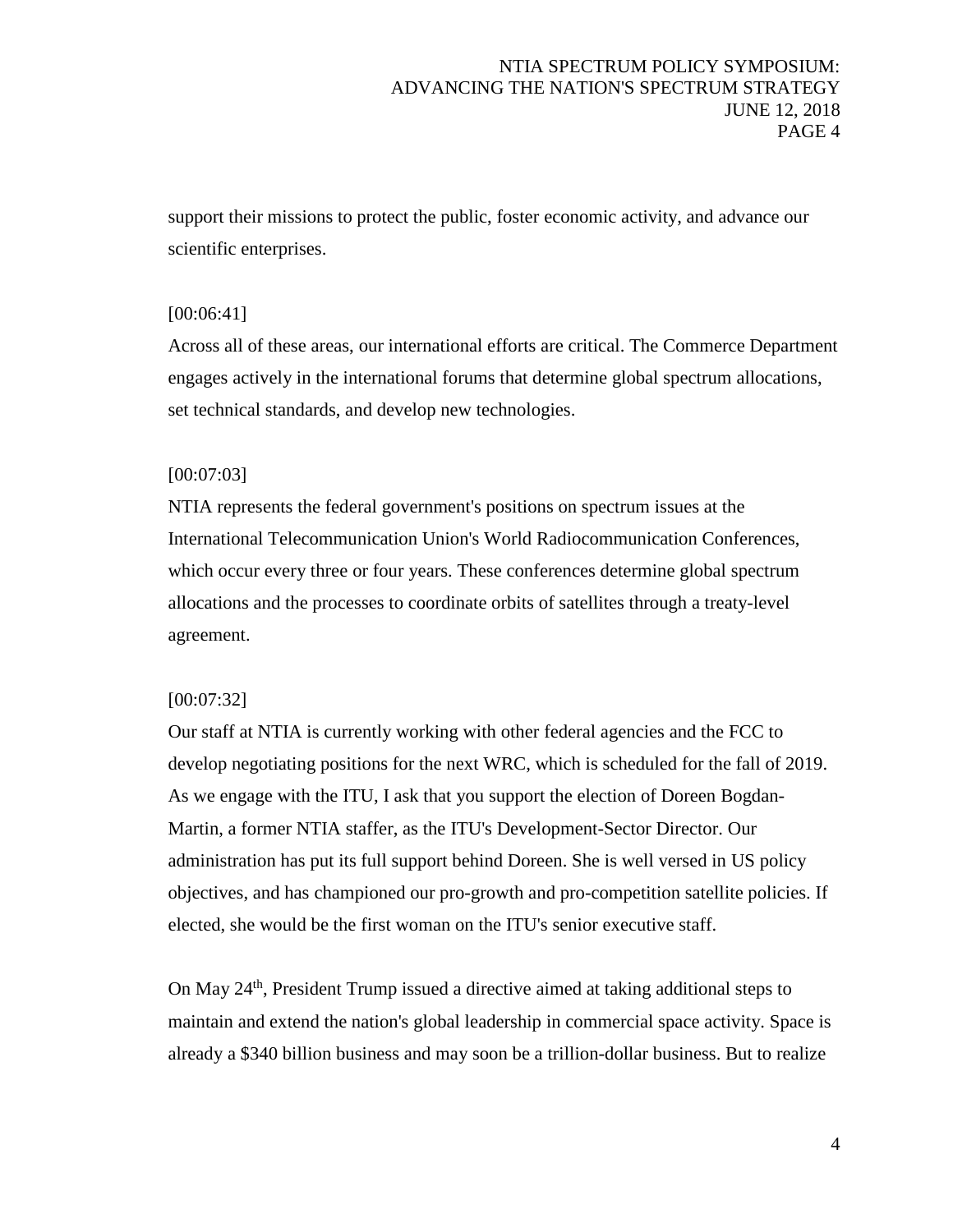our commercial space potential, our government needs to make it easier for the private sector to achieve success. We are already seeing improvements:

### [00:09:16]

Last year, Commerce signed an agreement with the Departments of Defense, State, Interior, and the Director of National Intelligence to reduce wait times on satellite remote sensing applications. The agreement sets more definitive timetables for license decisions, and elevates decision-making to senior government officials if deadlines are not met. Before its implementation, the average time to obtain a NOAA license was 210 days. Now, thanks to these improvements, NOAA estimates the average time to grant licenses has been reduced by more than 50%, to an average of 91 days.

### [00:10:14]

This brings me to the Space Council's initiative to create a one-stop shop at the Commerce Department for space commerce. The Department is creating a new Space Administration office within the Office of the Secretary, and is repositioning and consolidating its space commerce functions under my direct supervision. This office will create a streamlined, central interface at the Department for industry needs relating to remote sensing, export controls, spectrum concerns, trade promotion, space traffic management, and space situational awareness, just to name a few.

#### [00:11:07]

The Office of Space Commerce and the Commercial Remote Sensing Regulatory Affairs Office – both currently housed in NOAA – are being elevated to the new Space Administration. We will also soon name a Director of the Office of Space Commerce, a position that has been vacant for almost ten years.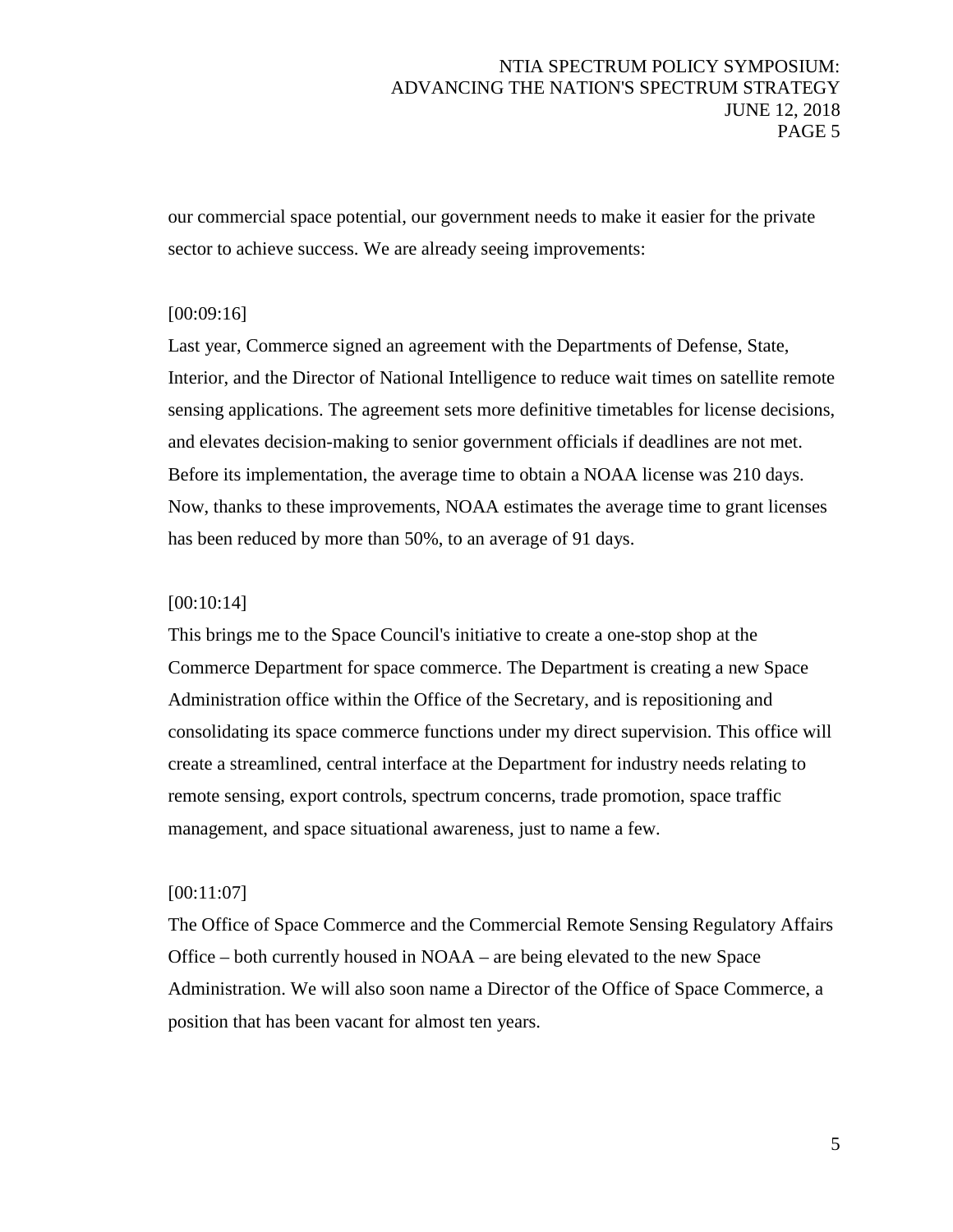Our ultimate objective is to provide the space commerce industry with a single place within the federal government to address the majority of its needs. This includes support of NTIA's spectrum management and policy functions.

### [00:11:56]

Spectrum policy will play an important role in our efforts to advance space commerce. This symposium comes at an opportune time as we strive for US leadership in 5G and other advanced technologies. We are focusing on spectrum policies to guide our efforts now and into the future. The views you share with us today will help advance the President's goals both domestically and internationally.

### [00:12:36]

Thank you again for your participation and your ongoing work to maintain US leadership in these important industries. Enjoy the rest of your day. [applause]

**DAVID REDL:** Thank you very much, Mr. Secretary, for those remarks and for your continued leadership in the area of spectrum policy.

At this point, we'll move on to a keynote I intend to give. And then we'll have some time at the end for a little Q&A.

### [00:13:13]

Good morning, and thank you again for joining us today at NTIA's Spectrum Policy Symposium. We're pleased that Secretary Ross could join us to discuss the status of our nation's spectrum policy. Under the leadership of Secretary Ross and President Trump, the administration is committed to ensuring that US consumers continue to enjoy the benefits of American leadership across the technology sector, and to protecting our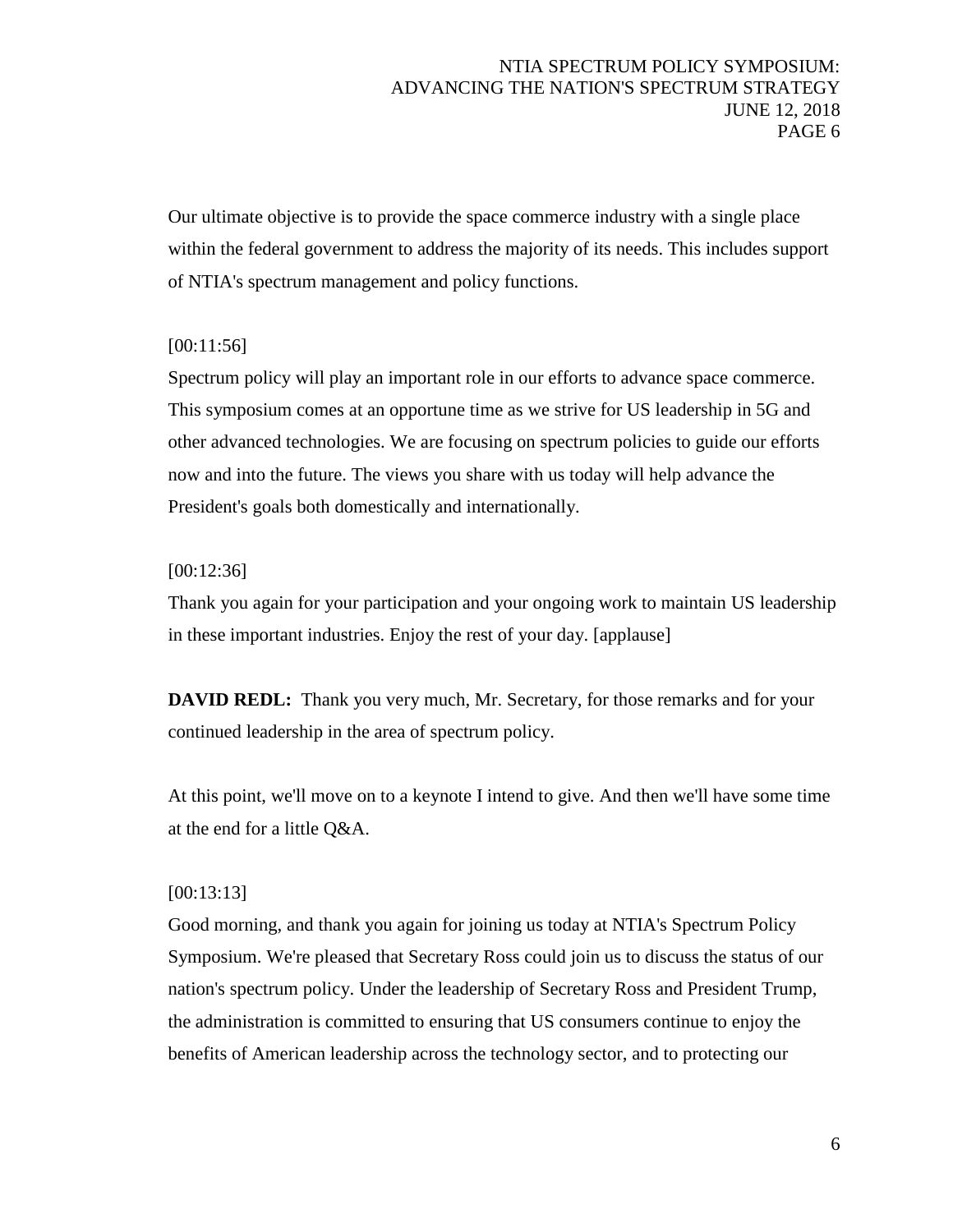national and economic security. We have a distinguished group of speakers today, and I welcome your participation in what should be a lively discussion on spectrum policy.

# [00:13:45]

This is an opportune time to take stock of spectrum policies and management practices. We have accomplished a great deal over the past decade. Mobile and satellite broadband services are empowering job creation, keeping people and information safe, and creating knowledge and fostering commerce around the world. The satellite industry is building and launching a new array of advanced constellations; unlicensed services are empowering consumers to take control of spectrum services in the their homes and businesses; and the Internet of Things, smart cities, driverless cars and drones are fast becoming part of our everyday lives, making profound changes to the way we live. But with 5G on the cusp of reality, there is much work yet to be done.

### [00:14:28]

As leaders in spectrum policy across government and industry, we must use this finite resource effectively so we can fully support our 21<sup>st</sup> century wireless needs. We need to plan for the future so there will be enough spectrum available for 5G, unlicensed, and the next generation of satellite systems that hold so much potential. While commercial and unlicensed needs are extensive, we must also balance that demand against the government's expanding needs for national defense, public safety, aerospace, and other vital missions.

### [00:14:58]

It is imperative that we make America first in 5G, and we do that by removing obstacles to deploying 5G infrastructure and playing an active role in the international standardssetting processes that will define how 5G unfolds. We must also ensure that we have a collective approach to securing 5G networks.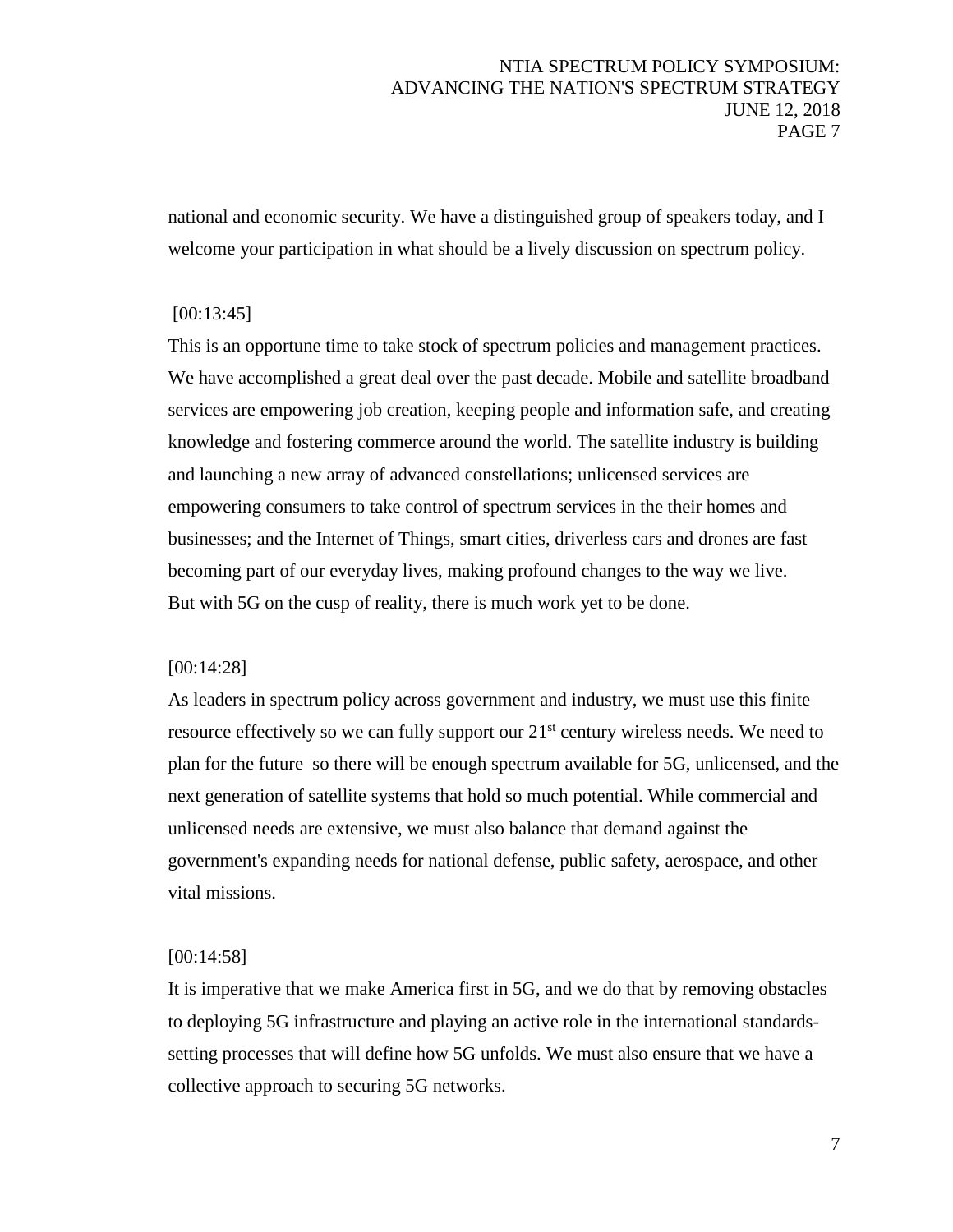### [00:15:15]

So how do we achieve these goals? We need a strategic approach that will engage both government and the private sector in supporting  $5G$  and other  $21<sup>st</sup>$ -century spectrum imperatives. With our shared goal of optimizing spectrum in ways that deliver maximum benefits to the American public, we need a comprehensive set of immediate and longterm steps. Immediate actions are necessary to address priorities such as 5G and other emerging terrestrial and space-based based technologies. But we also need to establish the framework for a longer-term approach to spectrum policymaking. This requires true collaboration across government, and significant cooperation with telecommunications, aerospace, and other industries. We must also develop a thorough awareness of current and future spectrum requirements for federal and non-federal access to spectrum.

#### [00:16:05]

We are taking stock of the valuable progress that's been made to date and assessing how emerging technologies will impact spectrum usage and demand across the United States economy. Our ongoing spectrum-related research and development, testing protocols, and engineering analyses are yielding the tools that will help make more efficient use of spectrum to meet federal and commercial needs.

#### [00:16:26]

Over the longer term, agreement on foundational principles can drive our collective efforts. The principles must include a commitment to balancing federal and non-federal spectrum requirements, and reflect the need to protect our economic and national security interests. We need to ensure sufficient mechanisms exist to increase spectrum access, including through spectrum sharing, when that is the most effective approach. And we need greater transparency of spectrum use, and should promote increased collaboration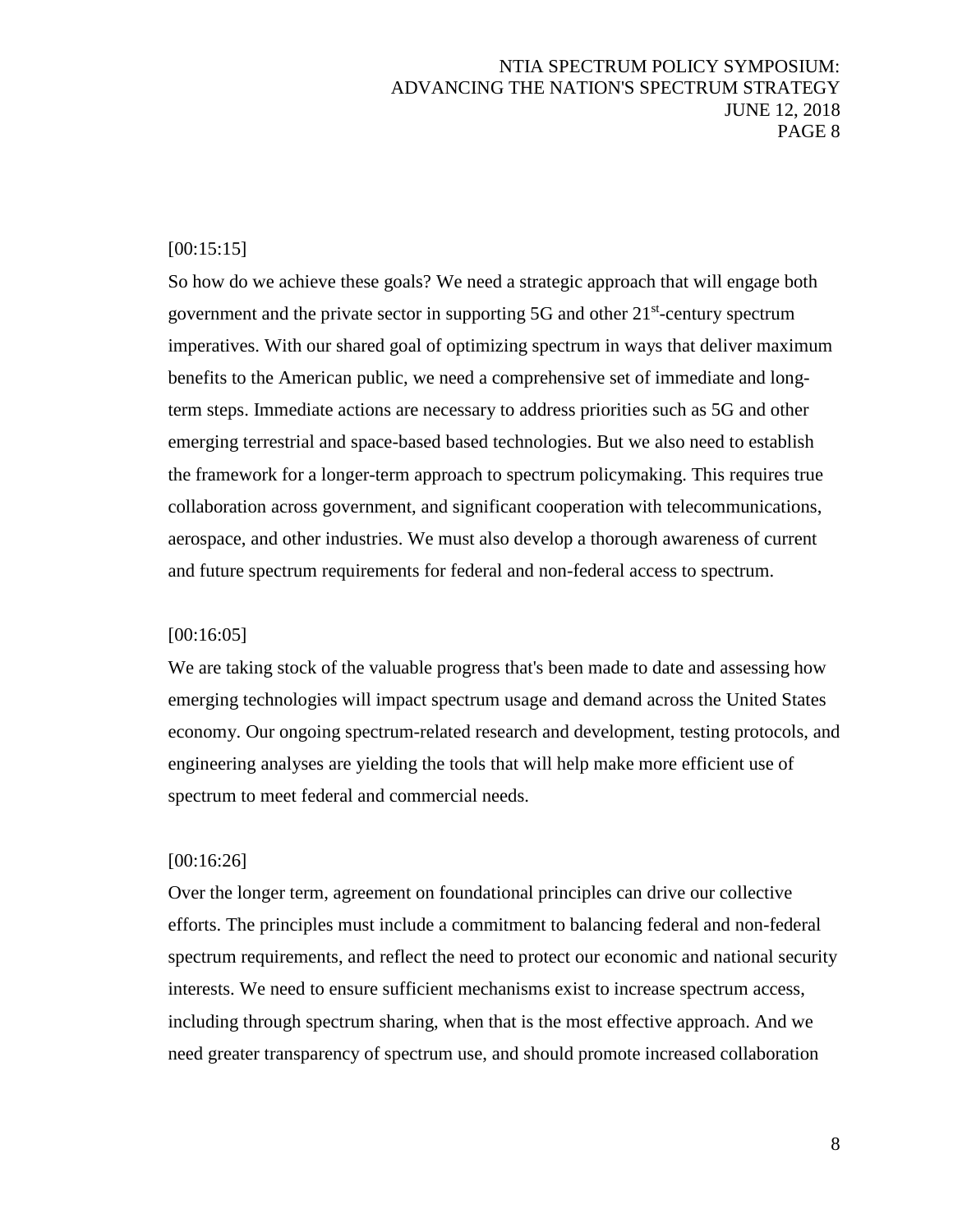between federal and non-federal stakeholders, including creative public/private partnerships.

## [00:17:03]

Our strategy must rely on a flexible spectrum management regulatory model, to include standards and enforcement mechanisms that encourage spectrum efficiency and effectiveness. We also need to leverage spectrum research, development, testing and engineering processes to elevate and deploy advanced spectrum sharing tools, dual-use technologies, and innovative ways to access these spectrum resources. We need to make meaningful progress toward establishing secure, enterprise-level spectrum management tools to help us both identify areas for greater spectrum efficiency, and to manage the coordination of shared spectrum access.

### [00:17:41]

A foundation is in place today to make progress toward these objectives. NTIA enjoys close cooperation and collaboration with the major stakeholders in the spectrum policy environment – whether they be Congress, the White House, the FCC, the federal agencies that use spectrum, and our commercial and non-federal partners. As the electromagnetic spectrum gets more and more congested, what we have known for a long time is more true than ever – we can only move forward when standing together. Through a cooperative approach, we can build a successful long-term spectrum strategy that balances all of these disparate needs.

### [00:18:17]

To get there, we'll leverage and build on existing initiatives. NTIA is continuing to work with all spectrum stakeholders on current and legacy activities that are helping us to align with future spectrum requirements. We have come a long way already from the way we have traditionally allocated and assigned permissions for access to spectrum. Historically,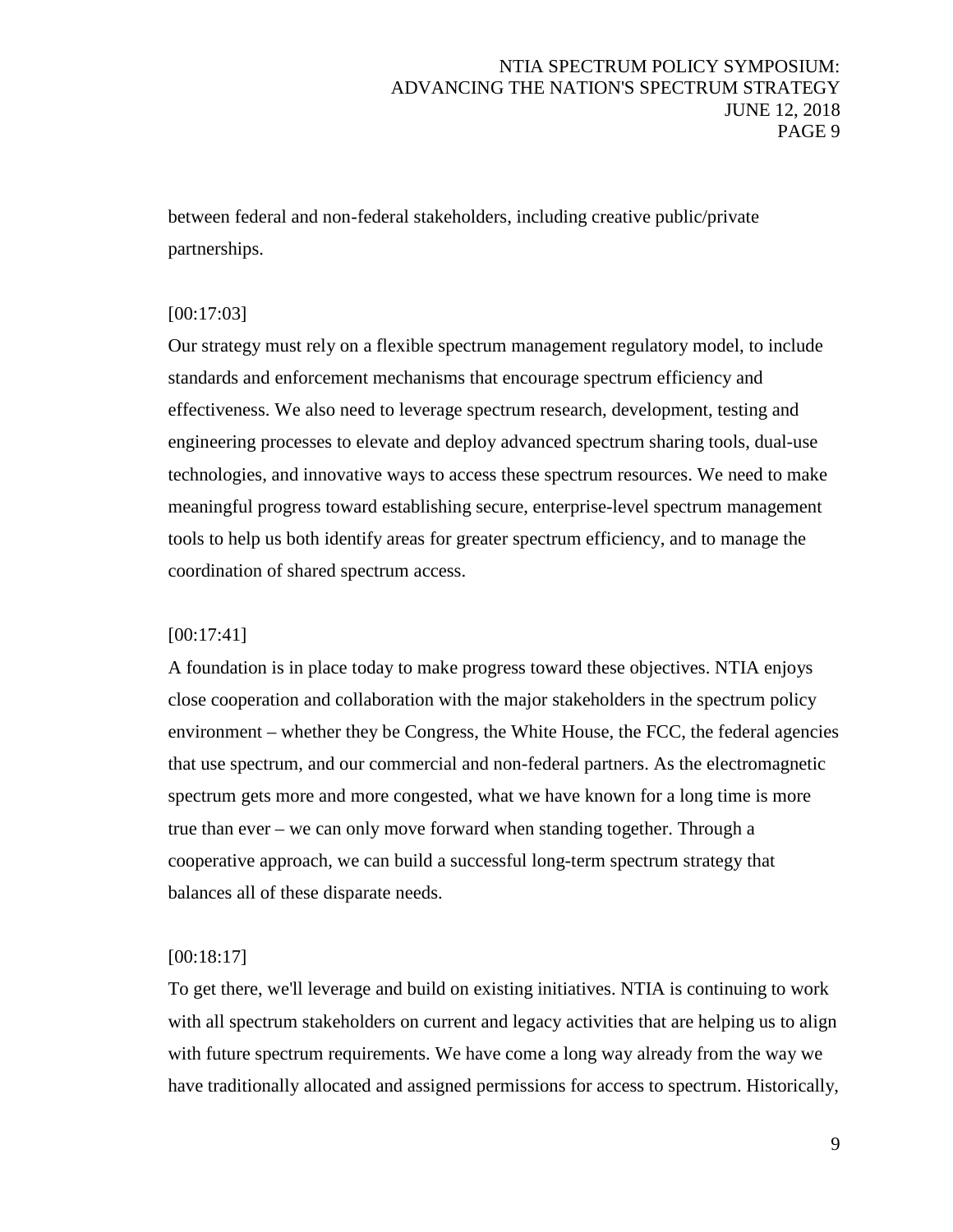we have taken somewhat of a zero sum approach: You take spectrum from one use – and federal agency use is always the first target – and give it to another. But that changed when we reached the end of the era of easy and painless spectrum relocations. And let's be clear, that era is over.

### [00:18:54]

We discovered that, in many of the most constrained bands, it is too time-consuming and too expensive to simply evict a user, or set of users, from bands they have used and counted on for years or even decades. There is often too much sunken investment in equipment with lengthy life cycles and significant redesign costs. This is particularly true for satellites and radar systems with their long development times and even longer operational lives.

### [00:19:21]

Now we are looking for new ways to share spectrum among incumbents and new users. This is rarely problem-free, even when it is technically possible. But with new and dynamic access techniques and technologies, sharing continues to offer a lot of promise. NTIA continues to work with the FCC to develop sharing and repurposing approaches across low, medium, and high spectrum band ranges.

### [00:19:44]

One of the most innovative approaches involves the 3.5-gigahertz Citizens Broadband Radio Service, the CBRS spectrum. This is a really exciting time as we get closer to the CBRS spectrum being made available because the 3.5 affords an excellent mix of capacity and coverage capabilities. The FCC's flexible licensing framework may also open the door to a variety of business models for putting this prime spectrum to use and for potentially allowing non-traditional players to take advantage of this opportunity.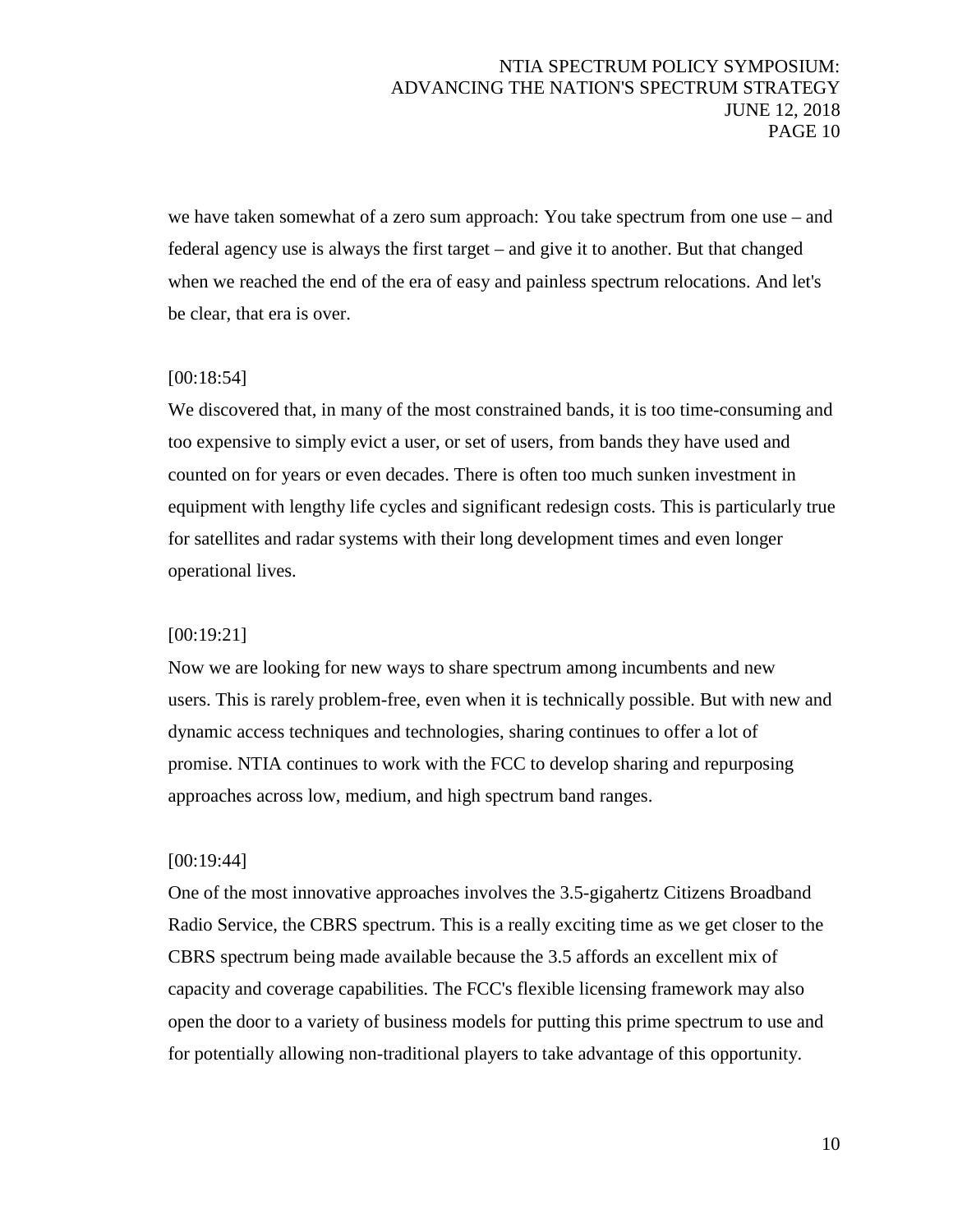### [00:20:14]

Progress continues on the technical aspects of this spectrum sharing arrangement that are key to rolling out CBRS while protecting the incumbent operations in the band. NTIA in particular, through our Office of Spectrum Management and our Institute for Telecommunication Sciences, continues to work very closely with the FCC, the Department of Defense, and industry to make it a success. This collaboration includes regular engagement with the Wireless Innovation Forum to complete the standards and the certification framework for the Spectrum Access System and Environmental Sensing Capability that will work together to control the CBRS devices in the field.

### [00:20:52]

The WinnForum standard defines the parameters for protection of federal radar systems. And WinnForum recently delivered the certification software that ITS is reviewing and validating. Assuming all goes well over the 60-day review period, we could move to SAS certification testing in the near future, which I know many of you are very much looking forward to. We will also have ESC compliance testing to take care of. The combination of SAS, ESCs, and Dynamic Protection Areas is a complicated sharing framework. DPAs will replace static exclusion zones that principally cover coastal areas in order to protect ship-borne radars, as well as protect other federal equities such as radio-quiet zones, including the ITS-managed Table Mountain in Colorado.

#### [00:21:36]

Instead of the initial large coastal exclusion zones that were planned and appeared necessary to protect Navy radars, we've moved toward DPAs enabled by these systems and their complex technologies. This will maximize the commercial potential of the band while not losing the assurance that incumbent military radar systems will be protected. This is truly the kind of spectrum win-win that we've all been looking for.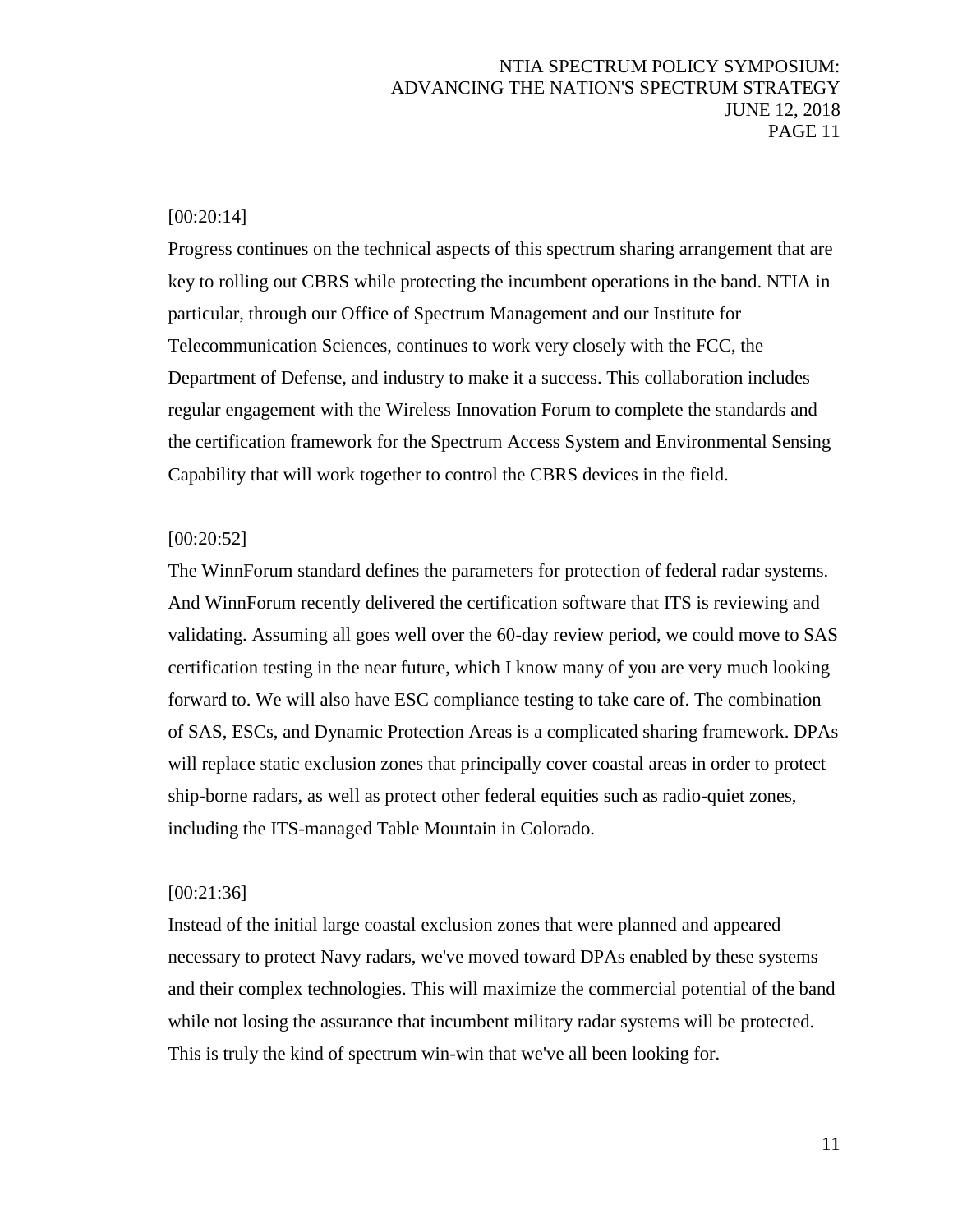### [00:22:00]

The 3.5-gigahertz sharing model also demonstrates a means of introducing more dynamic sharing while still protecting sensitive information regarding federal systems and operations, largely through the use and introduction of the ESCs. NTIA's efforts to make spectrum available for commercial use, however, go beyond 3.5. For example, we are working with the Department of Defense to evaluate whether a neighboring band, 3450- 3550 megahertz, could support the introduction of commercial wireless services without harming current federal operations.

#### [00:22:31]

Higher up the spectrum chart, NTIA is supporting efforts to make spectrum available in the millimeter wave range, above 24 gigahertz – or, as FCC calls it, the Spectrum Frontiers. Spectrum Frontiers bands are a key focus for 5G. Due to the technical characteristics of the band, the propagation distances generally are very short. On the other hand, because a lot of spectrum can be made available, large channel blocks will support applications requiring wide channels, such as very high resolution video. To put simply, if you've ever been frustrated by your ability to download a large video file onto your iPad or other tablet, 5G is going to help to speed that up.

#### [00:23:09]

Fixed deployments are coming first, including home broadband access options, but mobile is certainly on the table. These bands also will be useful for the aggregation of 5G and Internet of Things traffic. NTIA has worked closely with the FCC on the agenda item the Commission adopted last Thursday that moves additional Spectrum Frontiers bands closer to availability and proposes additional study of how we can best accommodate current and future federal operations in a number of these bands. And the US government isn't stopping there. The FCC is also looking at spectrum above 95 gigahertz in its Spectrum Horizons proceeding.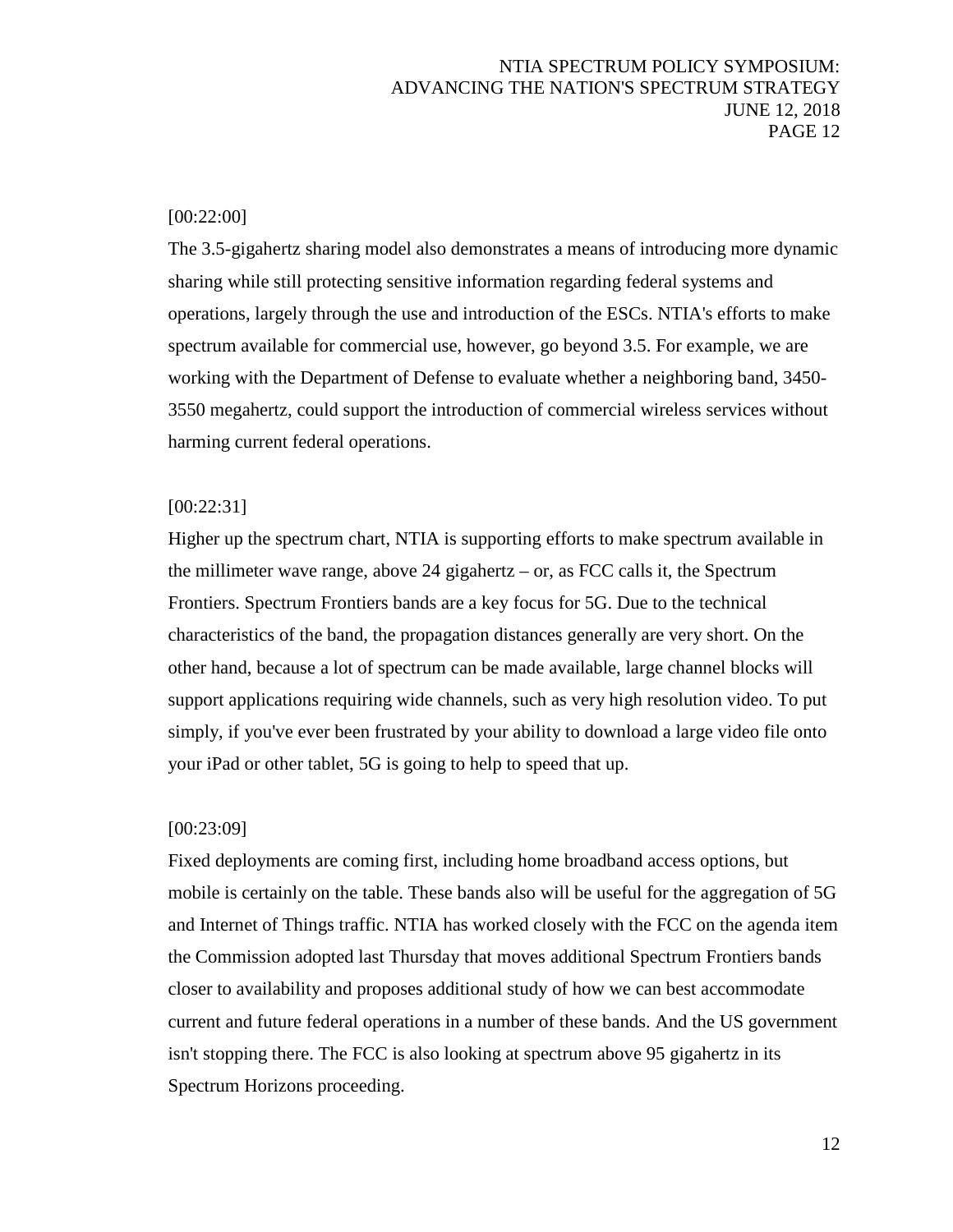### [00:23:45]

For low-band, the Spectrum Pipeline Act requires NTIA to identify for auction 30 megahertz of spectrum below 3 gigahertz by 2022, and to identify an additional 100 megahertz beyond that. As part of this effort, NTIA, OMB and the FCC have been evaluating proposed pipeline plans submitted by federal agencies. Two have been approved and funded – one for 1300-1350 and the other for 1675-1680.

#### [00:24:12]

These efforts demonstrate that with the FCC and our other federal partners, we continue to respond rapidly to meet market demand for spectrum. Still, with 5G on the way, we share the sense of urgency many of you feel. Congress also demonstrated its sense of purpose and urgency on spectrum policy very recently with the passage of Mobile Now as part of Ray Baum's Act, just signed into law as part of the budget deal. Mobile Now includes a provision directing NTIA to research incentives for federal agencies to relinquish or share spectrum, and it also requires a study of bidirectional sharing, which could allow federal agencies to share existing non-federal bands.

#### [00:24:49]

Meanwhile, the President's budget for fiscal year '19 includes a proposal to authorize NTIA to administer leases of federal spectrum to non-federal users. This is still very much a proposal at this point, and many details need to be sorted out, but it has great potential. The idea here is to add as many tools to the tool kit as possible to make sure we are making the most of our valuable spectrum resources.

NTIA also has an important role to play in ensuring that US spectrum policy supports the President's goals for commercial space activity, as Secretary Ross noted in his remarks. As outlined in the President's Space Policy Directive issued last month, NTIA will be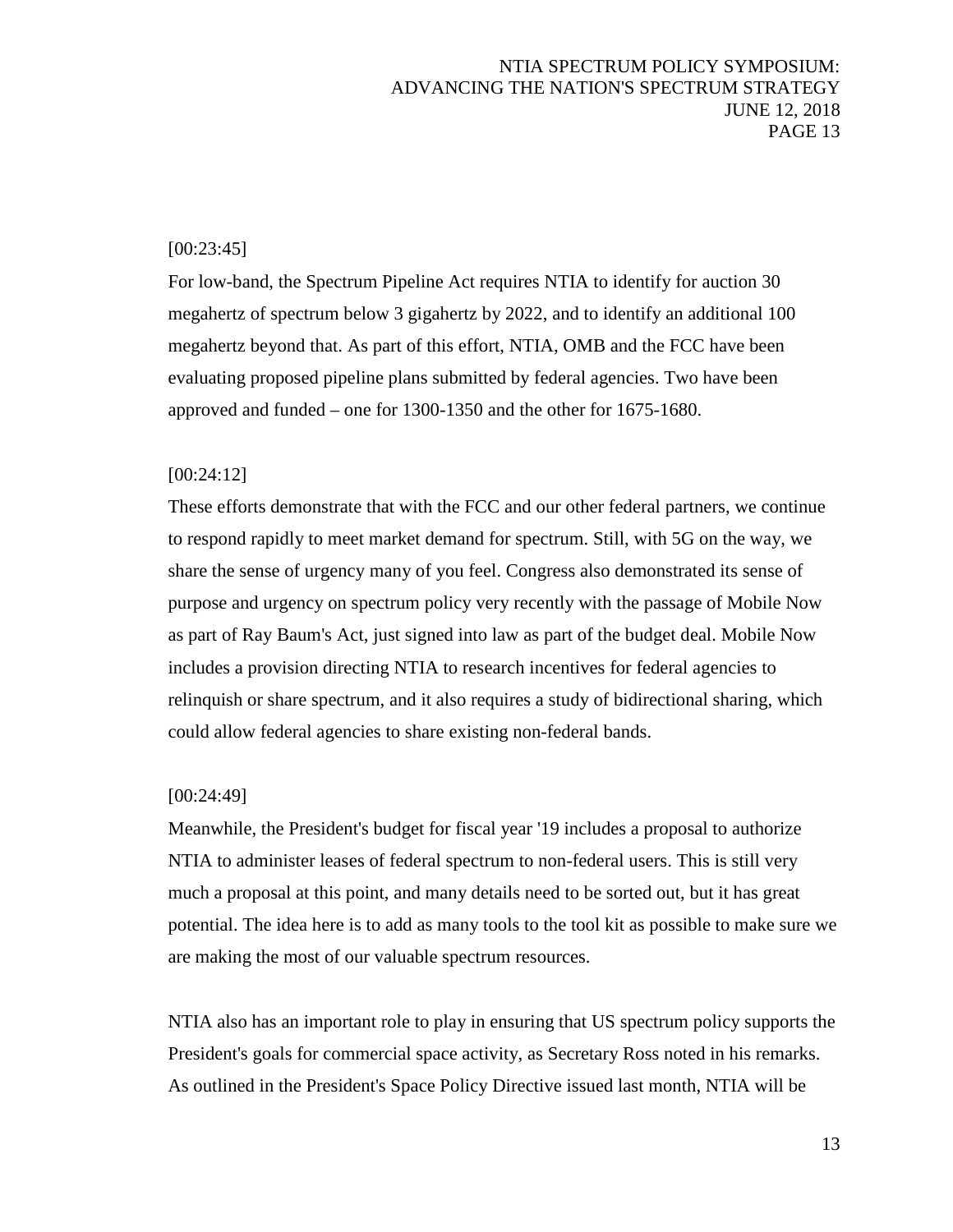supporting the development of a Department of Commerce and White House report on how spectrum policy activities can further US leadership in space commerce.

## [00:25:36]

Our agency also plays a pivotal role in international spectrum policymaking, principally through its coordination of the federal agency participation in preparations in ITU meetings, particularly the World Radiocommunication Conferences mentioned by Secretary Ross. These are global, treaty-level inter-governmental conferences that update the rules for international spectrum allocations and satellite orbital slots. To echo Secretary Ross, it is important that all of us with a stake in these matters work together to develop and advance unified, balanced proposals to ensure US success at the WRC in 2019.

### [00:26:12]

I'm looking forward to today's panel discussion to help us move forward on these goals and principles that we've laid out, as well as to bring out other areas forward for consideration. NTIA has a rich history in the communications policy landscape, drawing on diverse stakeholder input, relying on expertise to help us arrive at decisions and actions that benefit the American public. Our efforts must empower American companies to continue developing and deploying the innovative technologies Americans have come to take for granted. It is the key to sustaining US leadership, growing the economy and providing good, high-paying jobs for our citizens.

Thank you so much for being here today. I look forward to your questions. [applause]

If anyone has any questions, please raise your hand. We have a couple of people with microphones who can come around and give you the mic. And please state your name and your organization you're affiliated with, even though we all know you. [laughter]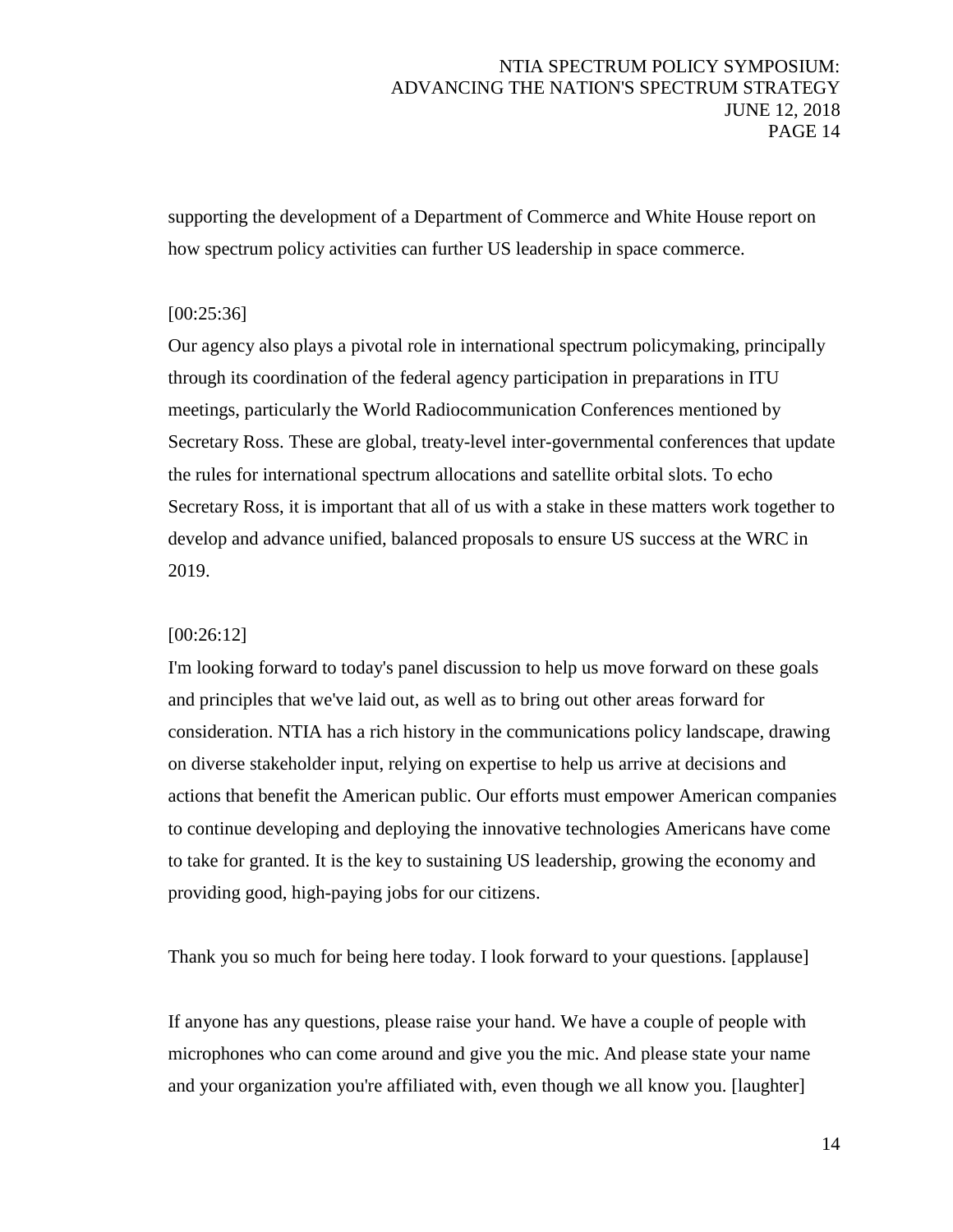### [00:27:17]

**Q:** Rick Reaser from Raytheon. There's a mention in the Secretary's remarks and yours about 5G standards. A couple of us in the room here participated in a 2015 study of Commerce's telecommunications labs and one of the shortcomings we kind of ran into was, where is the US in terms of leadership for telecommunications standards for 5G. The Secretary mentioned South Korea; that was one of the countries we actually looked out, but has there been any improvement in the government's way they've approached standardization for 5G? A lot of that's been left up to the commercial private sector, but I think one of the shortcomings we noticed was that there wasn't a lot of government participation, whereas in other countries there was. So I was curious if there's been any renewed interest in that.

### [00:28:06]

**DAVID REDL:** I think it's a great question. We have been focused on making sure that, we expect the private sector to lead in standards efforts, but that doesn't mean there shouldn't be a support function from the US government. Our own ITS staff, from our Boulder, Colorado, labs, routinely attend standardization meetings to support private sector-led efforts on these standards, as well as numerous NIST staff who attend as well to help on the standardization efforts.

#### [00:28:31]

So as you know, standards work is a continually evolving landscape, and certainly we are working every day to make sure that we are trying to adapt to the way the US government looks at standards to respond to the changes in those landscapes. If you have specific comments on ways we can improve that, we certainly welcome them.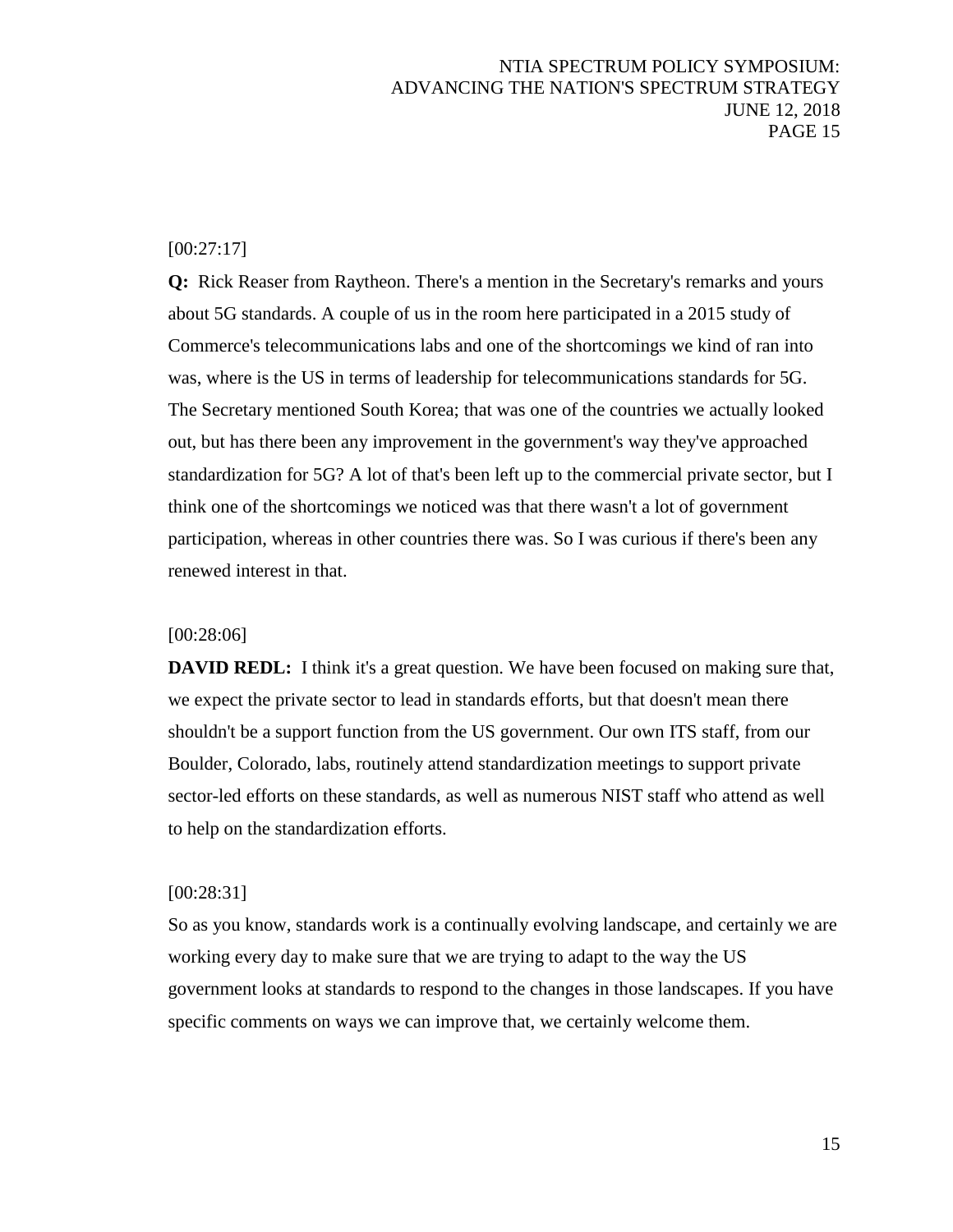**Q:** Howard Buskirk, Communications Daily. It's a nice-sized crowd here, but I understand they expect bigger numbers for the Caps rally, but we won't draw any comparisons in our story.

### **DAVID REDL:** There's a Caps rally today? [laughter]

### [00:29:02]

**Q:** I wanted to ask you, the Obama administration put a lot of focus on spectrum, and sharing in particular. Now, as deep into the administration as we are now, what would you say are the biggest differentiators between the Trump administration policy and what was the Obama administration policy?

#### [00:29:26]

**DAVID REDL:** Well, seeing as Kelsey Guyselman is right in front of me – I believe her name tag is right here – I will let Kelsey have a little more commentary during the panel discussion on sort of where we're headed from the White House's perspective. But at NTIA, we continue to focus on making sure that we are taking – and it's become cliché – an all-of-the-above approach. This is why we're looking at leasing, and the President's budget approaches the idea of leasing. We want to make sure that we have every tool in our tool kit to make sure that we are making sure that we're using effective and efficient spectrum policies to not only bring more commercial spectrum to market, but also to protect the government incumbents.

### [00:30:02]

And I think that's what's changed most, is that every iteration we take of bringing more spectrum from federal use to non-federal use makes the federal use challenge more difficult. Every time we make one of these reallocations, we're being asked to do more with less, or, at a minimum, the same with less.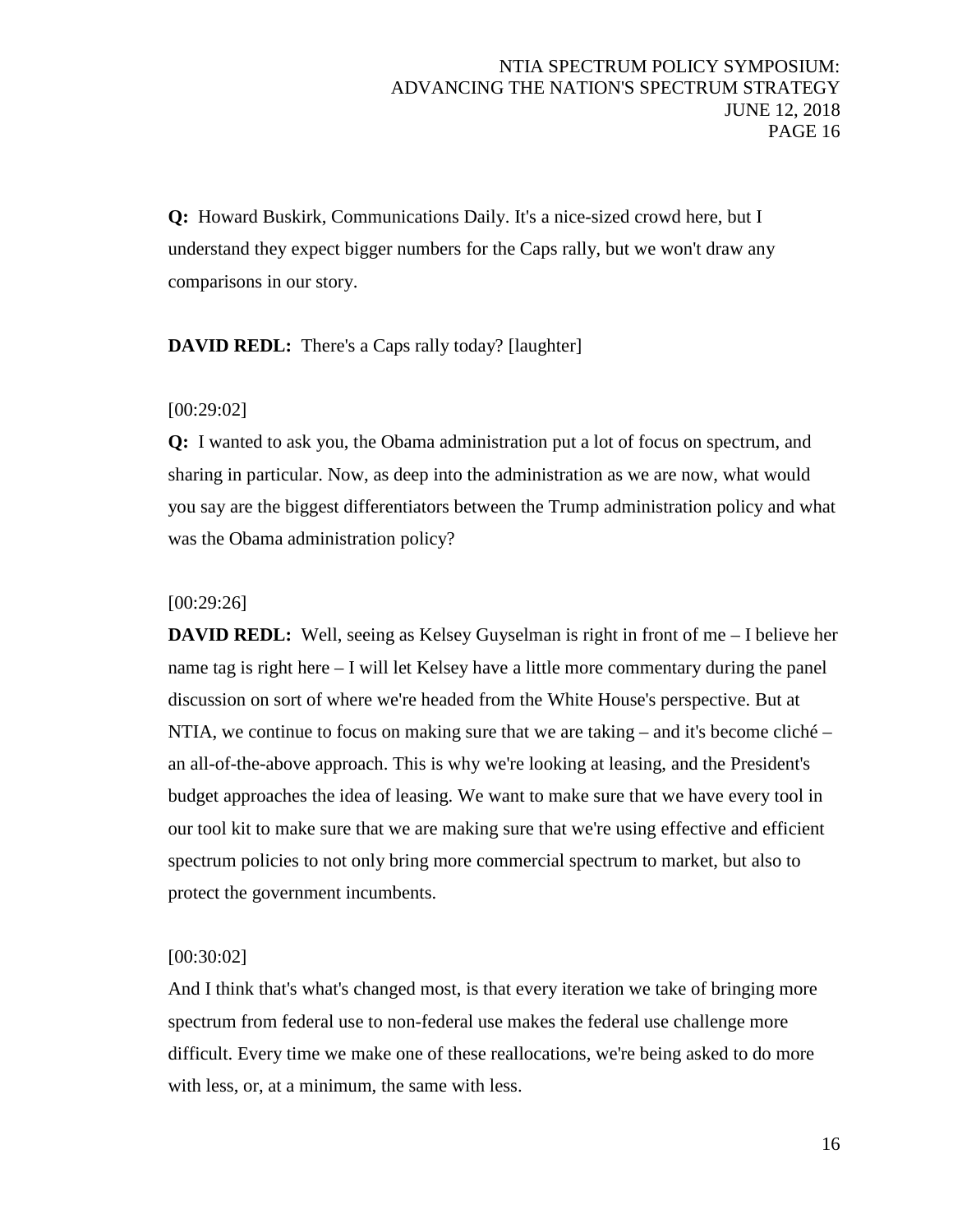### [00:30:21]

And so, it's a continually evolving standard. We certainly are focused on sharing. The Mobile Now Act made clear that we should be looking at bidirectional sharing issues and that we should be looking at incentives for federal spectrum use. But in terms of finding ways to put forth what the Trump administration's policy is, I'll let Kelsey talk a little more about that on the next panel.

**Q:** Dennis Roberson for Roberson and Associates. One of the challenges that we face in the United States is that we control only a very limited amount of the infrastructure that creates the 5G and other key elements of our communications infrastructure. What's the perspective on that lack of control when only a few of the layers of the stack do we actually have US leadership in. Obviously in deployment we've done well, but in the actual infrastructure, we don't have that leadership. I'd be interested in your comments.

### [00:31:33]

**DAVID REDL:** From our perspective, I think Secretary Ross touched on that a little bit in his remarks, and I certainly don't want to get out in front of my boss. But in some ways, some things have changed; and in some ways, some things haven't changed since 4G. We continue to press to make sure that we're making the most of the equipment that we have, and that that equipment is put to use to meet our 5G needs.

#### [00:31:56]

But we are trying to strengthen each segment of the US economy when it comes to 5G. And that means strengthening everyone in each piece of the stack. We all recognize that there are challenges, and they're playing out in the media. This is not surprising to anyone. I don't think anyone has all the answers, but that doesn't mean we're not working hard to try and solve them.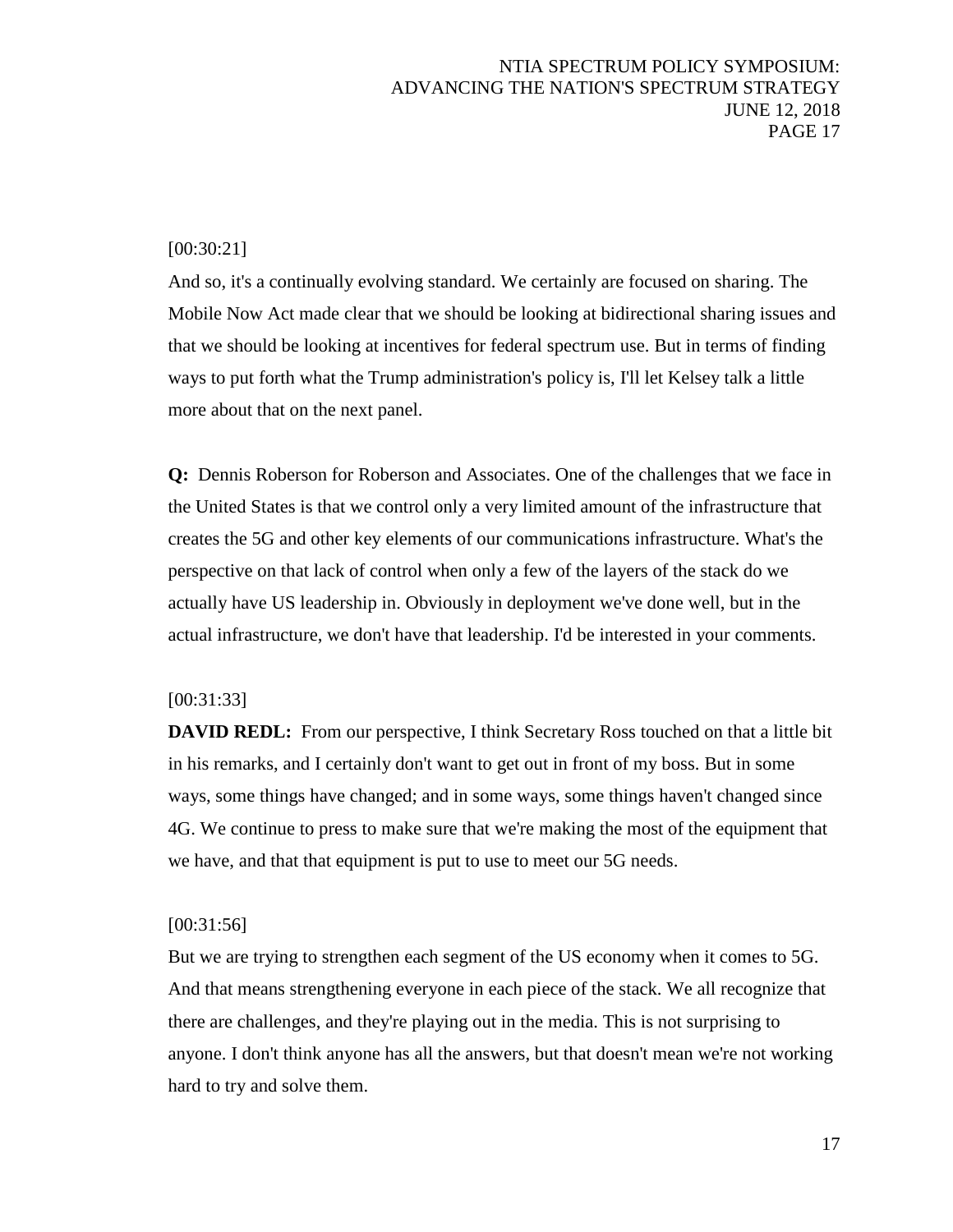If there are no further questions, I'll turn it back over to Paige to move on in the program. Thank you very much, everyone. [applause]

### [00:32:39]

**PAIGE ATKINS:** So we are running very early. I would ask, let's take a five-minute break, and then we'll reconvene. We'll have the panel set up and we'll kick off the panel discussion. Thank you.

[break]

### $[00:45:45]$

**PAIGE ATKINS:** Folks, we're going to go ahead and get started again, if you could take your seats. We're going to get started. Please take your seats. That was amazingly quick. [laughter] A lot of good discussion.

So we're going to start our panel for this afternoon. We're running a little ahead of schedule, but I know this will be a lively discussion, so we're looking forward to it. I wanted to start off with a few comments, and then I'll introduce our panelists.

### [00:46:34]

I've often been asked how I would explain the benefits of our spectrum policy work to the average American consumer. On one level, it's pretty straightforward; it's easy to talk about the increasing spectrum access allows for additional broadband to the consumer. Each of us uses it every day. Every time we pick up our smart phone or our tablet, we use GPS. And good spectrum policy improves our quality of life through enhanced entertainment, improved healthcare, improved education, and increased job opportunities.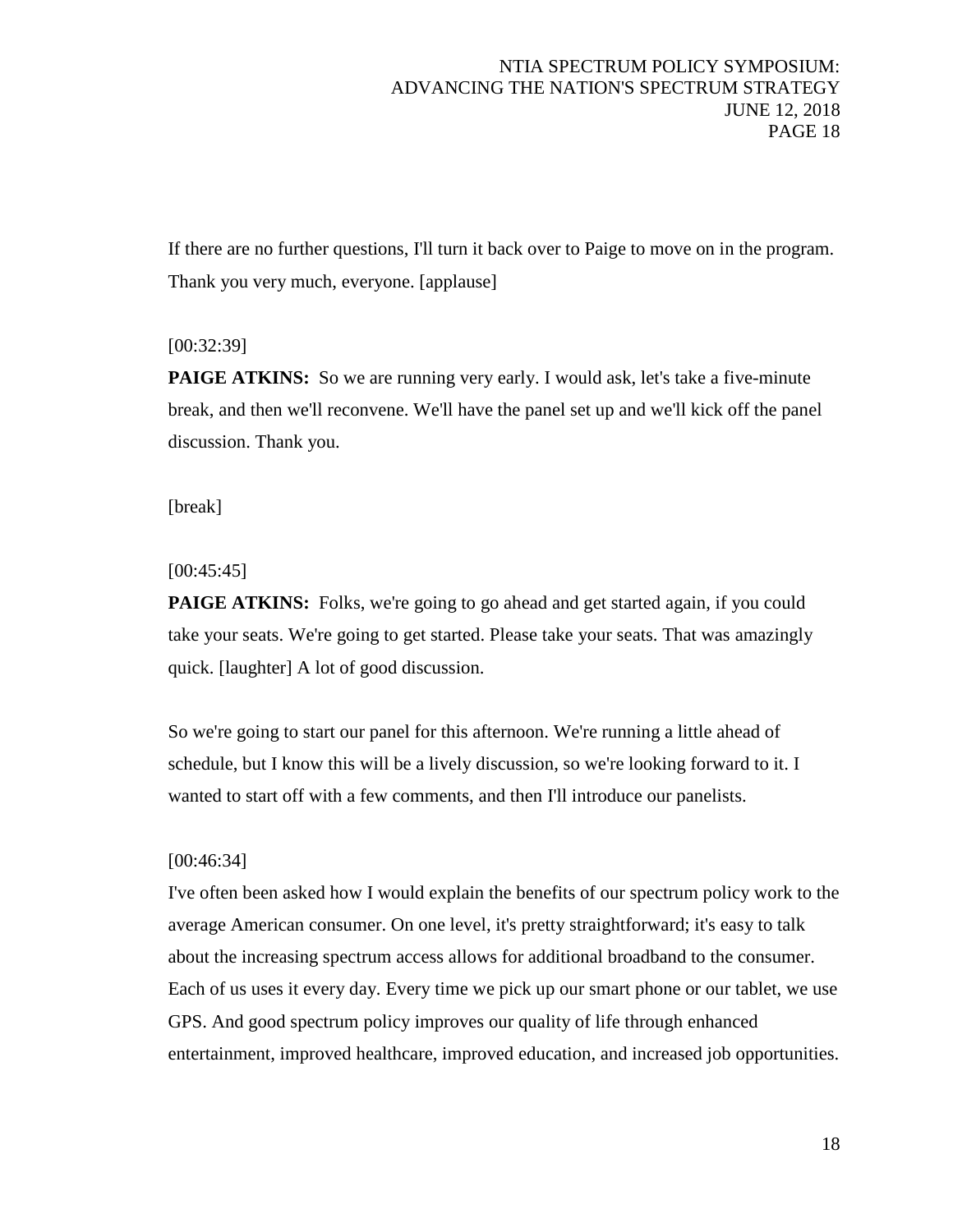So it's pretty evident. And these things clearly help us drive our economic growth, social interactions and overall quality of life.

# [00:47:23]

But we have to remember that people are not just consumers; we are also citizens. And great spectrum policy means that I can look you in the eye and say, When you get on that plane today, you'll make it to your destination safely. I can talk to a mother or father that's watching a hurricane come barreling toward their city and tell them that we'll give them enough notice that they can protect their family. We can assure the American public that we continue to watch the skies to help prevent additional terrorist attacks. And as another example, in space research, we not only can see photos of Pluto from three billion miles away, but it also helps us answer fundamental questions, such as how is the earth changing and what are the consequences for life on earth today and, more importantly, for our children and grandchildren for decades to come.

### [00:48:25]

Those are some of the implications of our spectrum policy work for our nation's citizens. The entire combination of benefits that result from our policy work is really what makes the United States a great place to live and a world leader in technology.

#### [00:48:42]

So this is why we decided to bring such a great group together for our panel and to represent different facets of industry and government. I think we've known for quite a few years now that spectrum policy only moves forward when all stakeholders work together and respect all of the opportunities and interests that spectrum access can empower; and David Redl talked a little bit about that earlier. It gets trickier when you move from that consensus to specific issues and implementation. That's when it gets tense at times.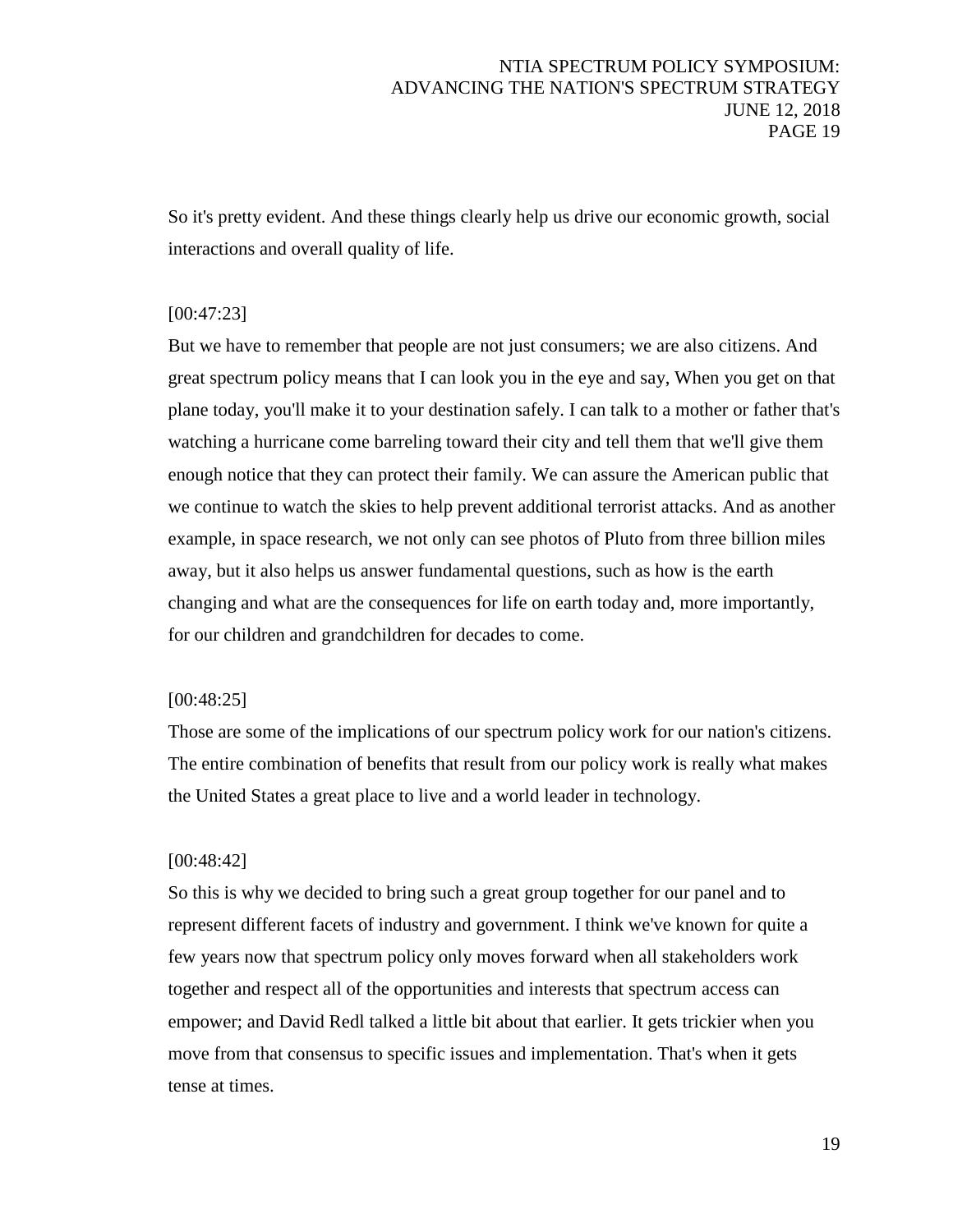### [00:49:24]

So for this panel, I'd like to being with the spirit of collaboration and consensus and move into a frank discussion of how we can move this ball forward together and how can we move forward on a strategy that really takes into account all of the interests, national security, economic, balancing federal and non-federal, balancing different types of services – terrestrial, space and others – as well as balancing licensed and unlicensed requires.

### [00:49:58]

So we're going to welcome audience participation. This is going to be a Q&A format. So I will start the ball rolling, and I will be soliciting questions from the audience as well. And again, we've got the roving mics, so if you have a question, let us know, and I'll move back and forth for that discussion.

### [00:50:16]

So first of all, I'm going to introduce our panelists, and I'm going to go from my immediate left down the table. And you have short bios of everyone, or you should have picked them up at the tables. I'm not going to read the bios, but I will just introduce name and role. Kelsey Guyselman is a policy advisor in the White House Office of Science and Technology Policy responsible for advancing the President's technology and innovation priorities. And as David introduced Kelsey before, she can talk a little bit about perspective from the White House.

Our next participant is Carl Burleson. And Carl is the Acting FAA Deputy Administrator, and he's responsible for ensuring the safe and efficient operation of the US air space, which is a huge, huge job. And we appreciate Carl also taking out time from his extremely busy day to join us.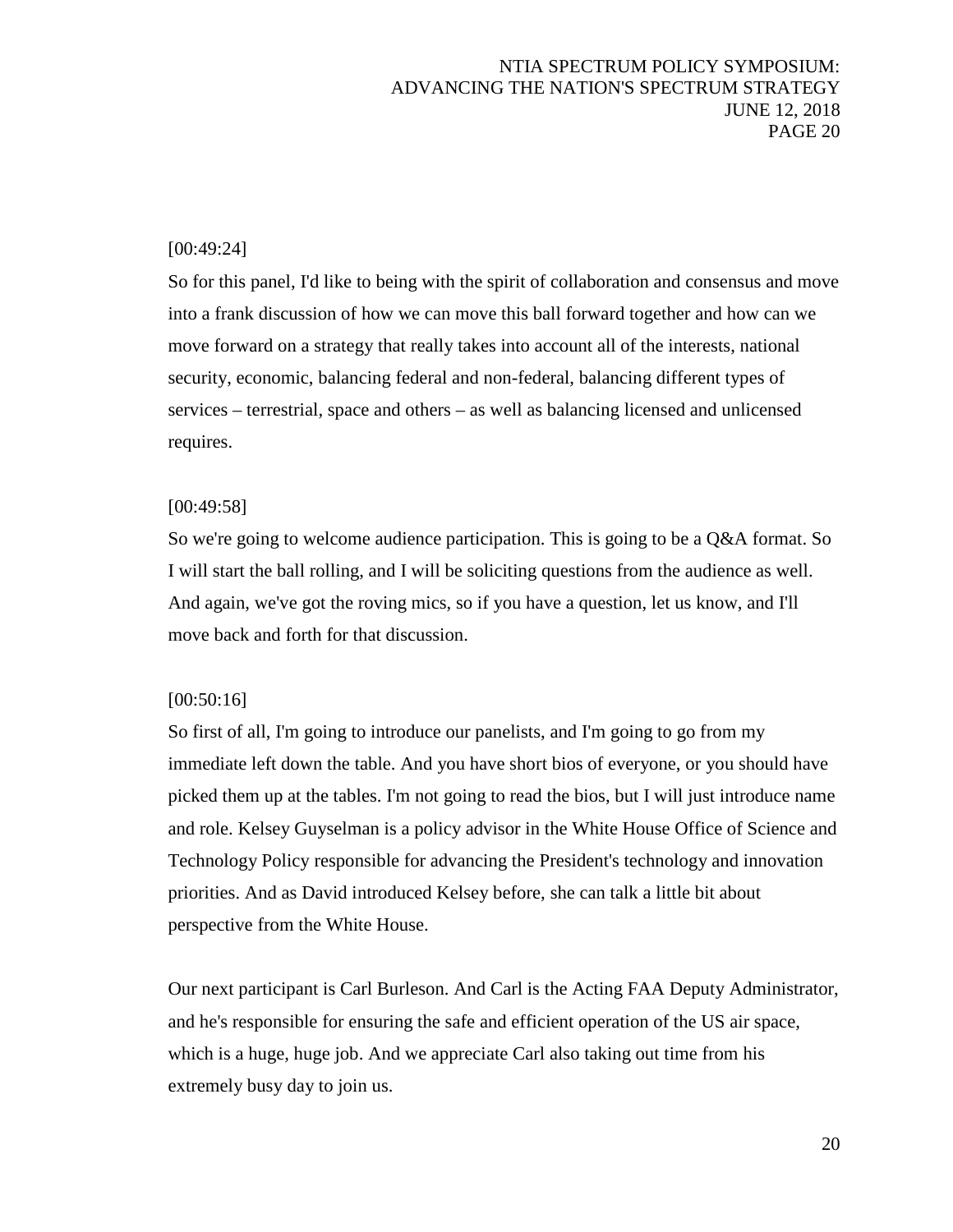### [00:51:25]

Rachael Bender is next. And Rachael is a wireless and international advisor to the Federal Communications Commission Chairman, Chairman Pai, and plays a critical role as our partner in crime, so to speak, with spectrum policy.

### [00:51:42]

Tom Power serves as the senior vice president and general counsel for CTIA, and has been there for a few years. Prior role in the White House and NTIA as well. And he will help us understand some of the perspective from industry, and particularly the terrestrial wireless industry.

Next, we have Colonel Fred Williams, and I appreciate you filling in for Fred Moorefield. And Colonel Williams is a senior analyst in the Spectrum Policy and International Engagements Director at Office of the DoD Chief Information Officer. So I thank you for joining us as well to help us understand the DoD perspectives.

And last, but not least, Tom Stroup, who's the president of the Satellite Industry Association, serving as lead advocate for regulatory and policy issues.

#### [00:52:33]

And again, trying to touch on different facets, different industries to help us see a broad perspective. Obviously, not everyone is represented on the panel, but this will get us started. So I appreciate all of you joining us today. Very important.

And I want to start off, David talked about the progress that we've made to date, and we really have made tremendous progress over the last few years. And this is for increasing access, both from a commercial as well as government perspective. But it is getting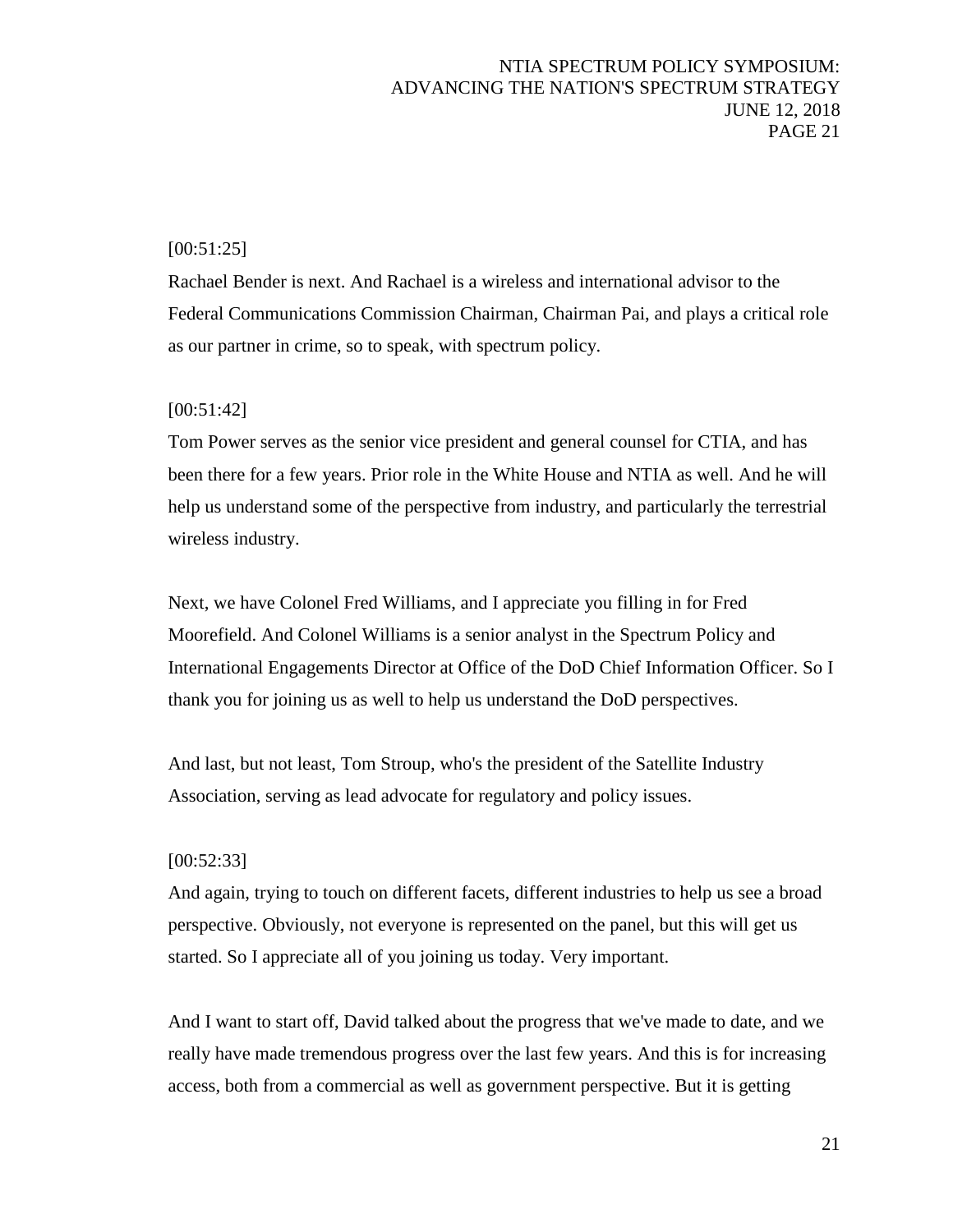increasingly challenging. All the seeming low-hanging fruit is gone, and even though it may have seemed easy, it has never been easy, but it's getting harder each and every day. And a lot of folks have talked about a national spectrum strategy, and we want to talk a little bit about that. Help us understand, will that help us move forward? Does it help us continue the momentum and propel us forward?

### [00:53:40]

So I'd like to ask each of the panelists to talk a little bit about how such a strategy – again, national spectrum strategy – how could that help us address growing public and private sector spectrum requires, and what you think should be included in that strategy. And think top two, three elements that you think are really critical for success. And I'm going to go down the flow of the table for this question. I'm going to start with Kelsey.

### [00:54:11]

**KELSEY GUYSELMAN:** Thanks, Paige. And thanks, NTIA, for having me here today. I think to start, just a little table setting in terms of the White House priorities and how spectrum can influence those, I think there are two critical things that are really informing our thoughts on this:

### [00:54:22]

First is the priority of American leadership and economic opportunity. And I think spectrum clearly is a driver of this. As we heard from Secretary Ross, wireless technology is a huge contributor to the economy, as well as a job creator of solid, highpaying jobs. In addition, national security and defense and protecting the American homeland is another critical priority for the administration.

In OSTP, we're focused on enabling emerging technologies and allowing these new, innovative opportunities to really flourish, and for Americans to take advantage of these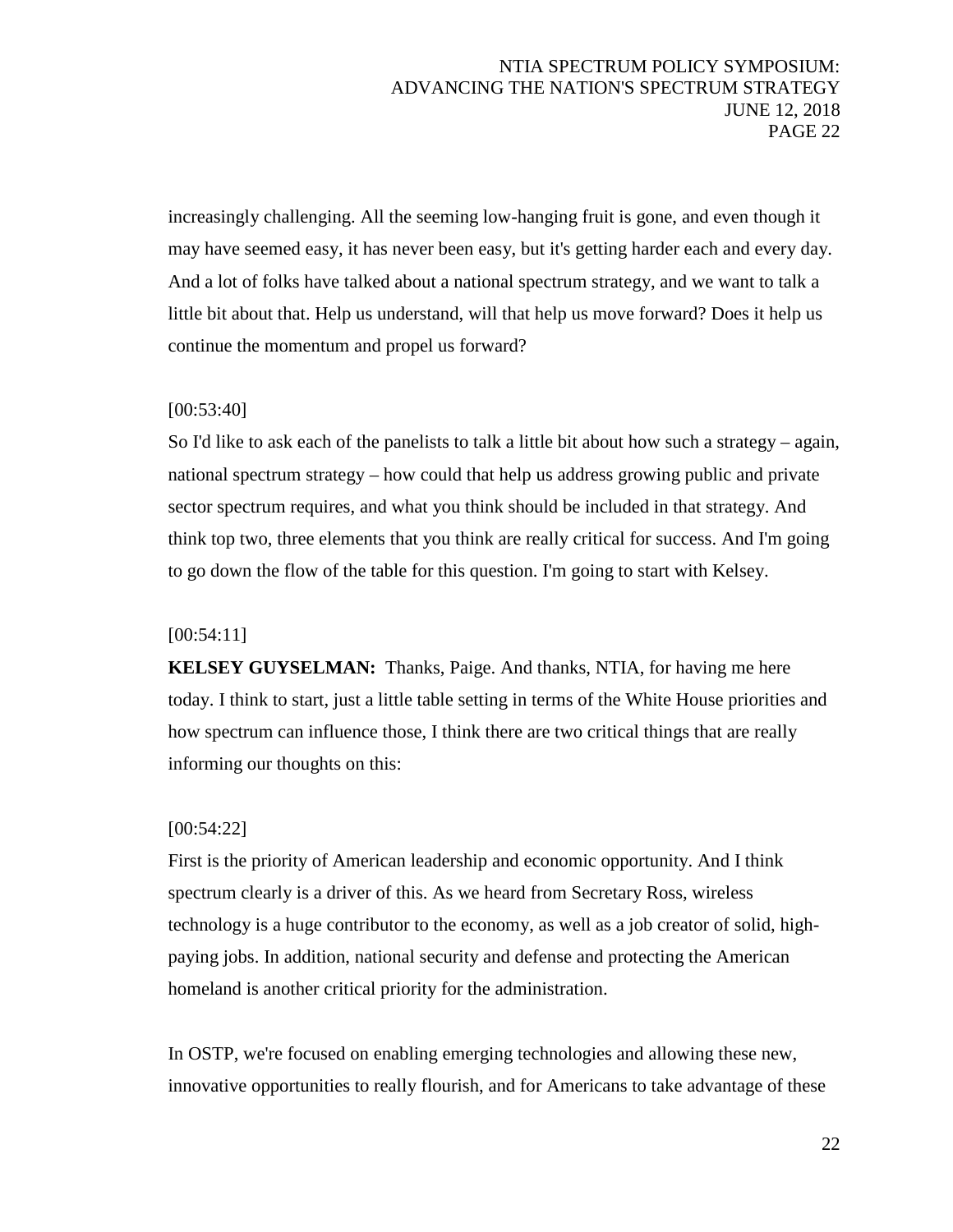new opportunities. Everything from drones and autonomous vehicles, smart cities/IoT, 5G, rural connectivity, space exploration, all of these activities are going to rely on spectrum. And demand is great, but we're only on the cusp of what we're going to see. And I think this is where a comprehensive national strategy, as Paige framed it, is really an important thought to consider. And I think having something long term that is really taking into account all of these different equities, how to balance them, how to account for them, is going to be really important for policymaking and decision-making as we move forward.

#### [00:55:33]

I think, as was pointed out earlier today, it's not a zero-sum game. And so, I don't want this to be approached as taking from one group to give to another, or vice versa, but, rather, a way that we can all work together to really maximize our use and the efficiencies, the new technologies that are available, different opportunities for taking advantage of new systems, and really taking a look at what's out there to make sure that our spectrum policy is thinking long term, it's sustainable, it's looking at an all-of-theabove approach as was said earlier. So taking into account all of the current demands, but also things that we may see down the road. And this is something that I think has really broad support across the board from both the federal and non-federal side. And I think, as Paige said, the devil's in the details here.

#### [00:56:21]

And so, I think looking at different strategies and technologies will be a key component, taking advantage of existing research and development that's happening, both in the private sector and within the federal government, as well as having a clear plan and path forward as to how we're going to approach spectrum policy for 5G and beyond. Obviously, much of the focus has been on 5G, but I think this is just the beginning of a conversation of where we're headed next with next-generation wireless networks.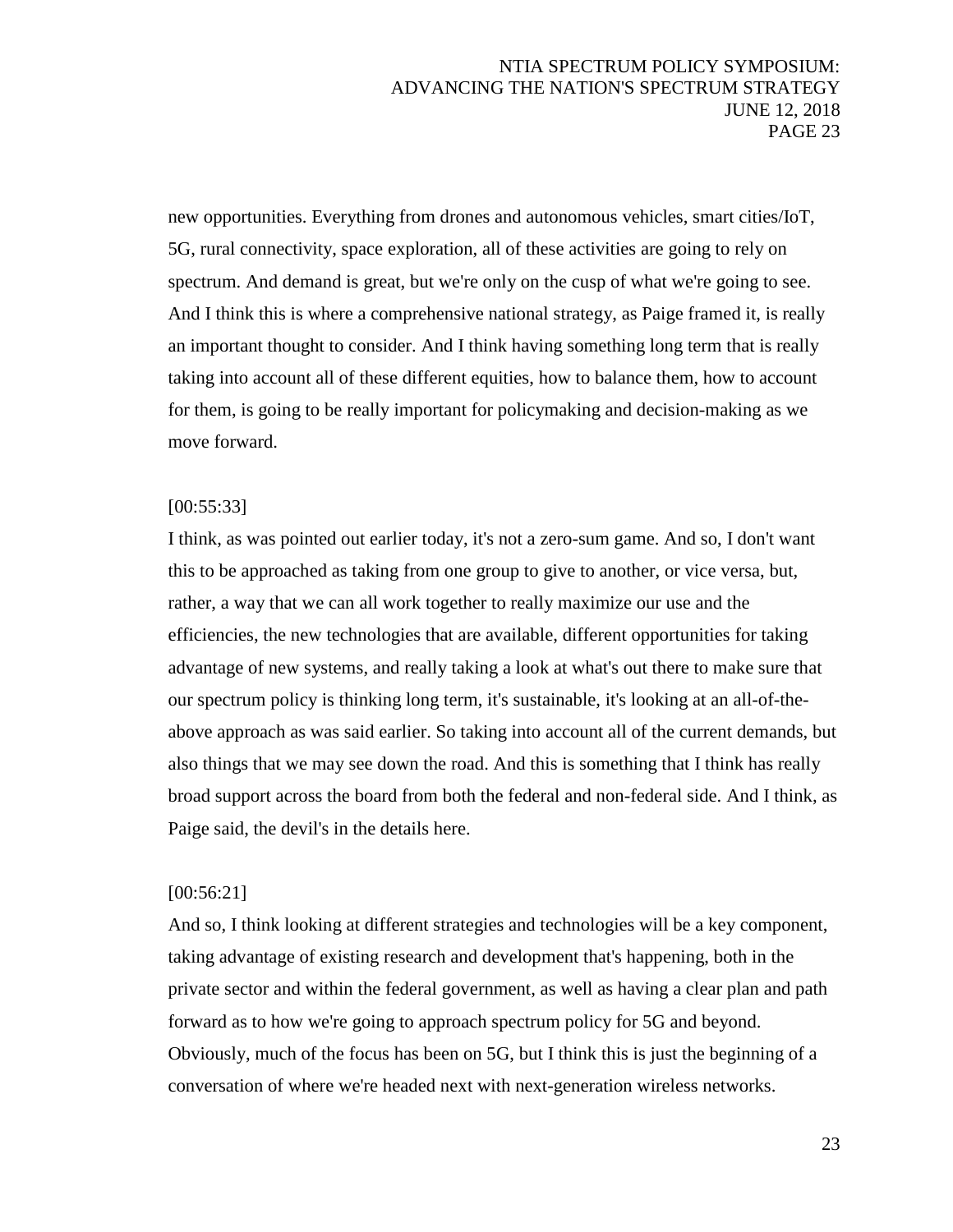And so, I think that those are really some key components to any successful spectrum conversation.

**PAIGE ATKINS:** Thank you. Carl, from your perspective?

### [00:57:02]

**CARL BURLESON:** What she said. [laughter] Again, from an FAA standpoint, again we have a smaller role in this, but I'd say one thing, just to take a lesson from what we've tried to manage in the modernization of the air traffic system, it's critical to bring the diverse parties together to try to figure out exactly what you're going to focus on, what are the priorities, and how you're going to achieve them sequentially. We've made a big effort; we laid out a concept of operations, but, again, part of it was, it took a number of years to get buy-in from a variety of stakeholders who all have very different needs and desires. And so, part of it is, it's a little messy, but I do think you have to take a lot of time up front to try to lay out those policies, and then to get buy-in with regular consultation, whoever that group of stakeholders are. Again, that's going to be really important in the process; at least we found that in aviation.

### [00:58:00]

I do think a couple other things. Certainly what we've learned in the SENSR effort, one of the critical things is having the right incentives for federal agencies. And if you're going to explore trying to vacate, you have to actually have some money to do it where it's not a zero-sum game taking on a different agency's hide. So again, I think that's going to be important going forward, to think about that.

[00:58:19]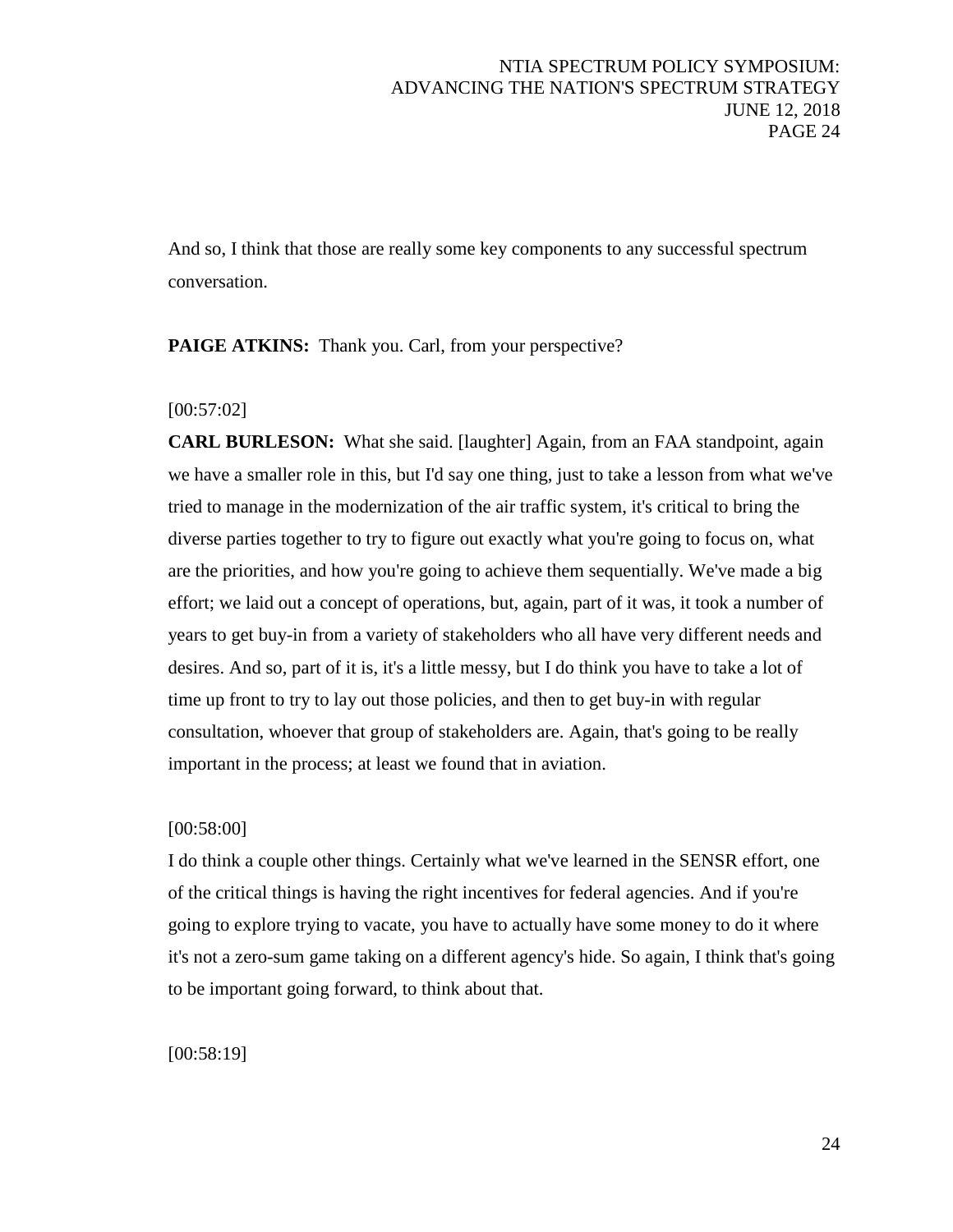And then I think public/private partnerships. Again, coming back to what we've done on aviation, there really has to be this thinking through of how do we work with the private sector to best accomplish the particular mission that we're involved in, which, again, in terms of what this administration's trying to achieve in spectrum is going to be important.

# [00:58:40]

And then I think, finally, we really think there has to be– and you were just referring to this. It's a broader concept than simply efficiency when we think about how to go forward, because certainly you can be very efficient– I was talking to someone ahead of time, there has to be something broader in terms of the utility of the spectrum use, because while you may have a very efficient entertainment use, it may not quite come to the safety of life use in aviation. And again, I think everyone in this room wants to ensure that, again, when they get on that plane, you're really worried about your bag not showing up or a delay, and not the safety of that flight.

### [00:59:18]

So again, I think, thinking through that broader definition of what are we trying to accomplish, rather than just the simple efficiency concept.

**PAIGE ATKINS:** Thank you. And we'll talk about that in more detail in a few minutes. Rachael?

### [00:59:31]

**RACHAEL BENDER:** Thanks, Paige, and thanks, NTIA, for having me. Thanks all of you for not being in the party on the street and being in here with us.

**PAIGE ATKINS:** That's where they're headed right after this. [laughter]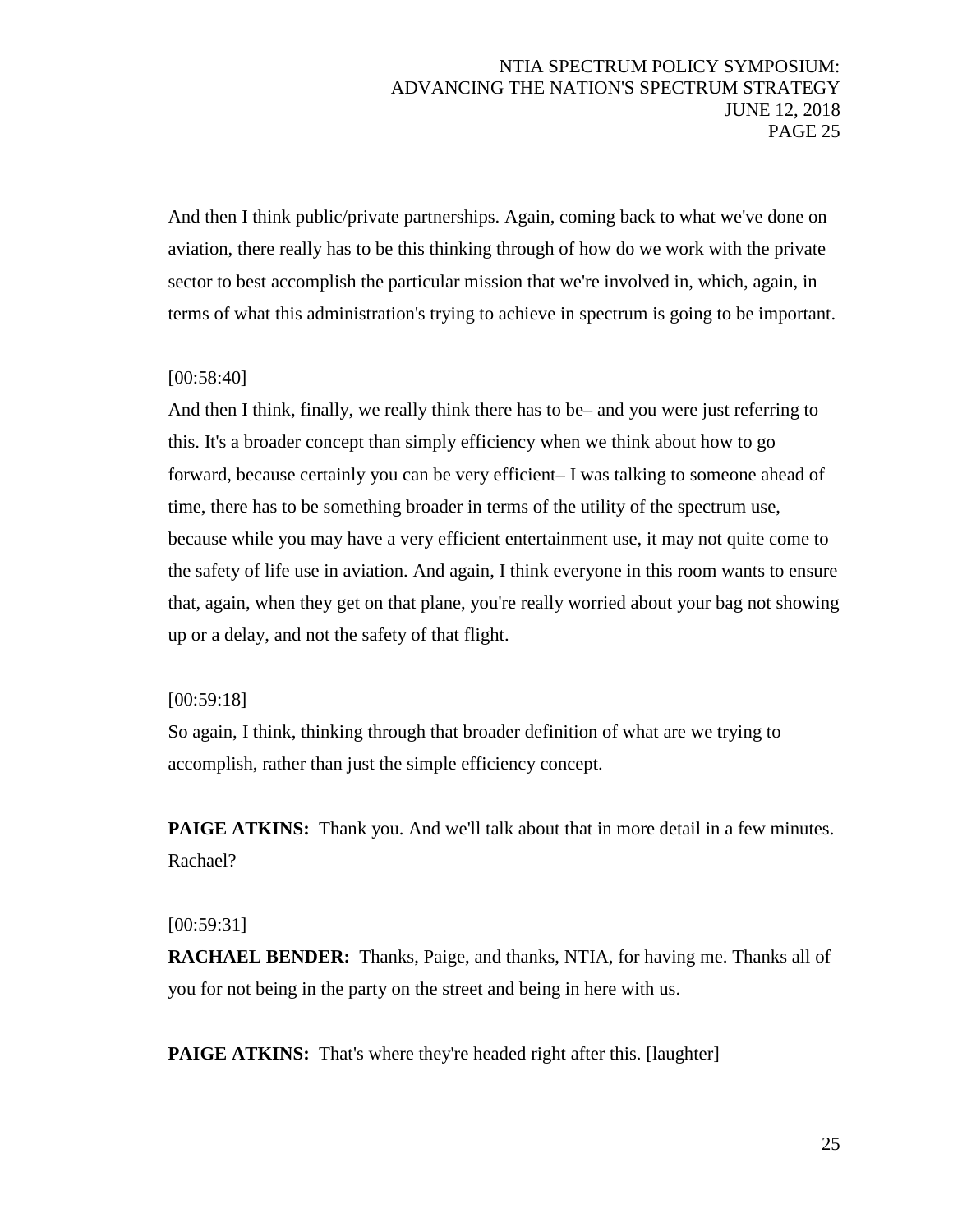# [00:59:41]

**RACHAEL BENDER:** We'll get you there. So I think a national spectrum strategy will keep everyone focused on kind of the dual goals that we've already been talking about. On the one hand, we need to get more spectrum out there for commercial deployment in order to serve all parts of the country, including urban and rural. Chairman Pai, one of his top priorities is closing the digital divide, and a spectrum strategy plays right into that, along with infrastructure deployment.

### [01:00:14]

But on the other hand, we also have to project the government uses for the critical missions and services that the federal agencies are working on. And so, having a national spectrum strategy can help us kind of hone in and focus on how we achieve that balance. And I think one of the keys, especially from the FCC's perspective, in crafting any type of strategy is flexibility. So instead of setting out one goal that we have to meet, it should be kind of a living document, something that can move over time as technology evolves, as things change, so that we can keep pushing forward and we can adapt.

### [01:00:59]

So I think flexibility is really one of the hallmarks that would make it truly beneficial to all sides. And then working through these public/private partnerships, balancing all of those many interests really allows us a path forward.

**PAIGE ATKINS:** And I think flexibility, you think five years ago, millimeter wave? We would have never predicted what we're seeing today. Tom?

**TOM POWER:** Well, let me echo my thanks for having me here today, and for having me on a panel with these spectrum all-stars and all the spectrum all-stars in the crowd. I really appreciate it.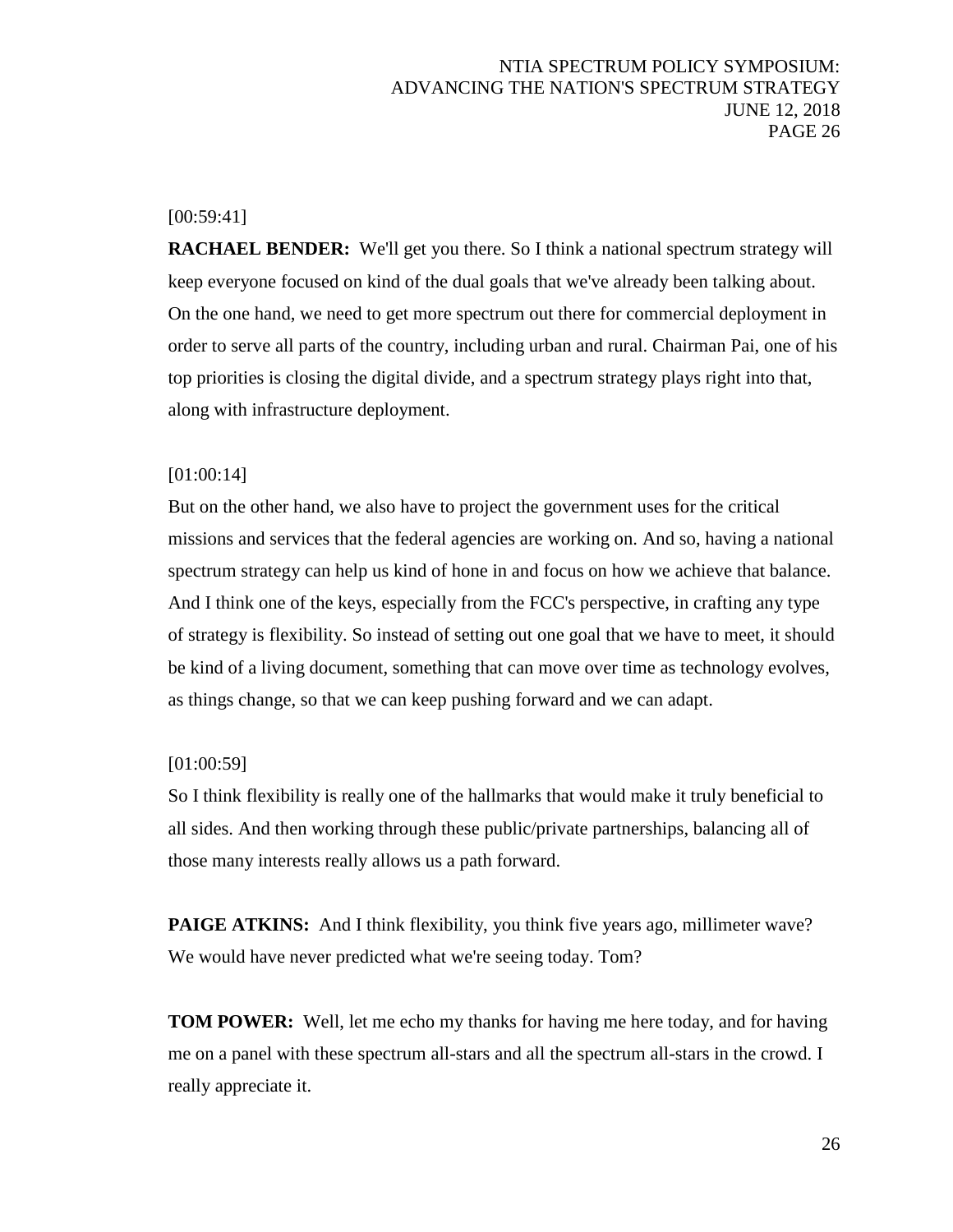**PAIGE ATKINS:** For everybody's benefit, I told Tom two jokes max. [laughter]

## [01:01:40]

**TOM POWER:** Now, if they don't laugh, does that count as a joke? [laughter] And there's one already. [laughter] Done! And I do appreciate you keeping things on track here, because we do all have an 11 o'clock appointment, is that right? [laughter] Way over the limit.

# [01:02:01]

I think a national spectrum strategy is a really good idea. When you face challenges, you need to have a plan with goals and things to hold yourself accountable to. Obviously, from our perspective, 5G is the big focus, and we're slightly behind, it seems, South Korea and China when it comes to deployment of 5G or the development of 5G. There are spectrum bands, particularly mid-band, that we'd be focused on in a national spectrum strategy. But I just want to echo all the comments here on the need for collaboration, because when you're looking at some of that mid-band spectrum, it's either federal incumbents or in their satellite incumbents or in other bands. We need a collaborative effort.

# [01:02:42]

And I totally agree with Kelsey; this does not have to be a zero-sum game. The reality of sharing is here. Technology is improving. The idea that we can do more with a finite amount of spectrum I think is something we all need to be striving for. So it doesn't have to be, as Administrator Redl was saying, you're taking from one and giving to the other. Hopefully we can make this a win/win across the board.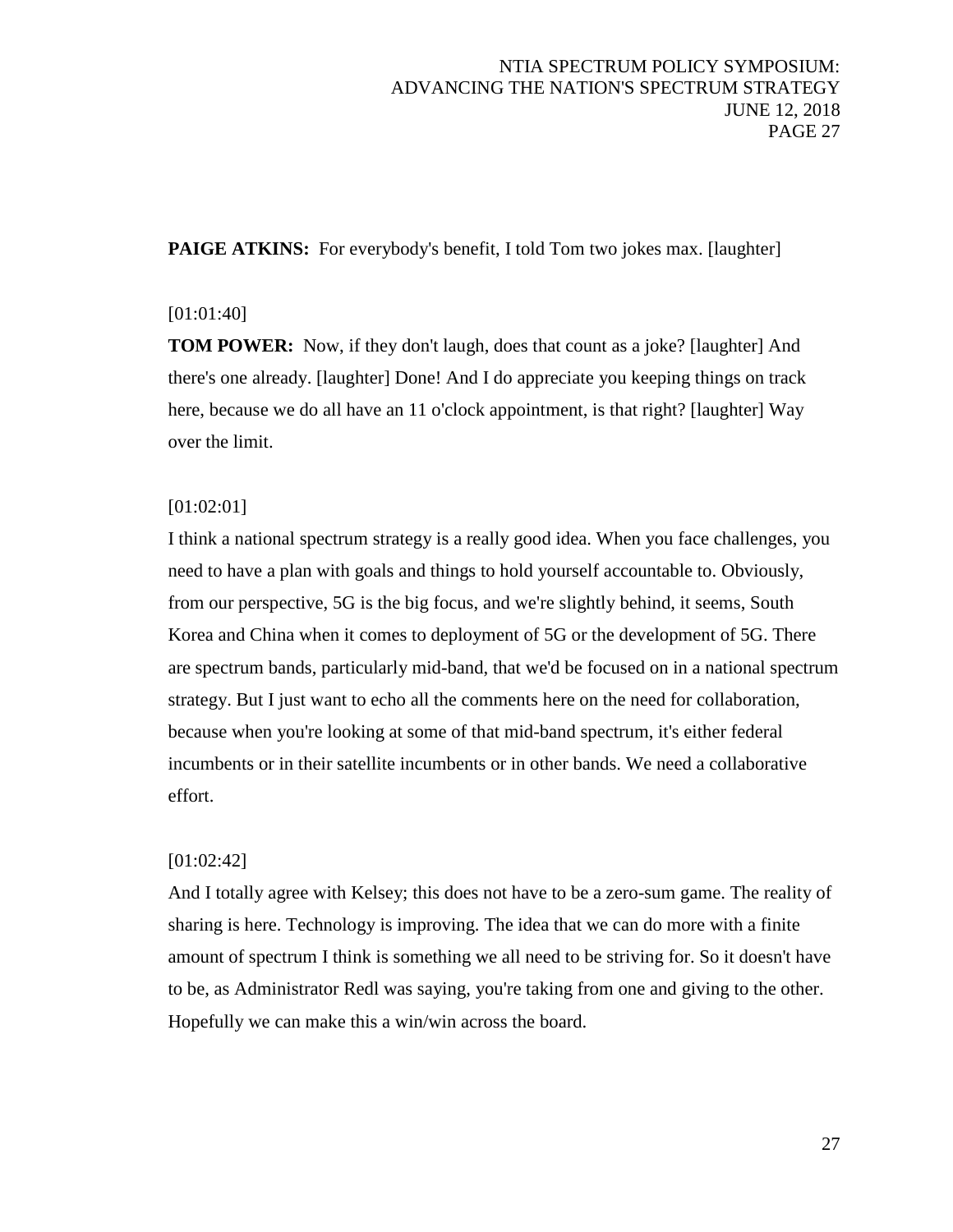And I would just emphasize that to the extent NTIA is leading that effort, bringing folks in, as Carl said, at the beginning, we need that collaboration, not just in the implementation, but in the design of a strategy. So that would be my main recommendation.

### PAIGE ATKINS: Thank you. Fred?

### [01:03:25]

**FRED WILLIAMS:** Yes, ma'am, thank you. And thank you for the opportunity. It's a privilege to be here. It looks like I'm the minority in the room, which is a good thing. And thank you, all, for coming; it's a good turnout.

### [01:03:41]

We love, applaud, the idea of getting after a national strategy in the DoD. We do a lot of strategy, and we do a lot of planning. This would be recognizing a Herculean lift. My colleagues have talked about objectives, goals, what are we after. On the military, we call it ends, means and ways. And the ends are, what are we trying to do? And if you look across the landscape of these stakeholders, we have certainly shared interests, but we have very dissimilar missions and that makes our objectives very tough to attain.

### [01:04:26]

But just going through the process is worthy. Just hearing the colleagues today, we also have shared things that we can do; I think though we have to be very honest. We've done this before. It's not precedence in this country that we've tried to do this before. And it always turns into– not to slight anyone, but DoD is going to do their thing because we have to. FCC and the nation, as well as everyone, should appreciate their independence.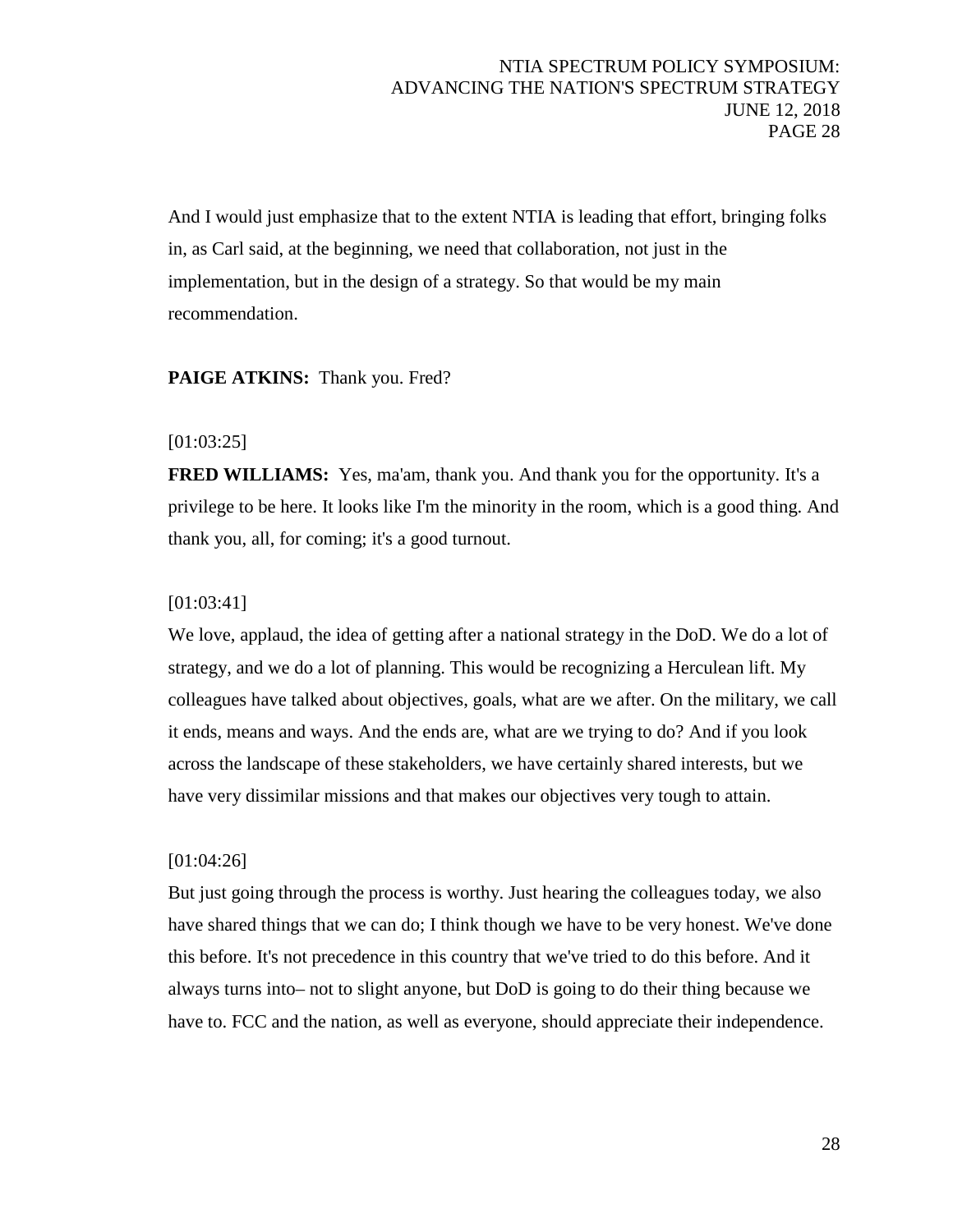So it kind of turns into who are you representing, who are your stakeholders. And it gets to be a tough pull. We've got to get past it. And I do think by going through that, diagnosing the ends, then you can learn a lot about each other. And I think if you really look at what's going on, we're going to need to learn a lot about each other, interagency and across that line of federal/non-federal.

### [01:05:27]

From our perspective, the very commercial technologies that are being fielded and making society great and changing the way our quality of life, they're also proliferating across the globe, and the very same technologies are being used to wage war. And not just against DoD; it's coming back into our businesses through cyber, and all kinds of other instruments.

#### [01:05:52]

And so, we see, in the DoD, something that we call flexible access, flexible growth. We look to use those technologies that are being created, and I think that kind of summed up Mr. Redl's speech – flexible access, flexible growth for everyone. So when you go after a strategy, that has got to be one of the targets. And we've got to get past thinking about things in terms of primacy, co-primacy; we've got to stop thinking about things in terms of exclusivity; and we've got to start thinking about, no kidding, getting after sharing, getting into test, prove, trust, these machine to machines still have enforcement.

#### [01:06:42]

And, man, to be honest, looking at your agenda and the categories of things that you wanted to talk about? Those are all good topics to throw out to the interagency and the non-federal folks as a starting point for developing those ends to a strategy. Your strategy will then become basically the ways that connect your resources to those ends. And that's a big problem; how do you run mandates out of NTIA that tells AT&T or the Air Force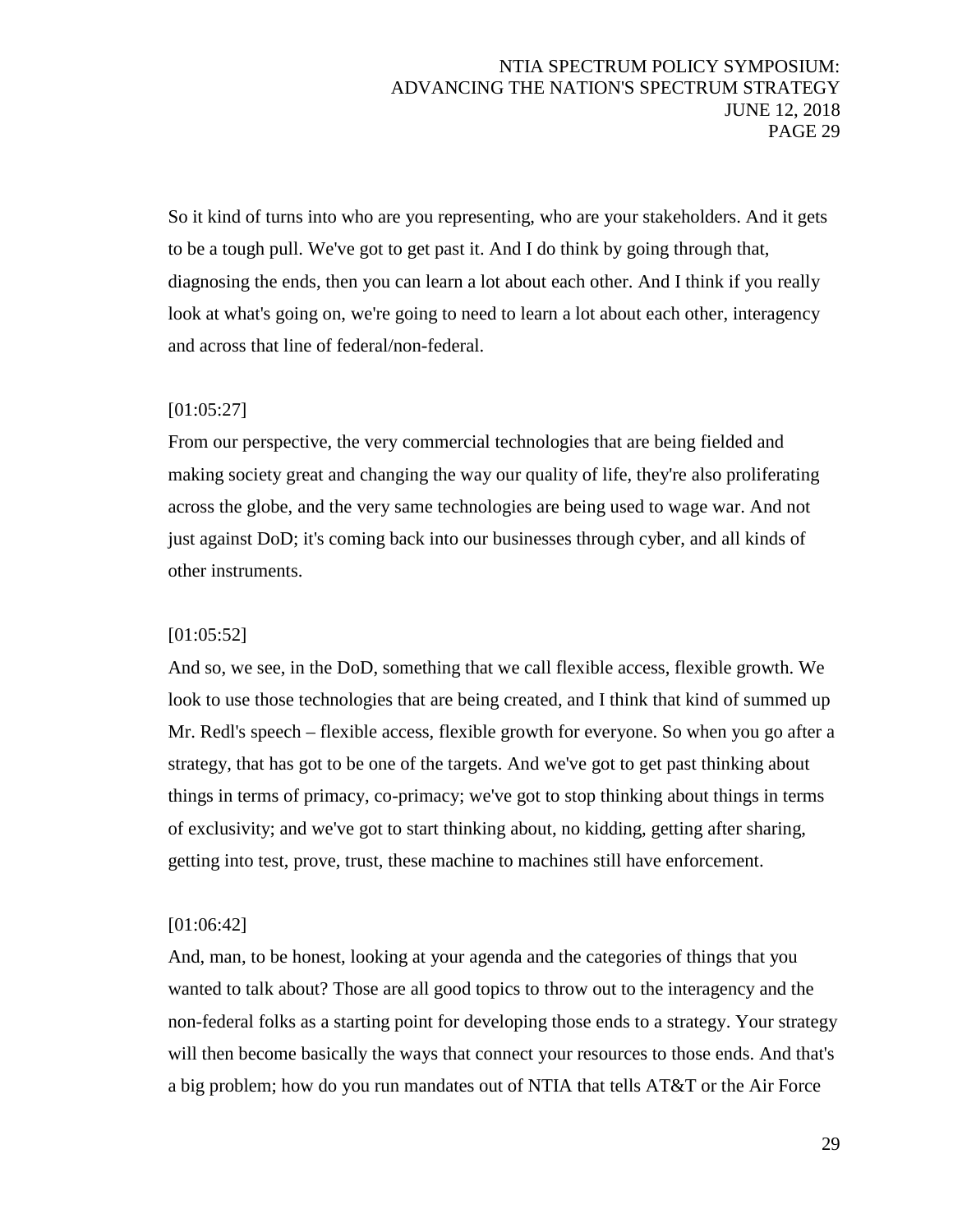or the Navy what they're supposed to go do? That's going to require leadership, that's going to require advocacy, that's going to require buy-in and it's going to require great collaboration.

**PAIGE ATKINS:** And I think key to that, as many have said, it's ensuring that we educate one another and understand the missions, the motivators, the end that we're trying to achieve collectively and balancing that in some way. Tom, can I ask you to wrap up this particular discussion?

### [01:07:48]

**TOM STROUP:** Paige, I also appreciate the opportunity to be here. You've heard some of these elements before, but I think that the three key elements need to encompass balance, certainty and flexibility. Certainly there are multiple stakeholders, many of which are represented in the program here today; others are not. But ensuring that not one group, whether it's government or commercial, has undue influence or impact on the decision-making process is important.

### [01:08:18]

The next certainty is especially important to our industry. Given the long lead time from identification, to allocation of spectrum, the design testing for those of us that operate in space under conditions that terrestrial providers do not necessarily have to address, and then given the cost of deployment, putting our assets in space, there's an expectation that they'll have at least 15 years of serviceable utility to be able to recover that investment. So certainty is certainly important.

### [01:08:48]

And then flexibility. You've heard that from some of the other speakers. Technology evolves so quickly, even discussions about 5G have evolved, at least from my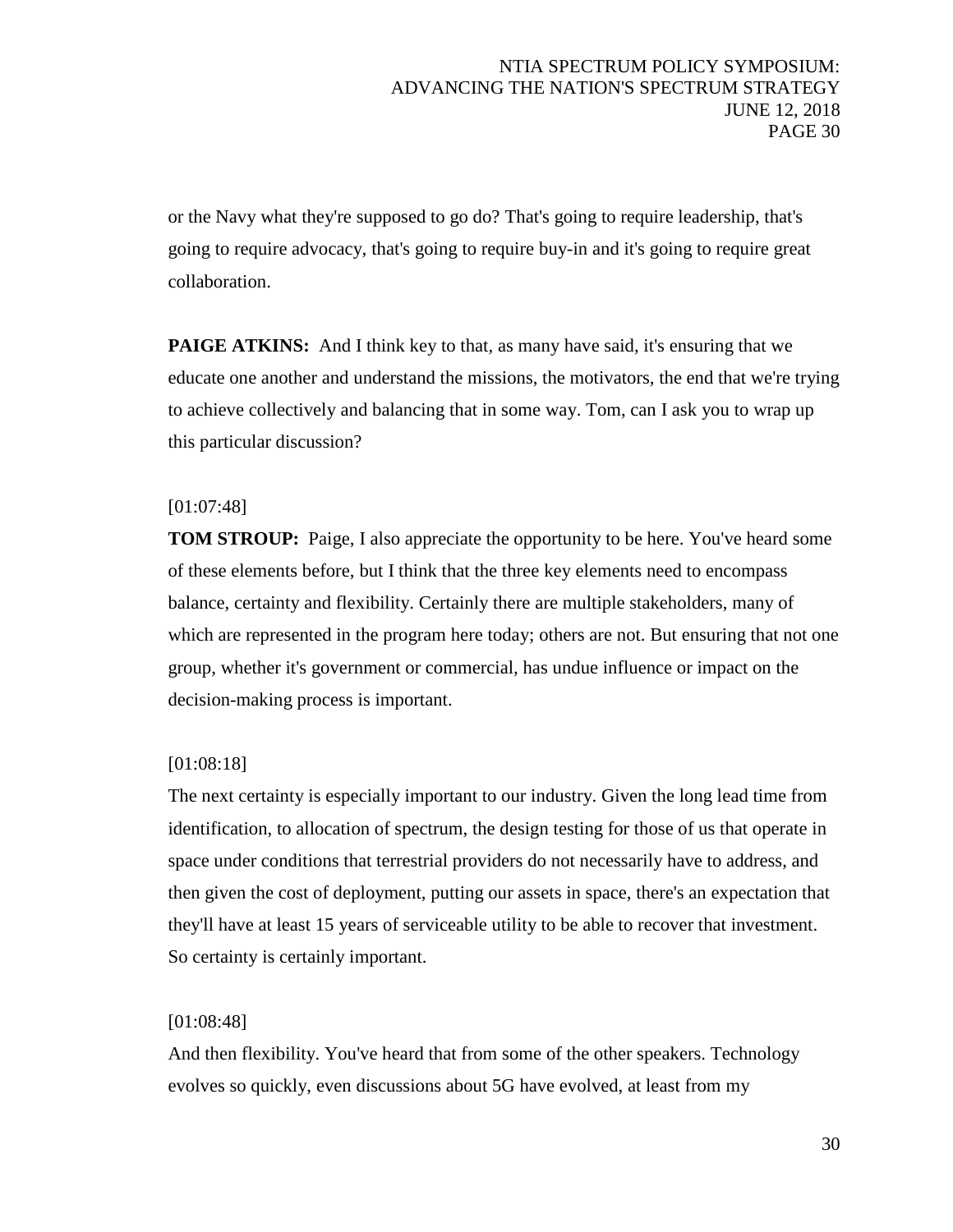perspective, considerably over the last few years. The initial discussion seemed to be deployment within the millimeter wave frequency bands. There seems to be an understanding that it's going to take more than that. And certainly, as we've heard today, it has evolved to an understanding and acceptance that the satellite industry is going to play a key role in the deployment of 5G.

So I think that flexibility in terms of any spectrum policy is extremely important.

# [01:09:26]

**PAIGE ATKINS:** I think even if you think about those three elements – balance, certainty and flexibility – there's tension just among those principles. So that's, again, a balancing act for us in how we address all of those in an effective way.

# [01:09:45]

I wanted to ask both Carl and Fred, I know FAA's done a lot of planning and looking at what you're doing strategically from a spectrum standpoint. And again, Fred, the DoD has had a spectrum strategy in place for quite some time and is really looking at that. I'd like to ask each of you to talk a little bit about any lessons learned that can inform us as we move forward at a national level. Carl, can I start with you?

# [01:10:15]

**CARL BURLESON:** Sure. Again, I think, first and foremost, what Paige is talking about, the SENSR program, if you don't know about it, it's the Spectrum Efficient National Surveillance Radar initiative that we began several years ago. And I have to confess, the reason we initially did it was based on a study to say, how do we ensure protection of the spectrum we have? Could we actually surrender part of it and still continue to safely accomplish our mission? So again, it was really motivated by our safety concerns because what we saw was a growing demand for usage and we wanted to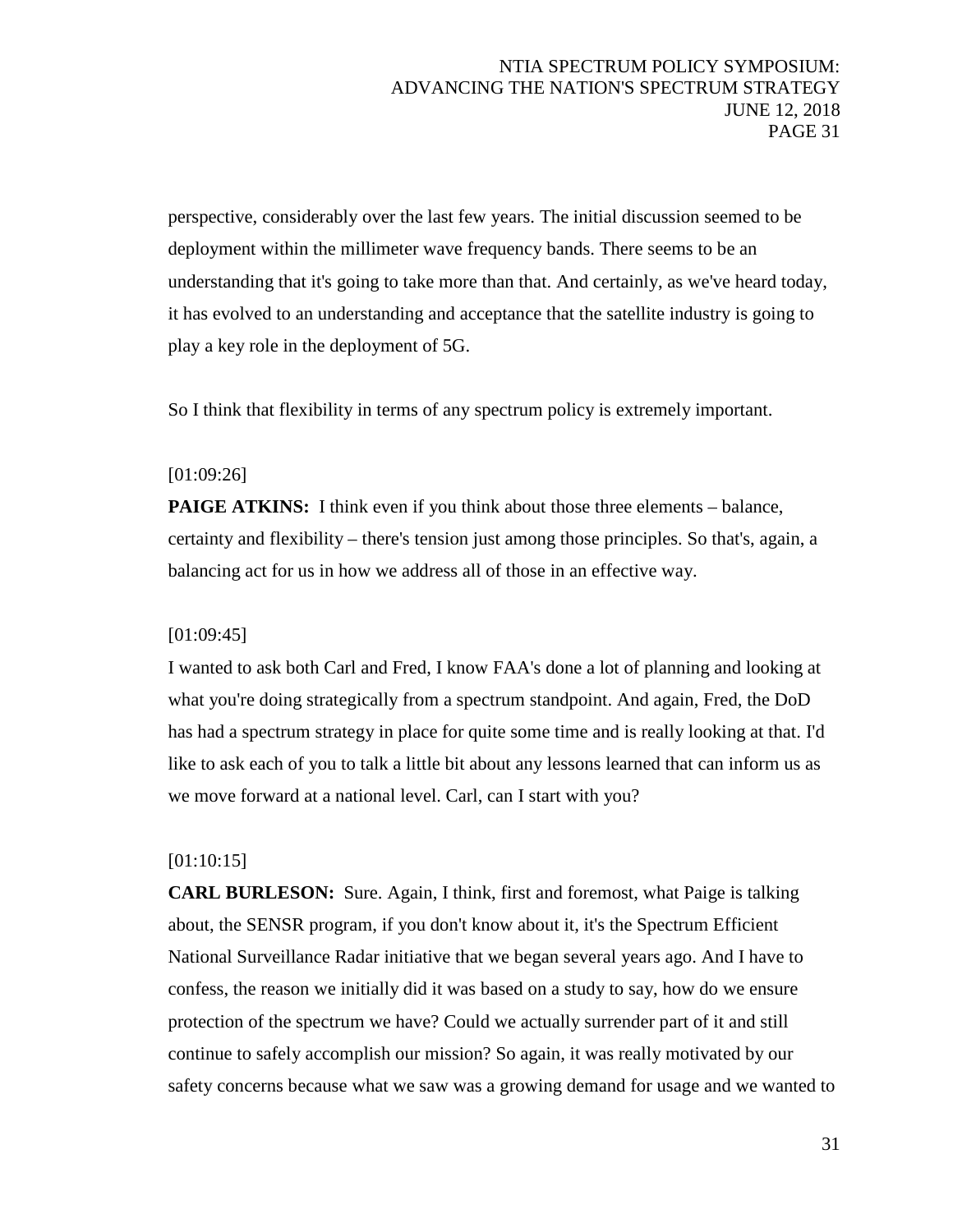make sure we could articulate that, if we needed to. And then, in the process of doing the study, then we found out we actually had some ability to release it.

# [01:11:00]

Now, a couple things we've learned through this whole process, I mentioned this earlier, having the right incentives for federal agencies and having that upfront money to actually explore some options has been absolutely essential. Because, as we've worked with our other partners here, it hasn't been, "Well, you've got to spend this and you've got to spend this and we're not taking it out of budget." So it has really been an ability to explore the engineering and the R&D of this at a much more quick pace and a much more effective pace.

### [01:11:28]

I think another thing we've learned, which has been terrific, is, we don't have a challenge in this particular solution set of the technology itself. We have the challenge – I know you will all be shocked by this – of agencies all having different requires, engineers sitting around and saying, "I would really like that bell and whistle." So that has been, again, a really interesting discussion. But the good news is, it wasn't the technology. We have technology solutions out there.

### [01:11:57]

I think another thing that we have learned is, we have a different discussion about sharing. Everyone here is talking about different users sharing spectrum. In our case, we've actually seen, there's an ability to share platforms. So again, you may be able to free spectrum because – at least in our case of FAA, DoD, DHS and NOAA – we have the ability to develop a common platform to accomplish multiple missions within a set of spectrum that then allows us to free up other spectrum. So, as you talk about sharing,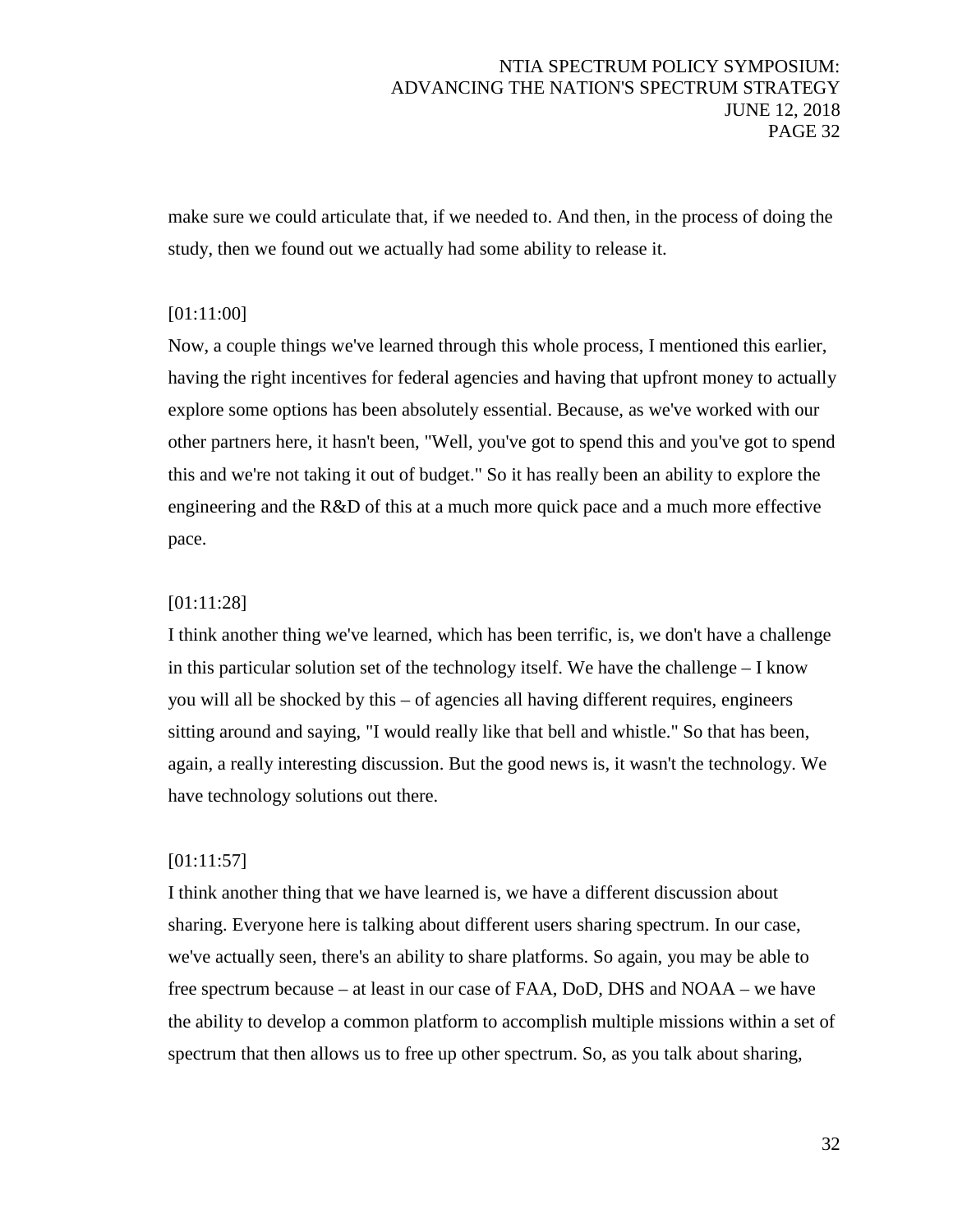don't just think about how do we share spectrum, but, how do we share common platforms. And certainly it's a bit easier among common agencies.

### [01:12:36]

I will say people often forget the back end, but the acquisition side is a real challenge. Now, the good news is FAA had some acquisition reform, which hopefully will help us a bit. But we're really having to push the envelope even there. And I will also say that having a time constraint is a wonderful thing because, again, if we don't have the time constraint, again you can imagine all the different engineering studies that would go on. So having that constraint, that we have to make a decision and we have to be confident in that decision by a particular time in order to allow the auction, really is a godsend.

### [01:13:13]

And then finally, the one thing that is really helping us is, we are able to look at this with a clean sheet of paper. We have 600-plus radars in the United States today. Now, again, these are created over multiple decades. And again, in some places, in one city we have three radars. Do we need three radars there? Probably not. So it's giving us a chance to completely rethink how would we place these radars, or how would we place this new technology in a different way to meet the needs of today.

### [01:13:44]

And so again, having this kind of ability has actually been tremendously helpful, I think, to all the agencies as we're trying to cope not with the mission that was developed back in the '50s, but the mission we're facing now in the  $21<sup>st</sup>$  century. So all these things, I think, have been real helpful to us as we've gone through the SENSR program.

**PAIGE ATKINS:** Thanks, Carl. Fred, from a DoD standpoint?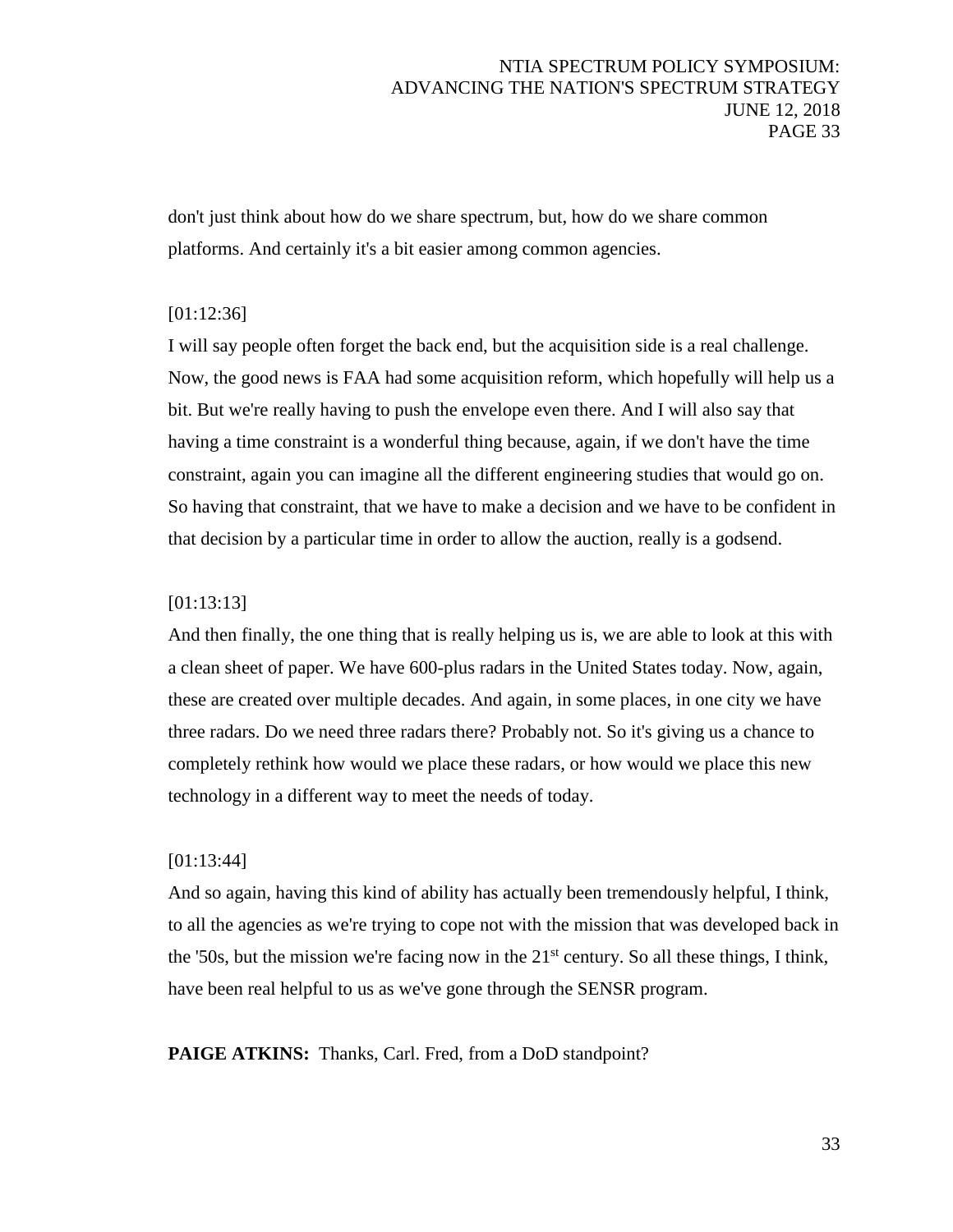# [01:14:04]

**FRED WILLIAMS:** Yes, ma'am, thank you. So let me put a little context. The reason we decided to get our head around a DoD spectrum strategy back in the 2010/2011/2012 timeframe was a confluence of a few things – certainly, the President Obama 2010 500 megahertz memo, but our enemy matters, they get a vote. So we're always assessing threats; we're a threat-based organization. And we don't like to be threatened, we don't like people to even be close to us. And we'd already started talking about what our present day Secretary is speaking to today about strategic atrophy. And that is, we had near-peer competitors in the past, and we've been working counterinsurgency and jihad terrorism for quite a while now, two to three decades. And so, that's allowed us to shift resources and priorities to the existing mission. And well, our near-peer competitors – ie, Russia and China – have caught up. So that was informing us.

#### [01:15:24]

I was fortunate enough to be in the right place at the right time; I was in the room. The director of CAPE, a few under secretaries of Defense, they huddled up and they talked about this and they went after a DoD spectrum strategy that's unprecedented. And some of the challenges are, strategy's inherently hard; defining what it is that you want to do. A lot of times we take a big chunk and then we can't ever agree on what it is. And so, our problem is, you're trying to enable this from a policy shop of spectrum where you don't really have any authorities to tell them what to build. And so, it really takes a lot of advocacy and creativity and leadership. And you've got to have stamina and endurance to see it through.

### [01:16:17]

In the DoD, they'll look at you, but they really want you to show them. And so, we started showing. We showed them the broadband plans that were coming, and 3G, 4G, the push on the 500 megahertz. We were seeing things, again in the threat arenas, that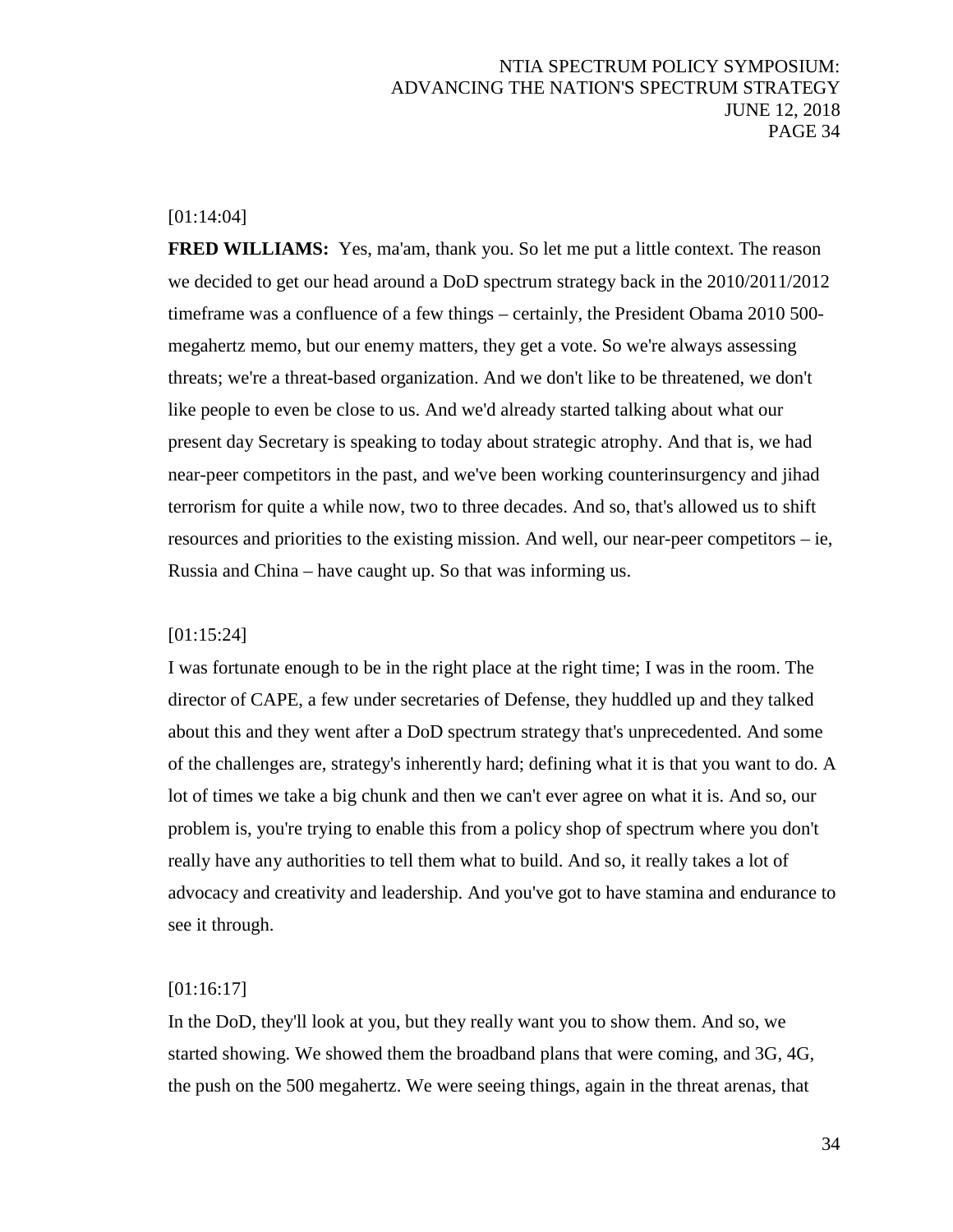were causing us to think about electronic protection, electronic support, electronic attack a little harder. We were thinking about joint electromagnetic spectrum operations, which is our militaries executing those missions down range.

# [01:16:55]

And so, that confluence, in combination, allowed us to get after it. And whittling down everything that you want to do into nice, tight ends is a tough thing to do. And it's going to be tough with the interagency. Add the industry to that and it's almost counterproductive. [laughter] But it doesn't have to be. Like I said, we will use commercial technology where it makes sense to. We have to; the enemy's there. We have to.

# [01:17:36]

But other challenges are resourcing. So first of all, trying to get buy-in from the Secretary level. The Secretary of Defense signed out our strategy document. That's a big deal. That means you have got the Joint Staff and the services lined up and you've got a big part of what we now call OUSD engineering and research, formerly AT&L. That's where we develop capabilities. That is a big deal.

# [01:18:14]

The resources are the tougher piece because your strategy becomes stepping stones to those ends and you have to resource it. And that has to be sustained, and you have to be committed to it. Which inevitably you're going to develop a road map, an action plan, and someone's going to have to go do those things to achieve those objectives.

Very quickly, we're going to have to expedite SDS systems that are flexible to access a variety of spectrum. Because we have to. The other things we looked at were huge gaps in the tools that we have given their airmen, soldiers, Marines to do the job at the tactical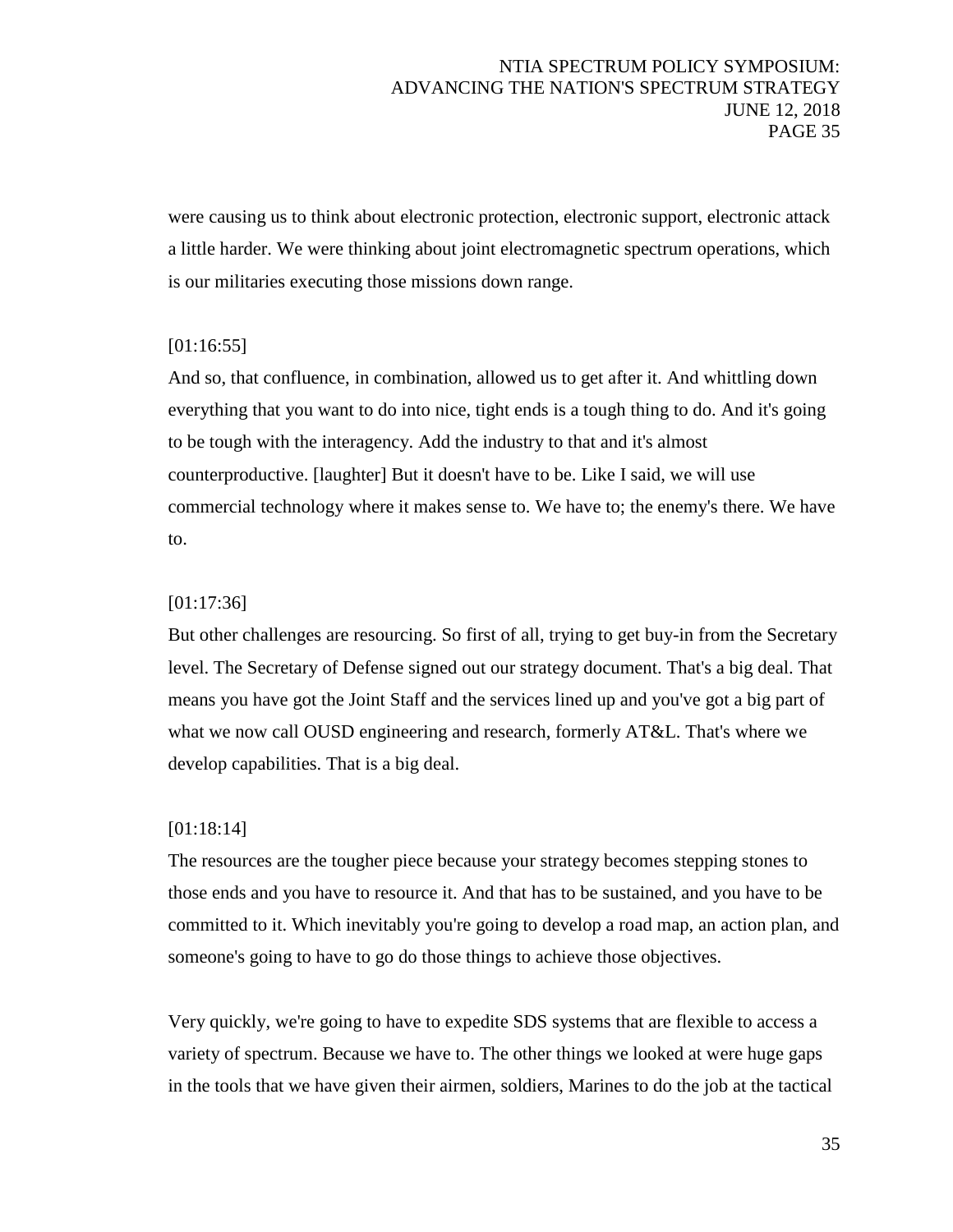and operational levels. We wanted to put more emphasis into this machine-to-machine and cognitive and get the humans out of the loop. And then, of course, all those things will have implications on your regulatory and policy reforms.

### [01:19:18]

**PAIGE ATKINS:** Thank you, Fred. Several of you mentioned we need to understand the end state – what are we really trying to achieve if we go down the path of a national spectrum strategy? And I'd like to peel that back a little bit. We've talked, and I apologize for those that are not in the 5G arena, but we've talked a lot about 5G; obviously a US priority. And most of the time it might be "give us as much as you can as quickly as you can." But that doesn't necessarily help us shape an effective strategy moving forward. We continue to look at, I'll say pipelines for both government and commercial uses.

### [01:20:03]

So I'd like to ask Kelsey, Tom Power and Rachael to talk a little bit about what is that end state, particularly related to 5G or other emerging terrestrial wireless services? And how does that look in terms of developing a strategy? Kelsey?

### [01:20:24]

**KELSEY GUYSELMAN:** Thanks, Paige. In terms of 5G, I think there are really sort of four different buckets that I'm thinking about to retain American leadership in the wireless space. So first if obviously strong, sustainable spectrum policy, like we've been discussing. I think the second piece of that is having smart infrastructure policy. Given the network architecture of 5G networks, it's going to be even more important that we have policies in place that are going to do things like streamline the permitting process, leverage existing assets, make sure that pricing is rational, that processes are predictable, that the whole deployment sort of end state is going to be something that can be achieved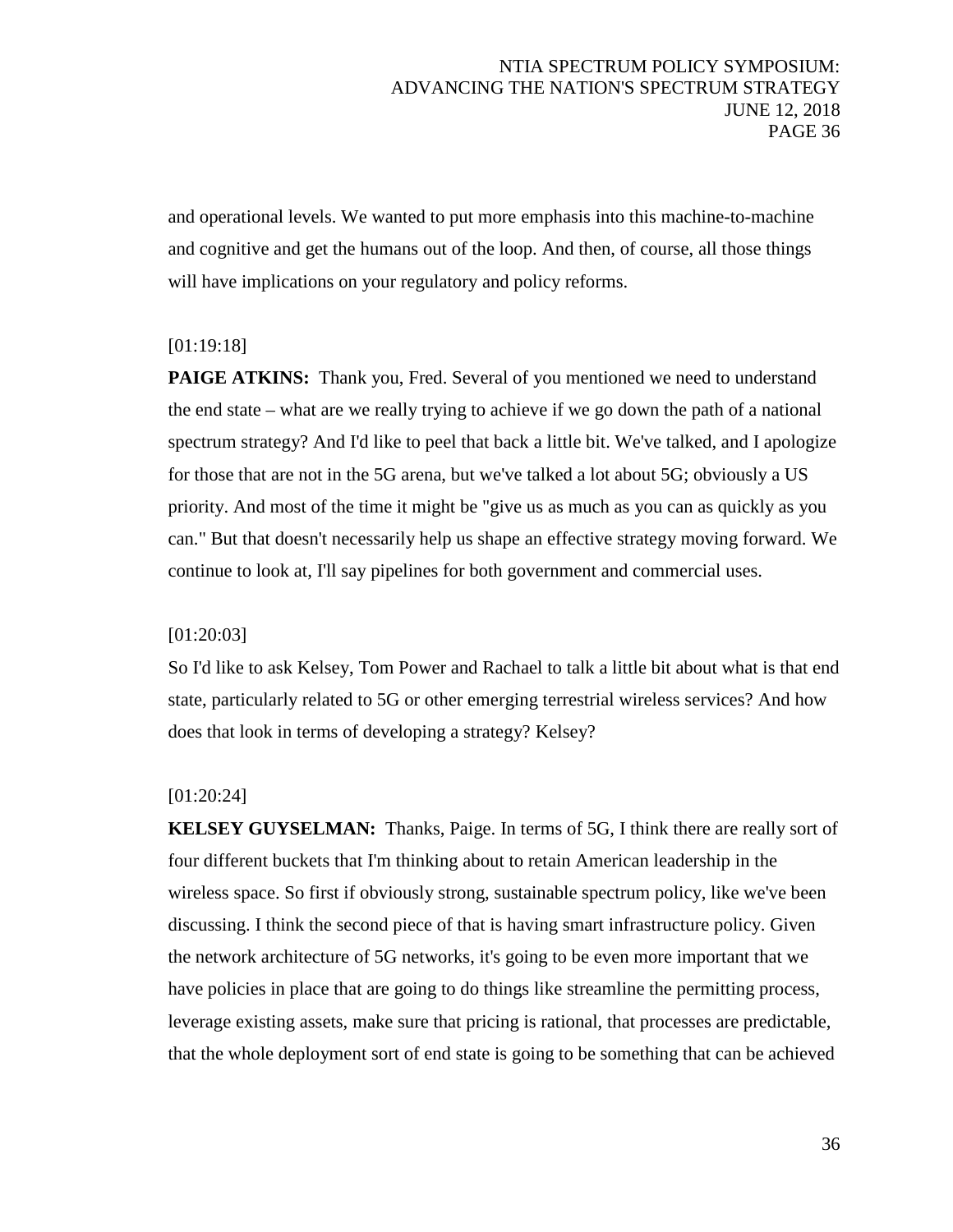quickly, and that the costs and timeframes associated with deployment don't become prohibitive to deploying 5G quickly.

# [01:21:16]

I think the third piece of that is related, but that's the investment side of the equation. Private sector investment has obviously already been tremendous in terms of 5G. But I think through efforts like the tax reform, deregulation, encouraging investment through a whole host of different both legislative and policy priorities, I think all of these are going to be critical to make sure that we have American companies investing and have the kind of deployment that we need to see.

# [01:21:46]

And then I think the final element that's really important to think about with 5G is the security component. The President's national security strategy in December specifically highlighted the importance of a secure 5G network. This is obviously a major concern as we have more ubiquitous connectivity, particularly looking at people's homes, and the opportunities for vulnerabilities and for access and manipulation of those devices. I think it's really important that we be thinking about security from the very beginning and baking that into the devices, into the networks, into the applications so that we can ensure that while consumers are able to benefit from these new and exciting developments, that we're still protecting consumers and our network, our businesses, our federal agencies, et cetera. So I think that's a really important concern that we're all thinking about.

**PAIGE ATKINS:** I think that highlights key spectrum policy or spectrum strategy – we can't do it in isolation. So it's going to touch a lot of other components that we need to take into account, understand how it might affect the strategy, but we need to look at it holistically. Rachael?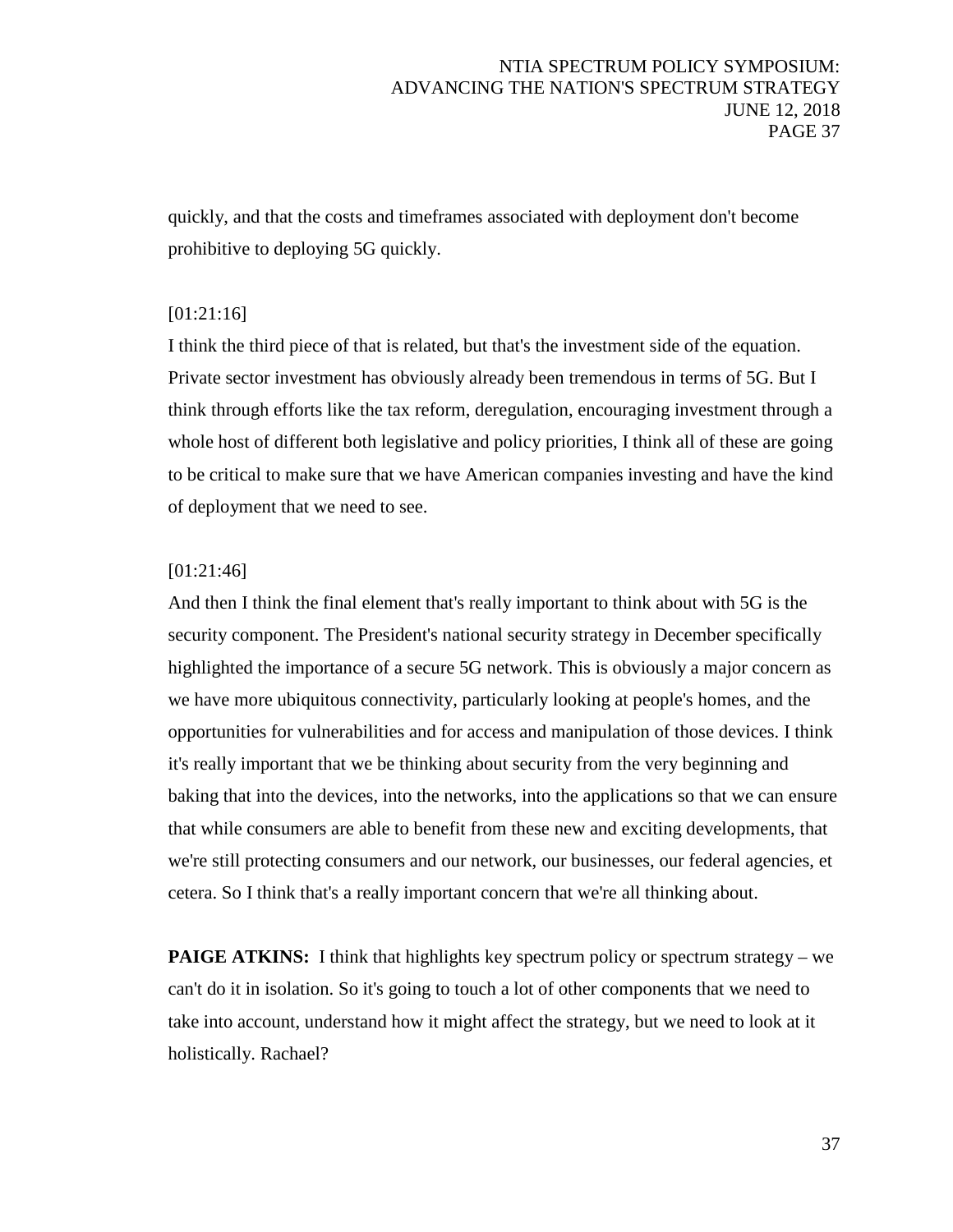### [01:23:00]

**RACHAEL BENDER:** Paige, I think what you said, that it doesn't have to be everything all at once, is important. We just had our third report and order, and third FNPRM on Spectrum Frontiers working with industry and our federal partners over the past several years. But that's because it doesn't have to be everything we teed up is now ready to go. It's, how can we move forward on these bands that are now becoming more important to the commercial side, or setting up coordination mechanisms for sharing with our federal partners. And so, we have tried to take an incremental approach at the FCC to make sure we're getting each of those bands right as we go along, instead of trying to push everything through all at once.

#### [01:23:50]

I think what Tom said earlier about 5G evolving so much and how we think about it is really true as well. It's not just the high bands anymore. And so, we're working on getting the 600-megahertz band cleared for 5G. And mid-band; you all have come to see me about some mid-band proceeding in the past few weeks, at least one or two of them. So 3.5, 3.7; 2.5, which you can count as low or mid-, depending on where you sit. And so, we're trying to look at that more comprehensively.

#### [01:24:27]

And I think another part of the 5G strategy has to be satellite and how satellite is going to be part of that going forward as well. And so, at the FCC we're trying to make sure we are streamlining processes for getting satellite services out there and approving new NGSO market access and licensing grants. And even from changing, tweaking some of our rules so that more satellite operators could participate in our CAF-II reverse auction that's coming up this summer.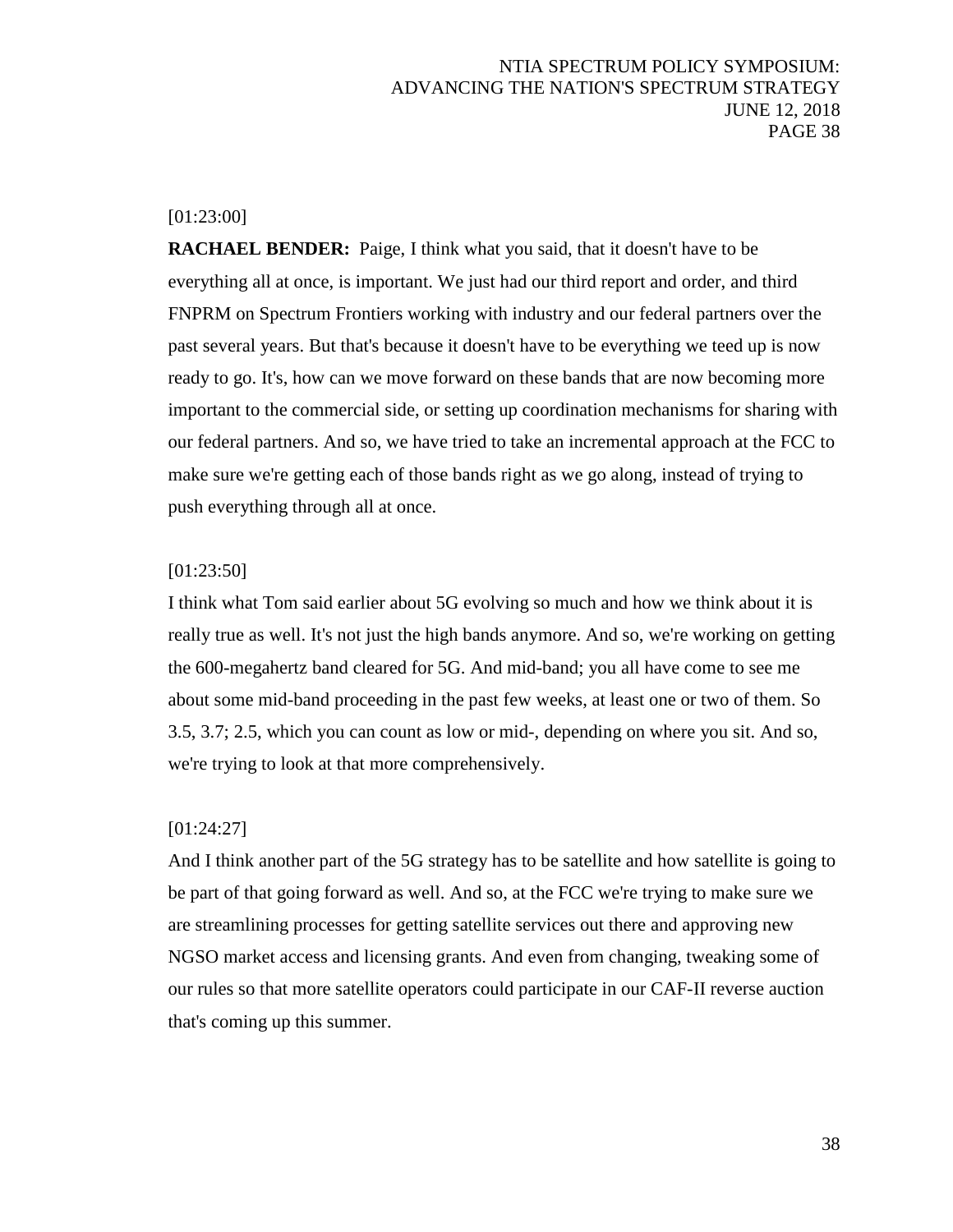So I think all of those things put together are part of the package, as was pointed out, on making sure we continue to lead in 5G. I think the other big priority for the FCC is infrastructure – infrastructure deployment, streamlining those barriers, like Kelsey was talking about. We have our wireline and wireless proceedings going on now that we've taken, again, some incremental steps on pieces of that, and there's definitely more to come.

# [01:25:30]

So I think we have a lot of work to do, but we've also gotten a lot done. And if we continue to all work together, we'll all evolve together.

### **PAIGE ATKINS:** Thank you. Tom?

### [01:25:42]

**TOM POWER:** I think Kelsey's four buckets make a lot of sense. And on infrastructure, as Rachael just said, infrastructure is obviously a key piece of this. Solving the spectrum challenges doesn't do you much good if we're still operating under siting rules that were designed for 200-foot towers when we're in the world of small cell. So that's certainly a key aspect of this.

### [01:26:05]

On spectrum in particular, it is all of the above – low band, mid-band, high band. As Rachael just said, her door is darkened every day by multiple meetings on mid-band in particular. And it's really where the whole world is going; it really is the foundational block of spectrum when you talk about 5G. And it's important that we be a part of that just because of the economies of scale, whether you're talking about antennas or roaming or chip sets, or whatever it is. All those areas are made more efficient and more cheap if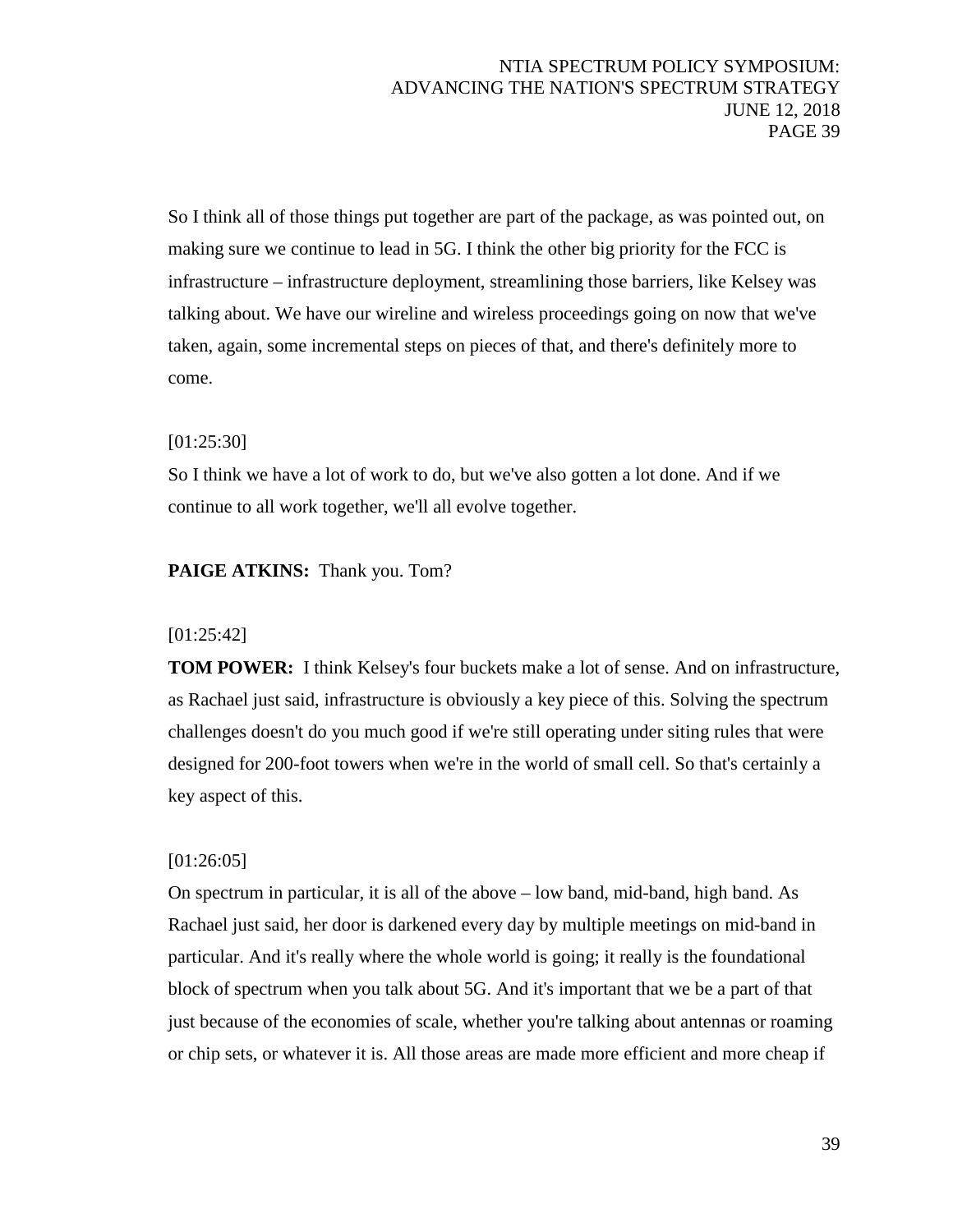we can glom on to the harmonization and the standardization that's going on in all those areas.

## [01:26:45]

We've led the world in 5G[sic]; it meant a huge boost to our economy. We need to do it again in 5G. It's billions of dollars, hundreds of billions of dollars in GDP potential and millions of jobs. So we need to replicate that.

### [01:27:00]

I think when you look at that mid-band in particular, and that's, as I said, kind of where a lot of the focus is now, from 3.4 up to 4.2, one of the huge potential opportunities there is the ability to have very large contiguous bands of spectrum, 100-megahertz bands, that, as Administrator Redl was talking about earlier, are needed if you're going to support the really high bandwidth applications, like streaming of 4k video content. But it does require, back to the opening, collaboration, because if you're talking about the 3.4 band, as Administrator Redl discussed, they've launched a study of that. But we need to figure out how to work with the federal incumbents there. On 3.7 to 4.2, of course, the satellite incumbents are there, and we're starting to have that discussion, about the different opportunities as to how we might move forward. The 3.5 gigahertz were further ahead; the Commission putting what we hope are the final touches on the details around license sizes.

### [01:28:00]

But that mid-band has really been the focus, but we don't want to lose sight of the high band. And as Rachael just said, the Commission's obviously moving ahead in a smart way, the last week's notice seeking comment, particularly on 26 and 42 gigahertz. And then back to the low band, of course, we've been talking about the 1780 band for quite a while, and Carl's comments on the SENSR project and looking at the 1.3 band. I like to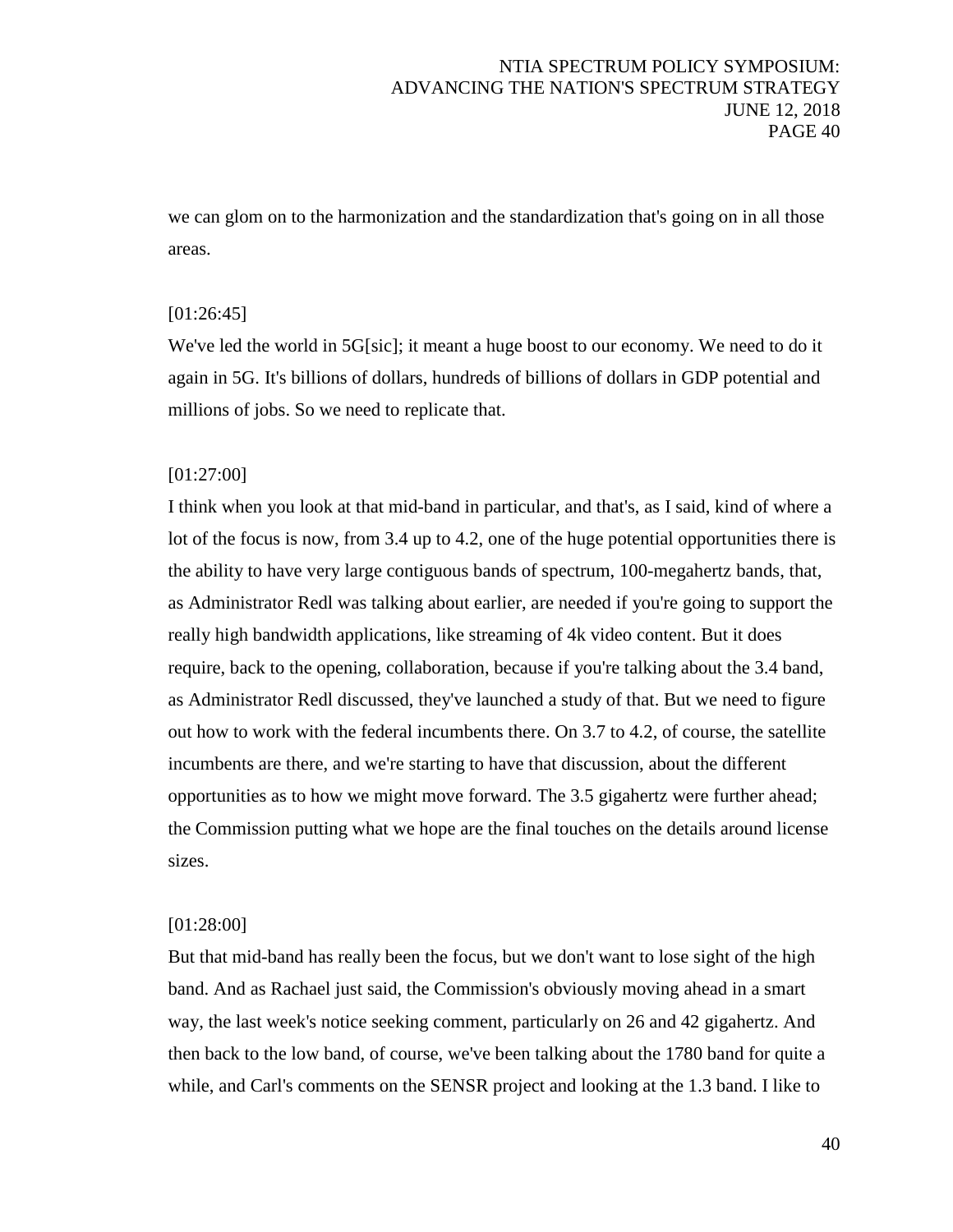say that the 1.3 band is on our radars, but the problem is, his radars are on the band. [laughter]

**PAIGE ATKINS:** That's one. I'm not counting the joke that nobody laughed at. [laughter]

# [01:28:39]

**TOM POWER:** But it does speak to the need for two things – this collaboration, and secondly the Spectrum Relocation Fund, again, to the extent that that funding can be used to help support NTIA in the study of the 3.4 band and the SENSR project and other projects like that, and maybe at some point funding NTIA itself. If you need that money to do the planning and NTIA is in the middle of the planning, maybe at some point NTIA can be a beneficiary of the Spectrum Relocation Fund.

# [01:29:11]

**PAIGE ATKINS:** Thank you, Tom. So I'm going to go to Tom Stroup for one more question, and then I'm going to ask the audience. So think about questions that you might have. Tom, we've talked a lot about the role satellites play in 5G, or at least to some extent. And as we think through NTIA, as well as other spectrum policymakers, the role of satellites, whether it be in 5G or delivering other types of emerging services, what should we be thinking about when we think through these, not competing requirements, but these different requirements, particularly from a satellite standpoint for spectrum planning and the strategy?

# [01:29:57]

**TOM STROUP:** Well, certainly, the multiplicity of services that are provided by the satellite industry today is something that I request that you consider; but, also, the role of the industry going forward. And so, a question that we get a lot is, what is the role of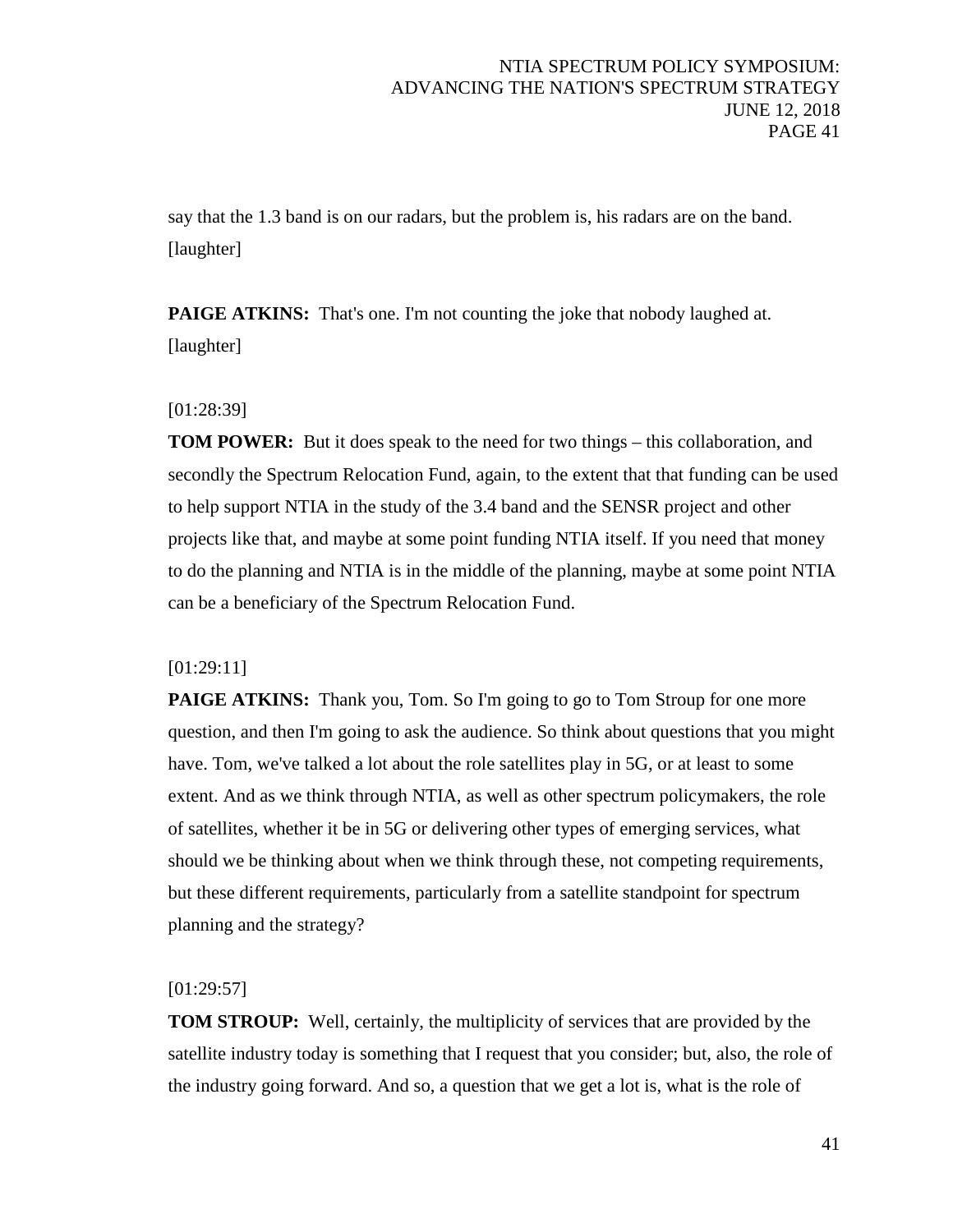satellite in 5G? And there was a report that came out of Europe recently that put it very succinctly. There were four categories that were identified and the first is, communications on the move – planes, trains, automobiles, ships. A very good example for all of you who have flown recently and seen the upgrade in quality of Internet access is airlines have transitioned from terrestrial-based systems to taking advantage of the spot beam high-throughput capability of satellites.

### [01:30:45]

The same thing is true with respect to automobiles. Toyota announced that they are particularly interested in the ability of the satellite industry to download software to their cars because 60% of their automobiles are sold into markets that don't have 3G service. So I think that that's a perfect example of the application of satellite technology for some of the use cases that have been identified for 5G services.

### [01:31:09]

The next is a hybrid multiplay or service to homes and small offices. The distribution would be via satellite and then distributed via wifi or small cells within those buildings.

# [01:31:21]

The other two are more traditional applications – trunking and head-end feeds, backhaul in towers. Given the sheer number of sites that are going to have to be deployed for terrestrial 5G services, I don't think that there's going to be any kind of opportunity for fiber to serve all of those. I think satellite will provide a significant role in deployment of those systems.

So there are other use cases that have been identified for 5G – IoT, direct to consumer applications – but I think the four categories that I identified encompass those. And so, I think those are particularly striking examples of how the satellite industry will play a role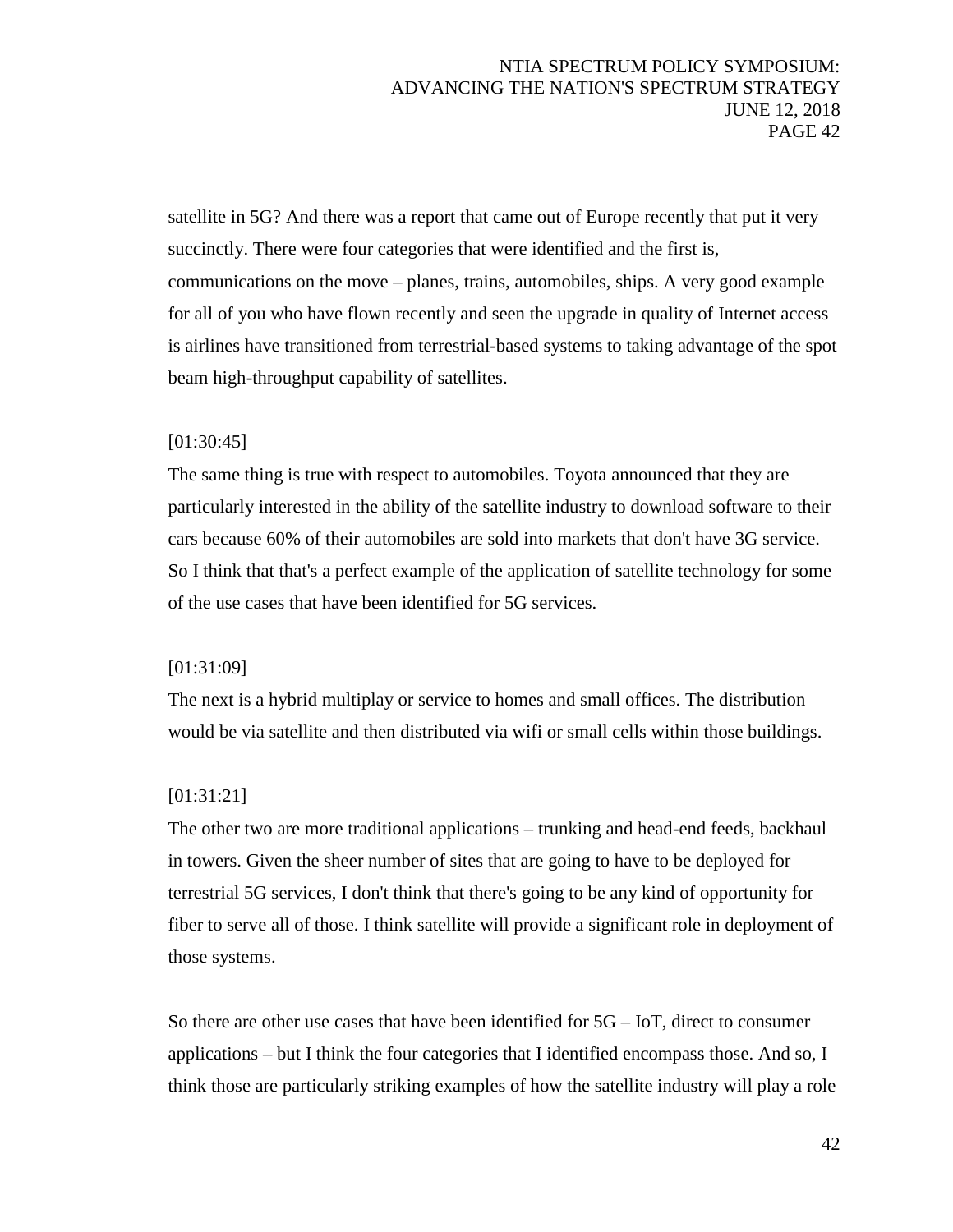in 5G services. So I would urge you to consider that going forward and, as noted, the multiplicity of services that the satellite industry is already providing.

**PAIGE ATKINS:** Can you expand just a little bit in terms of the implications, particularly on the spectrum requirements and the policy elements or strategy elements?

# [01:32:23]

**TOM STROUP:** Yeah, absolutely. So all of these applications require spectrum. And I noted in terms of spectrum policy there needs to be a balanced approach. And I think that the Commission has been seeking to do that; the Spectrum Frontiers order acknowledged that there is a need for dedicated spectrum for the satellite industry. There are instances where the industry can share. It's been sharing for a long time with fixed terrestrial users, amongst itselves, the deployment of LEO systems as was mentioned earlier. They need to share with existing GL systems.

### [01:32:58]

So there are instances where the industry can share. It has shared. But ultimately, there is going to be a need for dedicated spectrum. And I'd ask that that be taken into consideration.

**PAIGE ATKINS:** Thank you, Tom. So I'd like to see if anybody from the audience has a question.

**Q:** Thank you. My name is Toby. I'm from PolicyTracker, which is a newsletter about spectrum. David Redl mentioned leasing. I was wondering if the panel had any views of how we can make that work, if there are some incentives that can be put into place to make that work. And I have another question as well, which comes from my own naiveté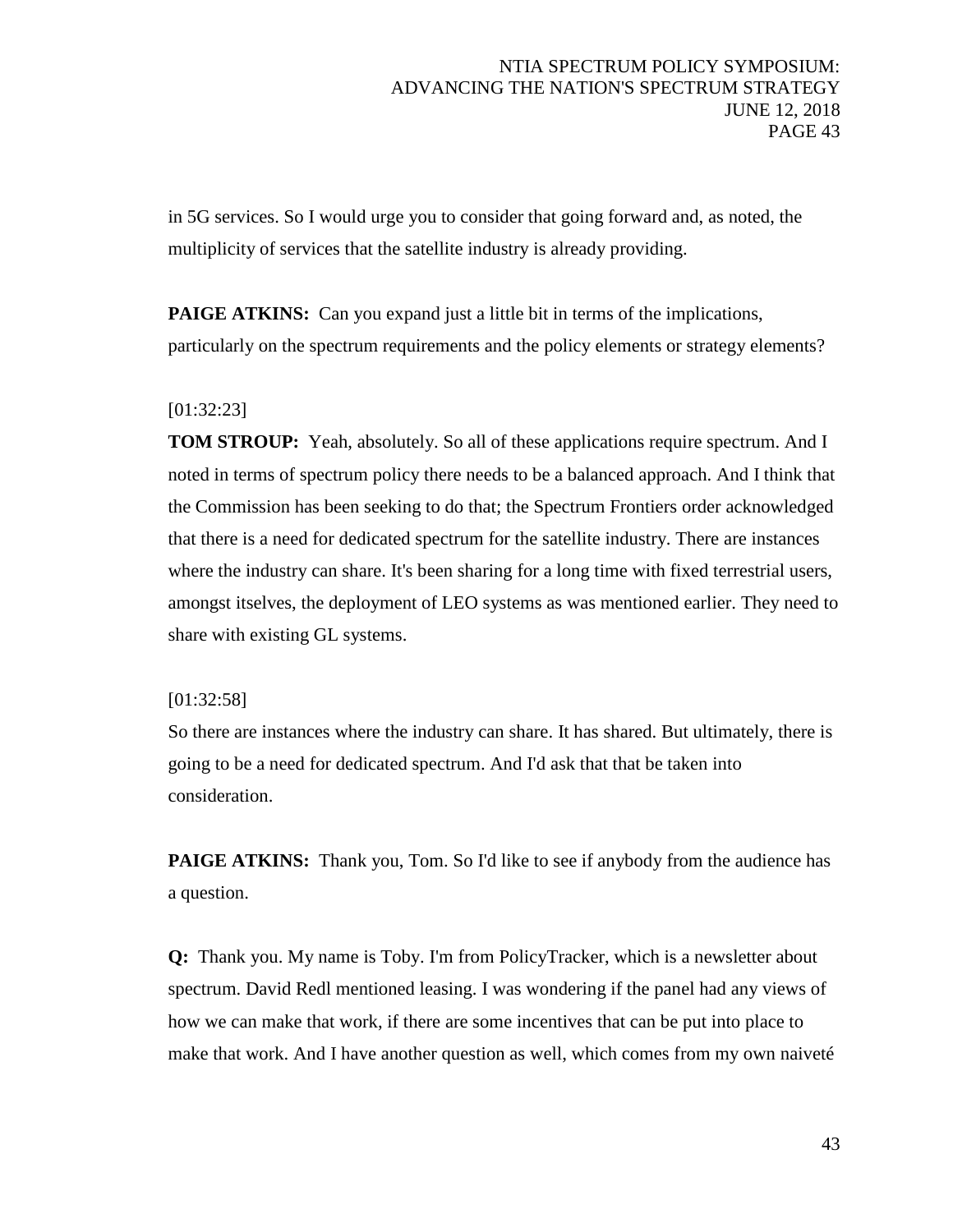about how spectrum policy works here. Who would be holding the pen on a spectrum strategy, and if that's the right person.

### [01:33:55]

**PAIGE ATKINS:** So leasing. I'll ask if anybody, Rachael or others– if we look at the opportunity – and I'll repeat what Mr. Redl was talking about – in the '19 budget, there is a proposal for NTIA to gain authority to potentially lease federal spectrum to non-federal users as a tool in our tool box. And to perhaps be able to take better leverage of spectrum that may be underutilized but still needed in some capacity. And the thought process is a very high level concept, and we need to figure out how to make it work and how it would make sense for both – and I'll use the word – for the certainty that the commercial folks would want, as well as the certainty on the government side that they will, one, get the spectrum back once the lease is up, et cetera. So Rachael, can we start with you?

### [01:34:53]

**RACHAEL BENDER:** Sure. I think, as has already been pointed out, leasing could be another tool in the tool box, which we can never have too many of. I think as far as how to set that up, I don't think it would be the FCC with the pen, to answer your question on a national spectrum strategy or on how leasing would work. But we would, of course, coordinate with our federal partners on the process.

#### [01:35:24]

And I think the process is probably the more important thing to start out with trying to frame because each band that federal users may want to share are going to have a unique set of challenges. And so, having a road map of "here's procedurally how we would set up a leasing process" is kind of step one. And then from there, once everybody has that road map, you can identify, "well, then that might make sense in this band over this band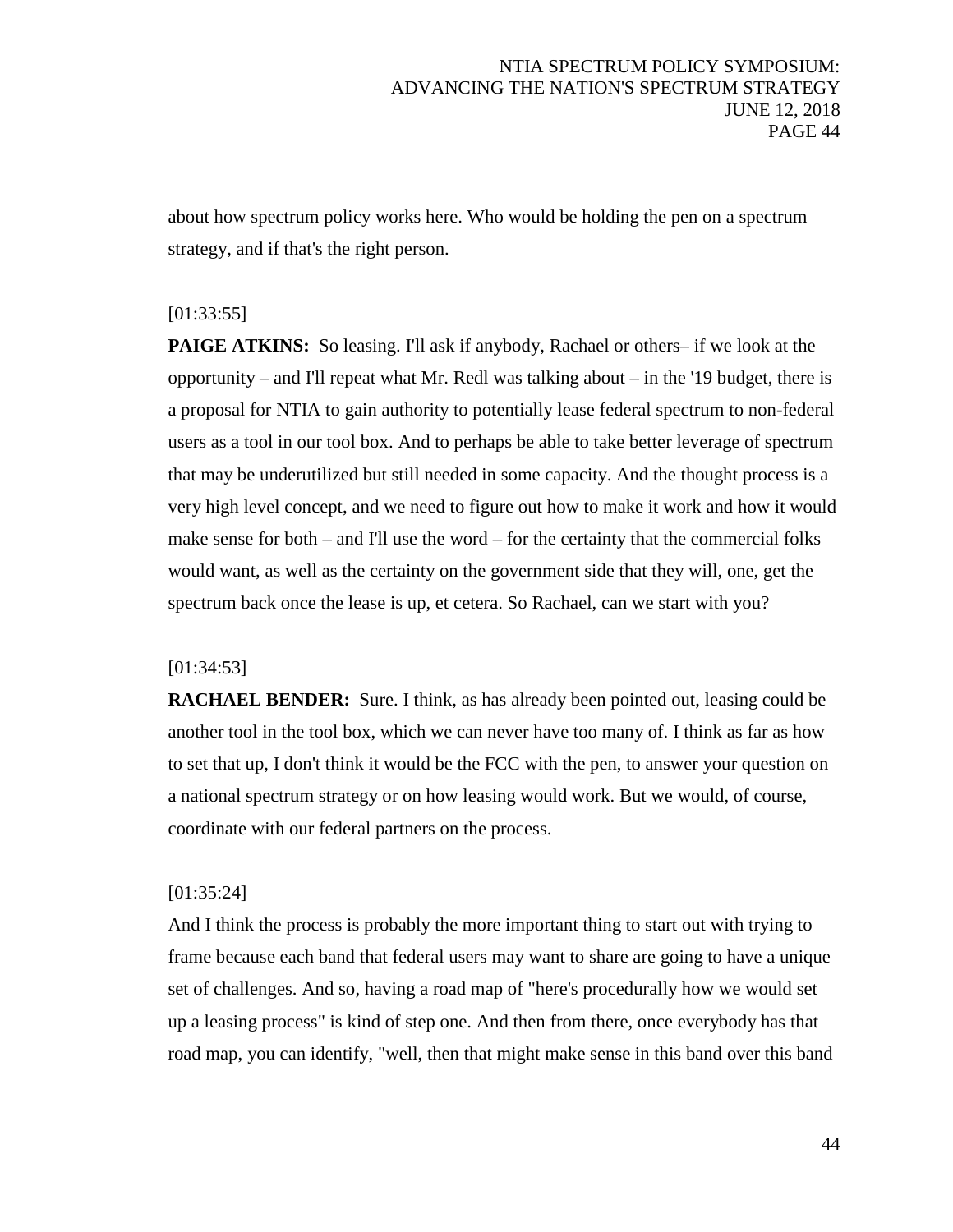or for these type of users or other types of users." And from there, you kind of then solve for the technical challenges.

So it would be a process. But I think the procedural posture would be important to lay out first, and then you could solve for the math of how we share.

**PAIGE ATKINS:** Fred, did you want to chime in?

# [01:36:15]

**FRED WILLIAMS:** Sure. For someone to advocate bidirectional sharing, we need flexible sharing, flexible growth. We would be talking out of both sides of our mouth if we didn't accept something like this and entertain it. And we think it's healthy. However, I can start you with a list of things to go down through that process. No, it's fun! [laughter] I've had help.

### [01:36:46]

First, how do you qualify for a lease? Does industry come and say, "Hey, I want this," and we all look and see that, hey, we've got technical characteristics in there with six federal entities. Do we proportion that out by assignments, how do we do that? And then it's, who gets the money? Does NTIA get a cut of that money?

**PAIGE ATKINS:** Does Paige get a cut? [laughter]

### [01:37:15]

**FRED WILLIAMS:** A check, that's how it works for us. What color is the money? What can I spend it on? What time constraints? Am I going to get sequestered? There's just a litany of questions. However – I'll shorten this  $up - we look forward to those$ discussions although it's new. But it's fresh. I mean, we on the federal side, if Justice says,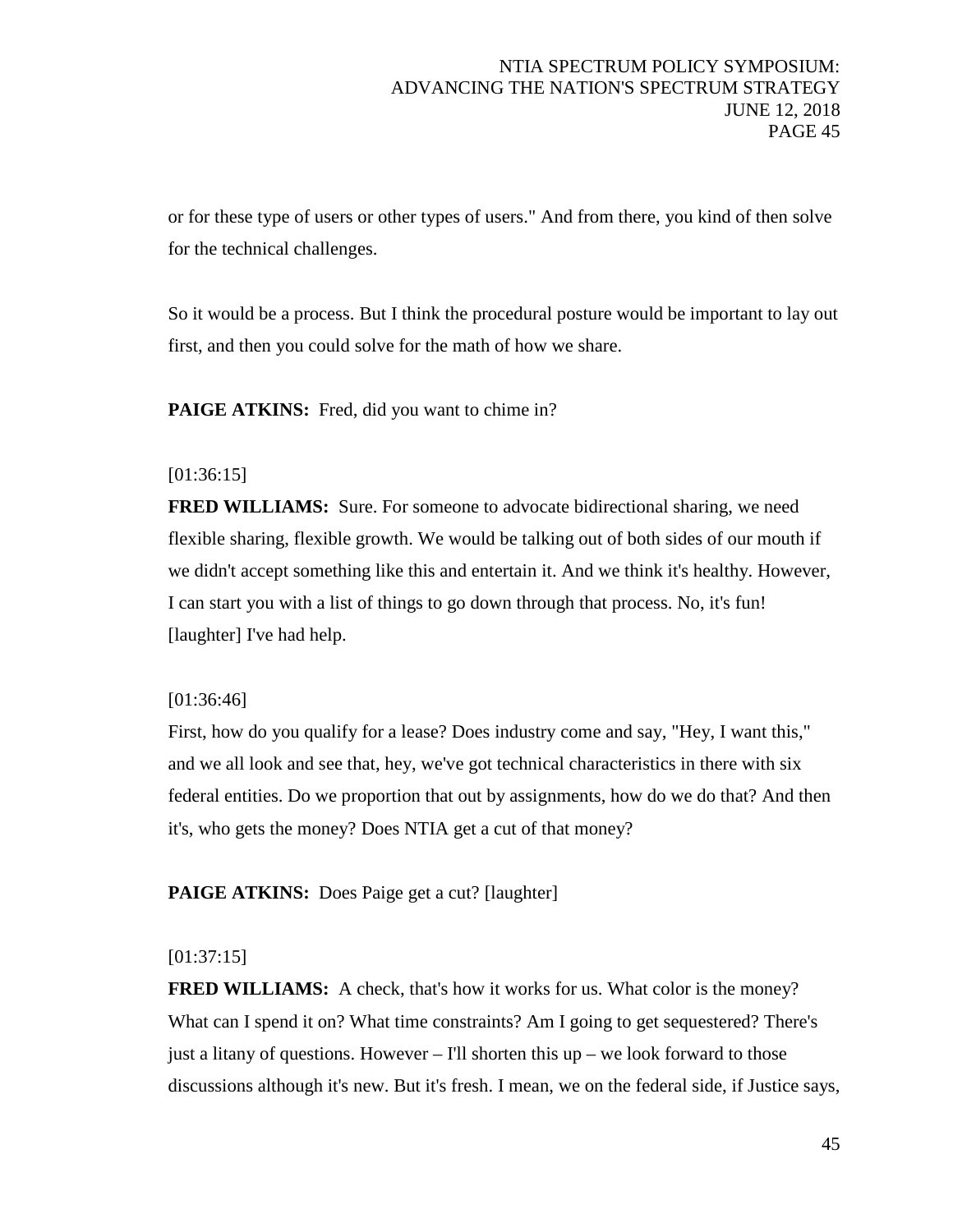"Hey, DoD, can I borrow some of your assignments tonight?" We kind of go, yeah, and we don't charge them. Right?

**PAIGE ATKINS:** Thank you, Fred. Tom, do you want to talk a little bit from an industry standpoint?

# [01:37:51]

**TOM POWER:** Yeah, and I echo – it's great to have the creative thinking and all the tools in the tool box, and it's certainly worth exploring. I would say from the wireless carriers' perspective, first, on the one hand, what's the difference between a lease from an agency and a license from the FCC? The form may be different, but the substance could be very similar. But if you look back at the substance of FCC licenses, I think a couple of the characteristics that make 4G so successful and that generated \$300 billion in investment over the last ten years from the wireless carriers – and that's not auction revenue, that's just capex – two things: one is ten-year licenses, and the second is expectancy of renewal. Those are key drivers to have the certainty, to do the investment, and to do the build-out.

### [01:38:38]

So if you carried that over into the leasing world, that would be great, but I could imagine Fred or Carl thinking, "Well, gee, it's still kind of my spectrum and maybe I don't want ten-year licenses or renewal expectancies." And that is certainly reasonable from their perspective, but it starts to undermine some of the characteristics that made the 4G rollout so successful.

But these are things to wrestle with. And as Fred pointed out, federal allocations are often shared between agencies, and so how do you coordinate between them? Where does the money go? Obviously, some goes to Paige, but other than that– [laughter]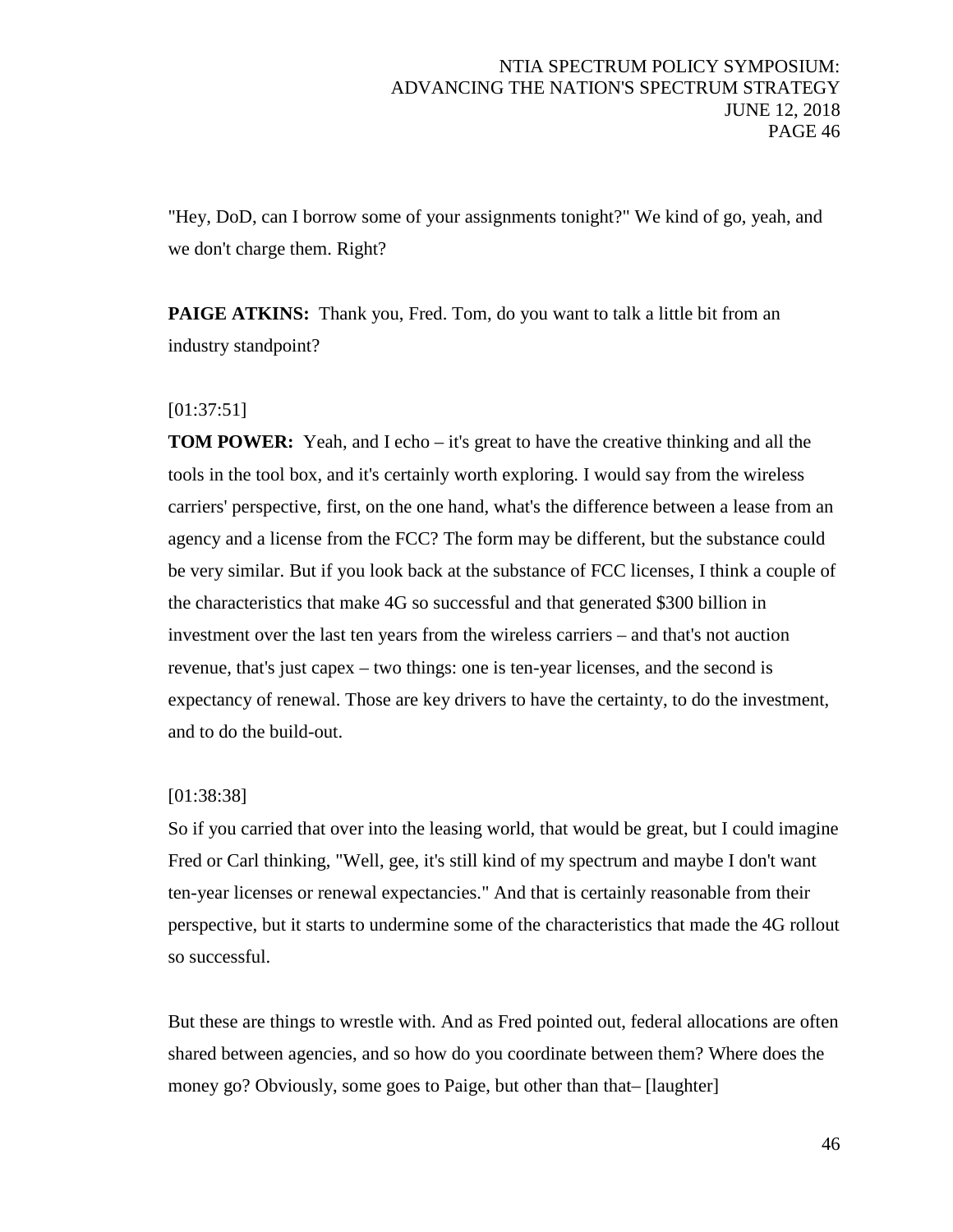[01:39:12]

And then the question I think was, who would have the pen on the national spectrum strategy, I have a pen. [laughter] I would be thrilled.

PAIGE ATKINS: That's not an option.

**TOM POWER:** That's not? Okay.

**PAIGE ATKINS:** I think in general, the national spectrum strategy as we move forward, it's a collective effort. And so, we would be working in partnership, NTIA and FCC, to formulate what that looks like in cooperation with the agencies, the White House, industry, et cetera. So we will have to think through that as we move forward.

### [01:39:48]

**FRED WILLIAMS:** Let me make one last comment. Certainly what my distinguished colleague said about how long do you give this up, what's the value of it, but I just want to point out, if we're thinking that it's the money that would come into DoD is the incentive, it's not really. It's access. And so, hey, I'm willing to work with you and give you some white space in there on a short period of time, but I need something back, somewhere where I may have a need. And I think that's where we're going. We're going to get there; it's just, we need to take some steps and start thinking about this. But that's kind of where we're going.

**PAIGE ATKINS:** That's a good point, Fred, thank you. And there was another question over here?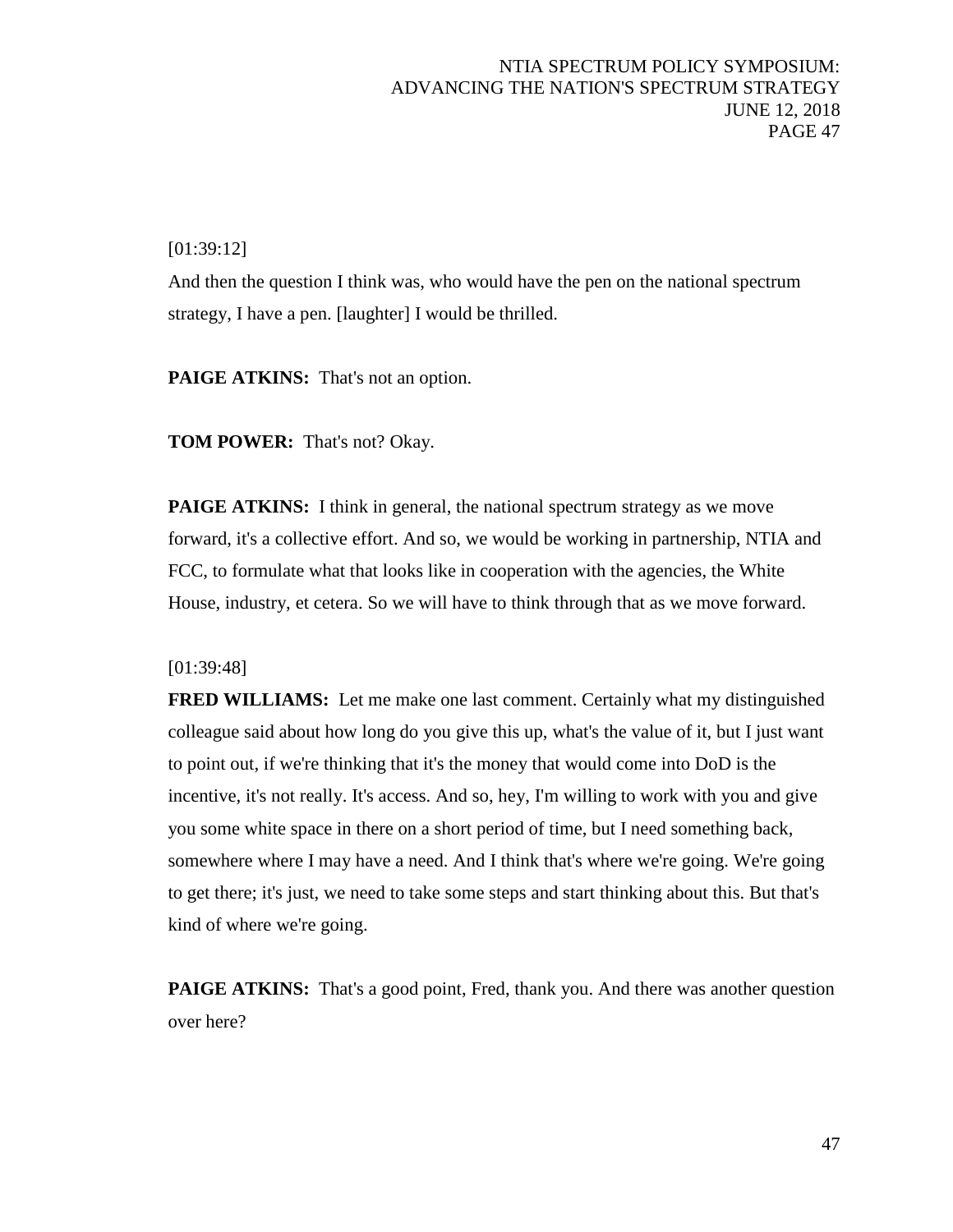**Q:** Thank you, Paige. Beau Backus from NOAA. A question that I had originally came to mind – and it's all Tom Powers's fault, and it's not because of the Caps – collaboration was mentioned. And one of the challenges between working in federal and non-federal entities and trying to develop good spectrum usage is the means by which you do collaboration between the parties. It's been a challenge for a long, long time. And I just wondered what the thoughts would be on ways forward for good policy on means of collaboration.

PAIGE ATKINS: Who would like to grab that? Fred?

### [01:41:20]

**FRED WILLIAMS:** I'm just going to give you two quick examples, what AWS-3 did to us. And with help from OMB, Congress, NTIA, we've done some partnering. We've got a \$1.5 billion other transaction authority or authorization that we have gone after, the National Spectrum Consortium, which has opened up a broader base of technological innovation to help get after what we're having to do with AW-3 assets. So some of these things rolled up to 2025 and we're just doing primitive collaboration. I mean, it's time, space, frequency, and calls, and where's the hot buzzer, the POC if something breaks?

#### [01:42:12]

But we're getting after things through this consortium that will help those radios deconflict with those broadcasters. In the place where we compressed, this consortium is going to– we have 27 projects. We were able to get \$500 million, thanks to, as I said, Congress, OMB, NTIA. We send these projects through the tech panel just like a transition plan. They get approval. Money comes. And these folks go to work. We have 27 on contract right now getting after automation at the tactical and operational level, new waveforms, new modulation, test ranges, training ranges. These are collaborative efforts, these are companies that weren't in the industrial base. We have universities now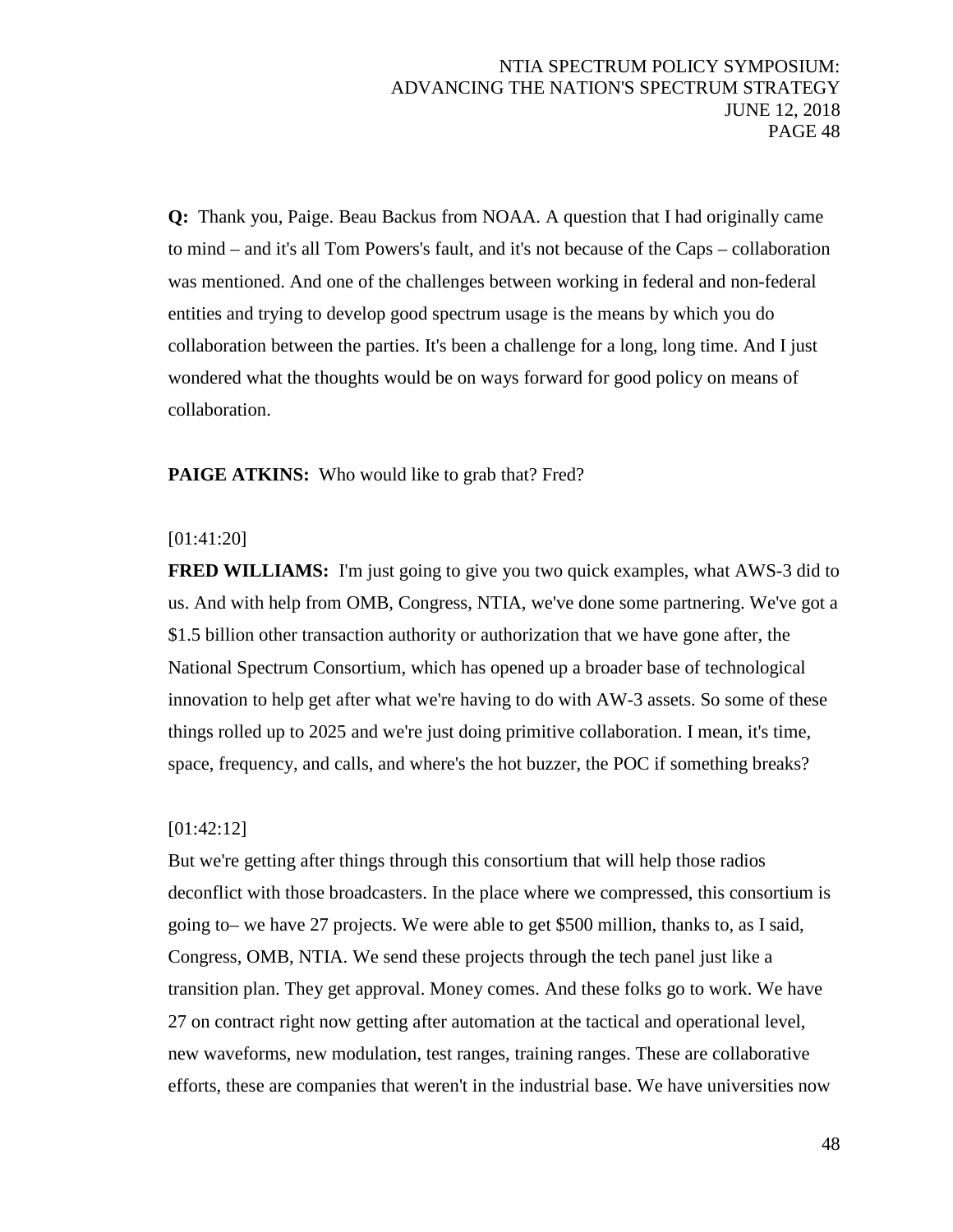working on this. And we just think that that is going to be– it's a great start. It's unprecedented.

# [01:43:12]

We've also partnered with the National Advanced Spectrum and Communications Test Network through NTIA and NIST. And we're getting after LTE aggregation. And also looking specifically at LTE impacts on AMT, and vice versa, because that, AMT and air combat training systems are huge problems in the training and test ranges for interference.

# [01:43:36]

So those are just a couple of things that we're doing that are brand new in the collaboration world with SRF money that we're very proud of. And we think that, as we go through these– right now, there's a couple that have gone through operational test and evaluation, and are showing promise. Some are non-spectrum solutions, even. And we're getting ready to tie the AWS-3 side with the research side and do some deep diving on making the research to ops transitions and seeing if we can't bring some of these things out. But those conduits are set up now that we can use for the future to get after any of these type of events for either relocations or sharing.

Also, the NIST and DoD, they're doing some things in that 3.5 to 3.6 bandwidth with SAS and ESC out there, too. So there's a couple with collaboration

# [01:44:41]

**PAIGE ATKINS:** I think from a strategy standpoint, we need to frame a more robust and consistent process. Collaboration's going to be key to everything. Fred mentioned some specific examples of new ways of collaborating that have been established. And so,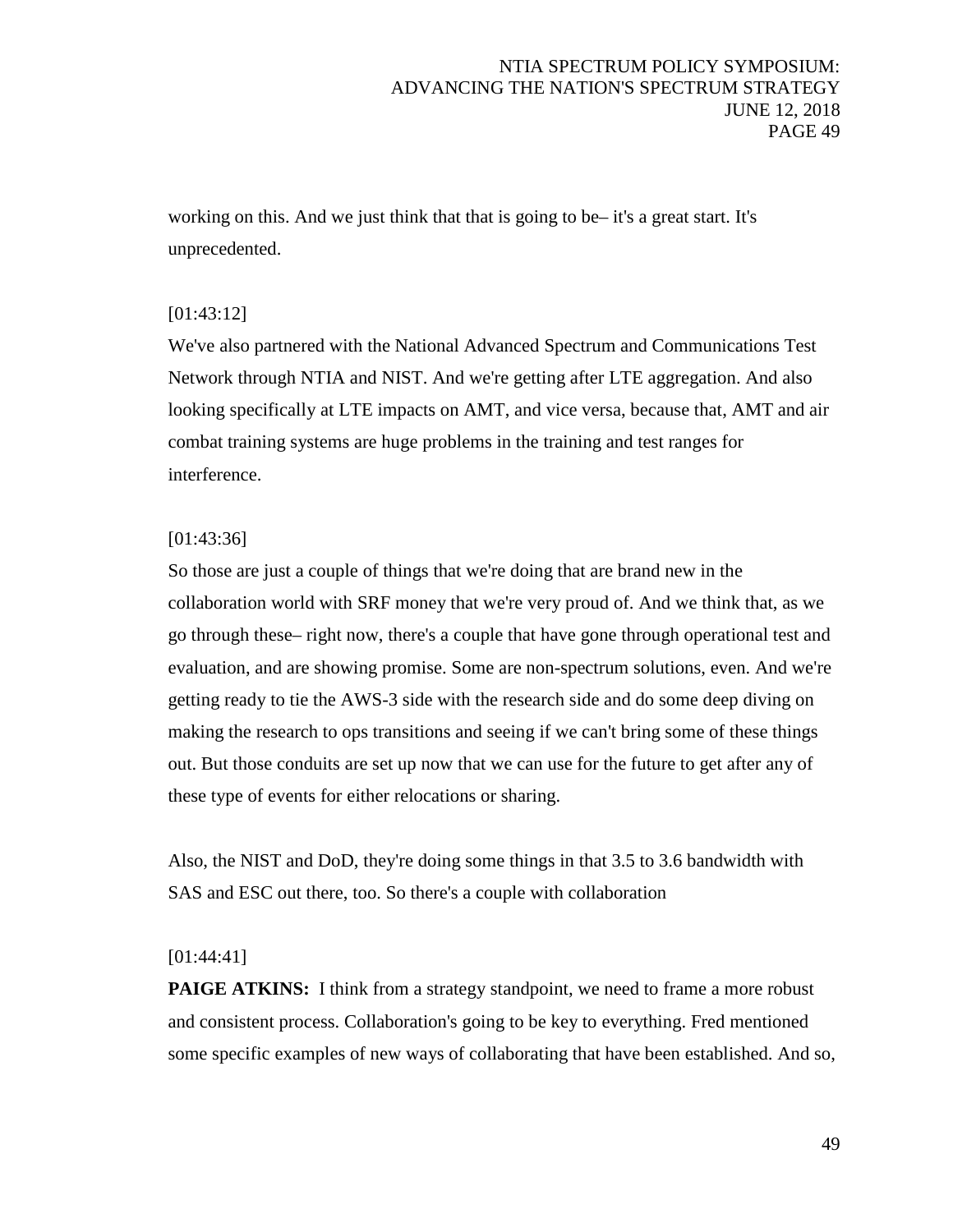those are examples and lessons learned we can draw from. And then we have to create, again, a more robust, consistent process. Carl?

### [01:45:10]

**CARL BURLESON:** I think because of the time scale that SENSR's one and the– again, what we're trying to do is replace the entire radar infrastructure of the United States. This has required a huge amount of collaboration at the federal level, but also it has required us to have an ongoing, very detailed dialogue with industry about what the capabilities are. And not just a one-off, "here it is, we now have a plan, we're going to put it out." No, it's an ongoing dialogue to see how we're going to get this done.

### [01:45:41]

So again, one of the critical lessons we've learned from SENSR is this need; if we're really going to get this kind of technology inserted, nationally, on the kind of timescales we're talking about, you have to have a robust and ongoing dialogue with industry about how they're going to deliver it. And we in the federal government have to think a little bit differently in the acquisition and deployment process, versus our sort of standard "here's the five- and seven-year acquisition, and here is the 20-year deployment." We have to think about it differently. And none of that's going to get done because we're not the ones deploying it. It's the industry that's going to produce the technology we need, and it's the industry that's going to deploy it.

So again, we're really having to have a level of partnership and a depth of dialogue we haven't necessarily always had in the past.

**PAIGE ATKINS:** Thank you, Carl. Tom?

[01:46:33]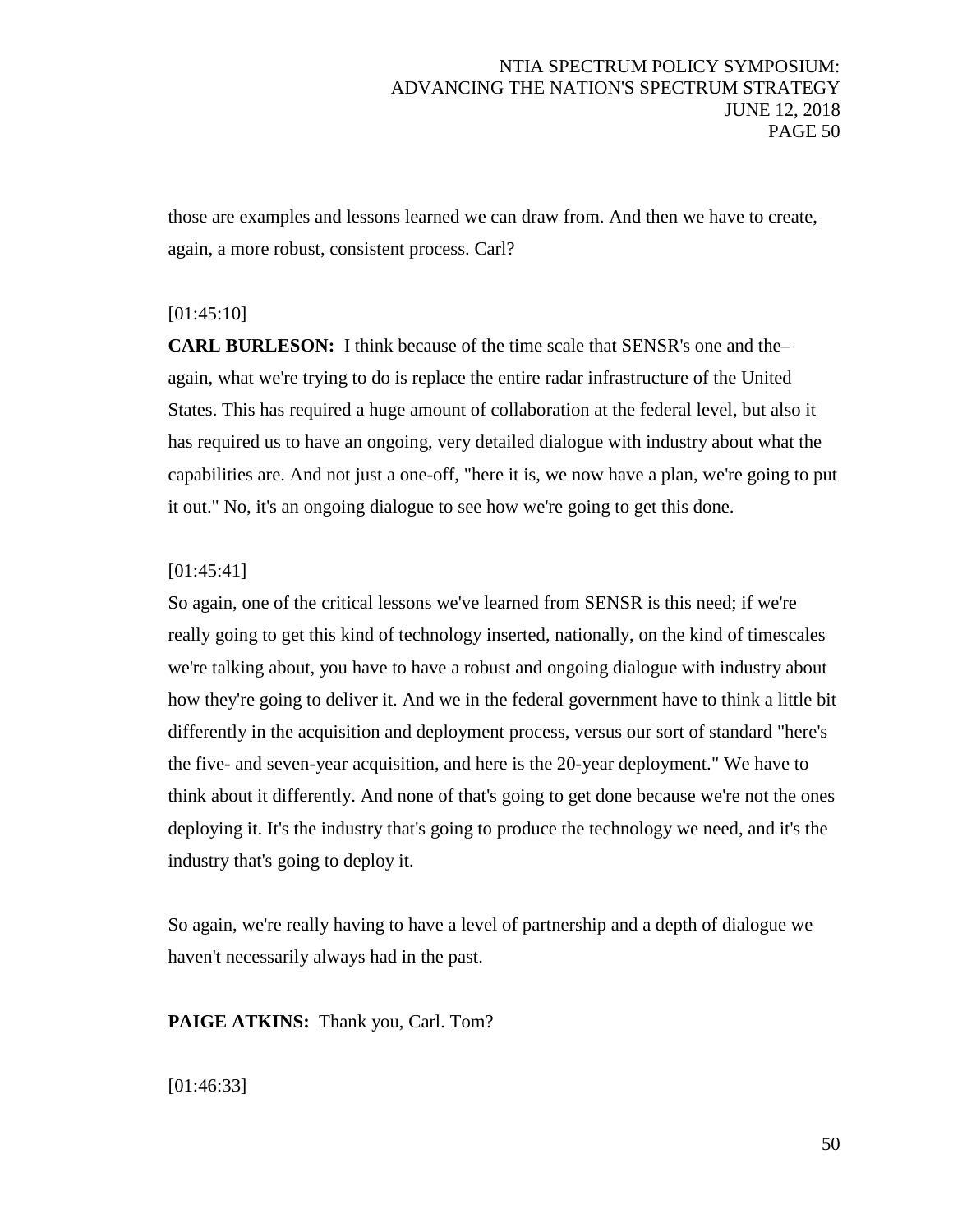**TOM POWER:** To take it to a slightly higher level, I sort of think of it as you have these– you need alignment and you have sort of these concentric circles. So NTIA leads the interagency process, the policy and planning steering group. They need to be aligned. And then, the hook to them is maybe to OSTP, right. And then OSTP brings in OMB and DoD and FAA. And then they bring in the broader group at the FCC and the commercial side and the public interest community. But it takes alignment and everyone staying focused on some particular goals. And as Carl said, there's nothing like a deadline to make things happen.

### [01:47:09]

**PAIGE ATKINS:** And I would add, in AWS-3, we also leveraged CSMAC, the Commerce Spectrum Management Advisory Committee, in a way that probably is untraditional, which allowed us to use that federal advisory committee to NTIA to bring together diverse players and work through some of the hard issues that led to the success or the ongoing successes of AWS-3. So again, there are many different vehicles that can be used, but we need to see what that framework looks like and lay it out in a way that we can execute against.

Any other comments? A question up here, and then we'll go to the back.

#### [01:48:00]

**Q:** Jennifer Warren, Lockheed Martin. Kind of to build on Carl's point about the level of collaboration, which really goes deep into manufacturing as well, not just the service providers or the users, to what degree do you see expanding – this is for anybody up there – expanding from kind of retrofitting sharing to really looking at sharing by design at the front end of technology development as opposed to kind of mid or tail end? Thank you.

PAIGE ATKINS: Anybody? Because I'll answer.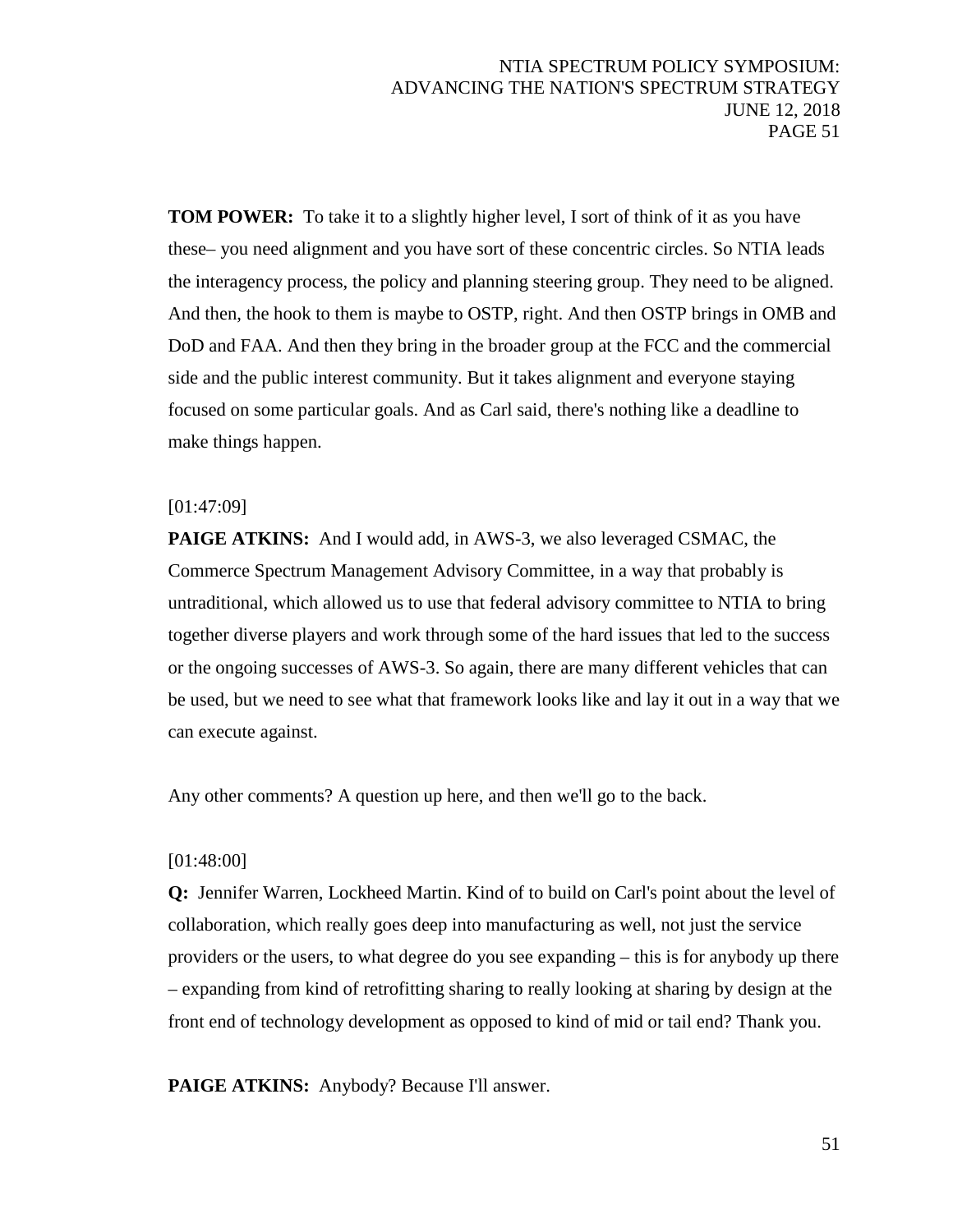### [01:48:38]

**FRED WILLIAMS:** I have a short answer. I mean, that's exactly what this consortium does. This is a technical innovation initiative that's run by the Office of Under Secretary of Defense for Research and Engineering. And we're watching that. And I think right now, speed and time are causing us to think kind of, Hey, we're going to have to bolt these things on because these things are already rolling out and doing their thing. But I think in the future, getting on the front end and getting this stuff baked in is going to be the way forward. And we are going to see success in the next five to six years with the machine-to-machine, the rule-making that allows that to happen, the policymaking that's going to be necessary. But I think we have to look and go, Why don't we just take a strategic pause and let some of this technology mature. Because sometimes it informs what policy you need. In other words, do we need to insert a spec manager there? Do we need enforcement there? Or can we back off? Some of this stuff, machine-to-machine, is very trusted. It doesn't mess up. Some of it, we're going to need to have enforcement.

#### [01:50:01]

**PAIGE ATKINS:** And I think as we look at new technologies, and think 5G or beyond, and especially for bands that we might be considering that are, quote/unquote, greenfield, very little use today, it gives us this huge opportunity to work together and look at dualuse technologies and other avenues that can promote better sharing of spectrum, as well as sharing of technology, sharing of systems, et cetera. Carl, did you want–

#### [01:50:32]

**CARL BURLESON:** I was going to say, we regrettably have a lot of experience in this area because, as we've tried to modernize the air traffic system, part of it is, how do we put new capability in aircraft. So clearly, when an aircraft comes off the line, it's designed, it's with the aircraft, that's a wonderful thing. The challenge is, you have long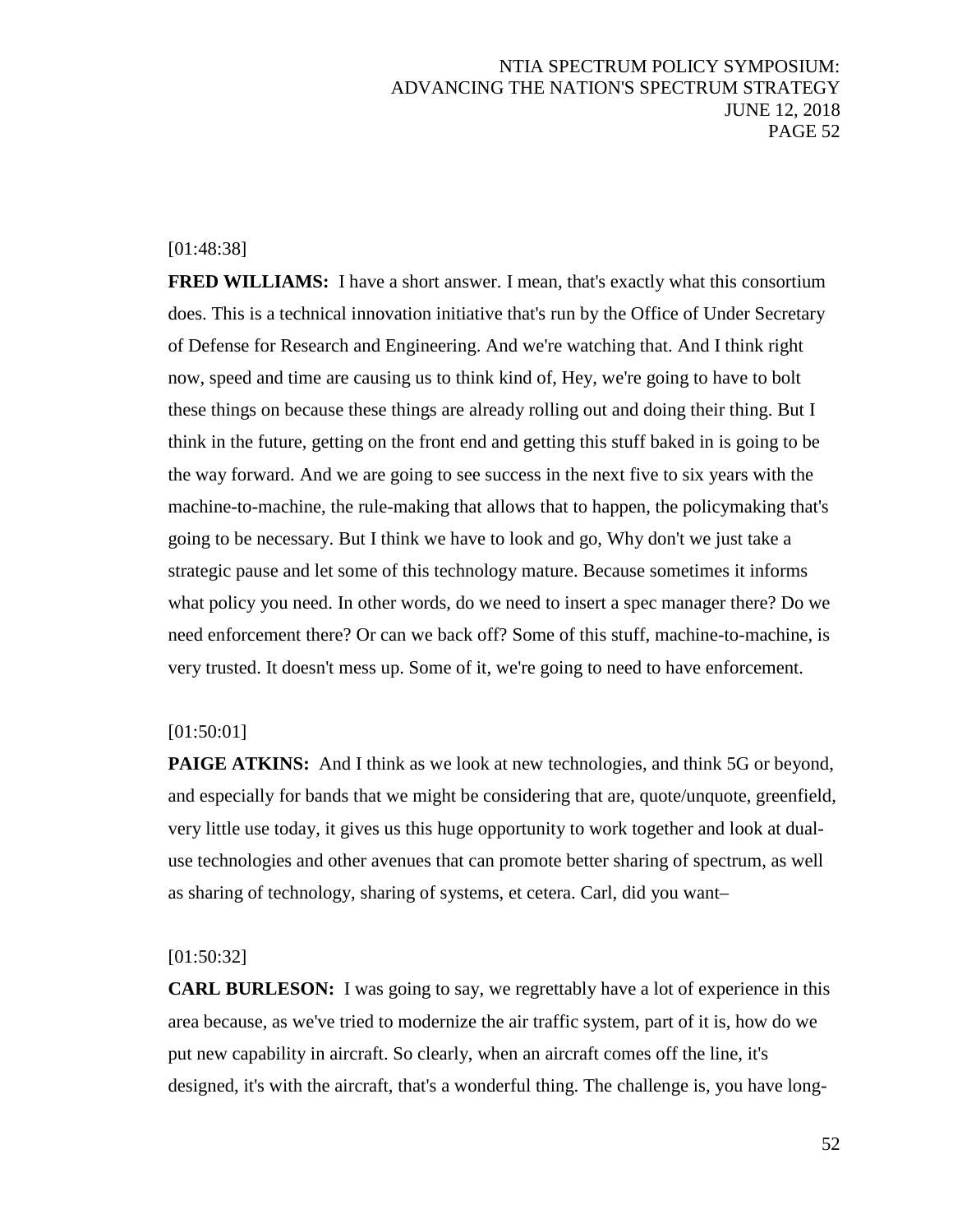lived assets that operate 30-plus years on the commercial side and you have general aviation aircraft that date back to World War II operating in the system. And when you say, We want to equip you with new avionics, it becomes quite a challenge.

# [01:51:08]

So I do think one of the things that we've tried to work through is, in different users, how they're going to use the system, about what is the requirements they may need and have in that retrofit question. Because again, if you're a general aviation aircraft and you're going to be flying in what we call visual conditions out in the middle of Montana, it probably is not as important if you're a general aviation aircraft flying around New York City in terms of the kind of avionics you have.

### [01:51:35]

And so, in thinking about the retrofit question, part of it may be just defining what are the requirements for this system to work, and can you do it in a way of sort of spiral, incremental adoption depending on what the needs are in different parts of the system.

### [01:51:51]

**TOM STROUP:** Paige, if I could add, having run the company that developed sensingbased sharing technology, it is far easier to be able to identify the characters of a known entity. So it's far easier for new entrants to be able to develop their system, to be able to share with the incumbents, than for incumbents to go back and try and retrofit their system. So I think building to share is definitely a policy that should be examined closely as we move into a greater sharing environment.

**PAIGE ATKINS:** Thanks, Tom. Rachael, did you have something?

### [01:52:24]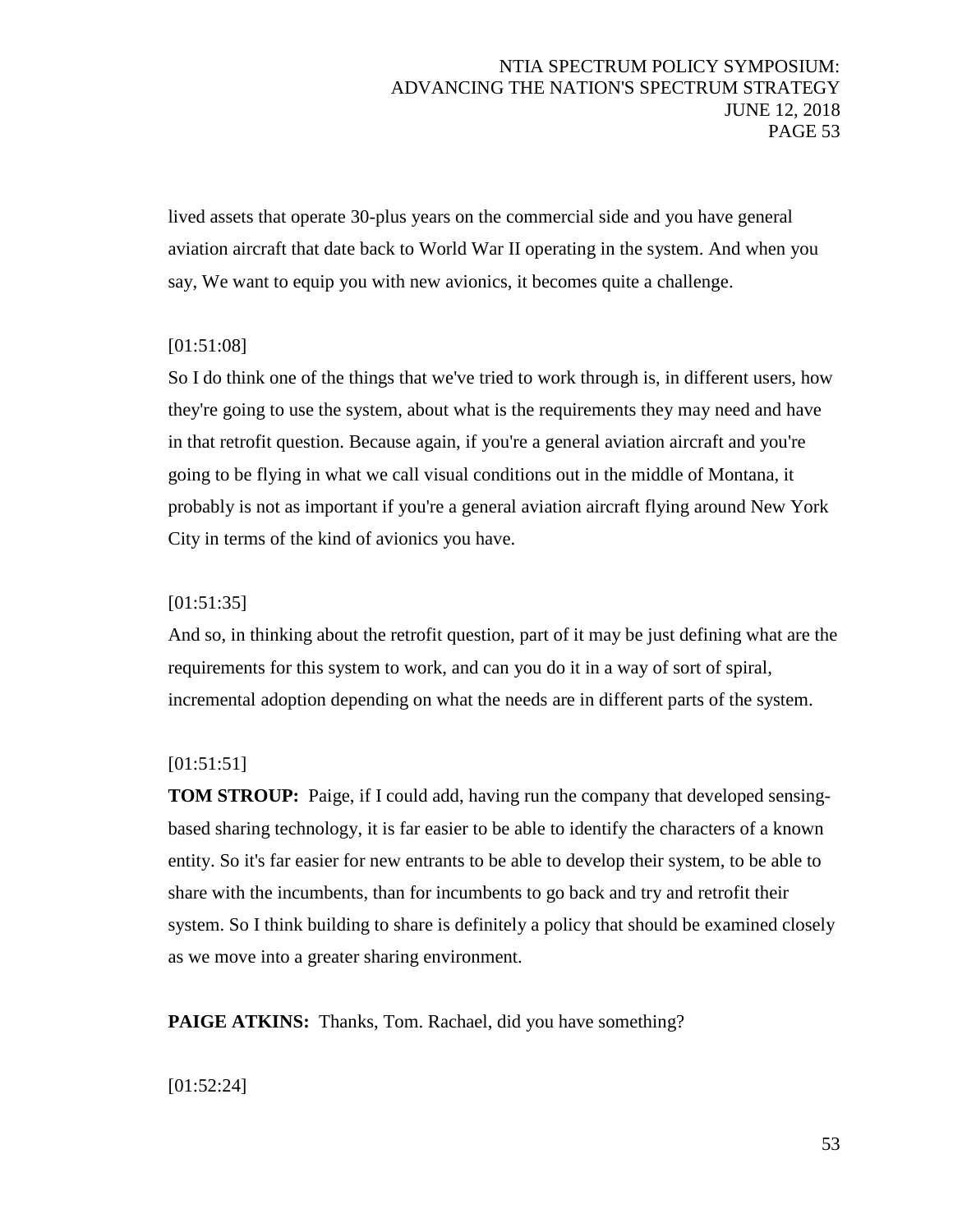**RACHAEL BENDER:** I just wanted to add from the FCC perspective. For a long time, we've been looking for clearing for exclusive use. And that's still a goal of ours. But there's not a lot left. So we're going to have to go with these types of sharing-from-thebeginning ideas and regimes, and that's the way we're going to be able to get more spectrum as we balance with our federal and non-federal partners. And so, I think that we don't have a choice. We're going to be doing that going forward. Again, it's part of that all-of-the-above approach. We can clear where we can clear, and we can try to share where we can share. Those are all tools that we need to look at. For instance, in the Frontiers proceeding last week, we have some bands that were teeing up for potential clearing; we have some bands that were teeing up for potential sharing. And how do we get those coordination mechanisms right in each of those bands based on their unique characteristics.

**PAIGE ATKINS:** Thank you.

#### [01:53:28]

**DAVID POWER:** I would add we're moving in that direction, right? I think softwaredefined radio is a move in that direction. Even spectrum access systems are a move in that direction where you're contemplating sharing as you design these things. But then they also do come with challenges. If every car has to stay in its lane, you're going to have fewer accidents than if cars have permission to be moving back and forth. But that's what makes it fun. [laughter]

**PAIGE ATKINS:** That's it, Tom. Questions in the back?

**Q:** Dale Hatfield from University of Colorado. I'm very interested in this notion of the national spectrum strategy. But it seems to me that the rules that are developed to provide increased sharing, high dynamic and even bilateral sharing are not worth much unless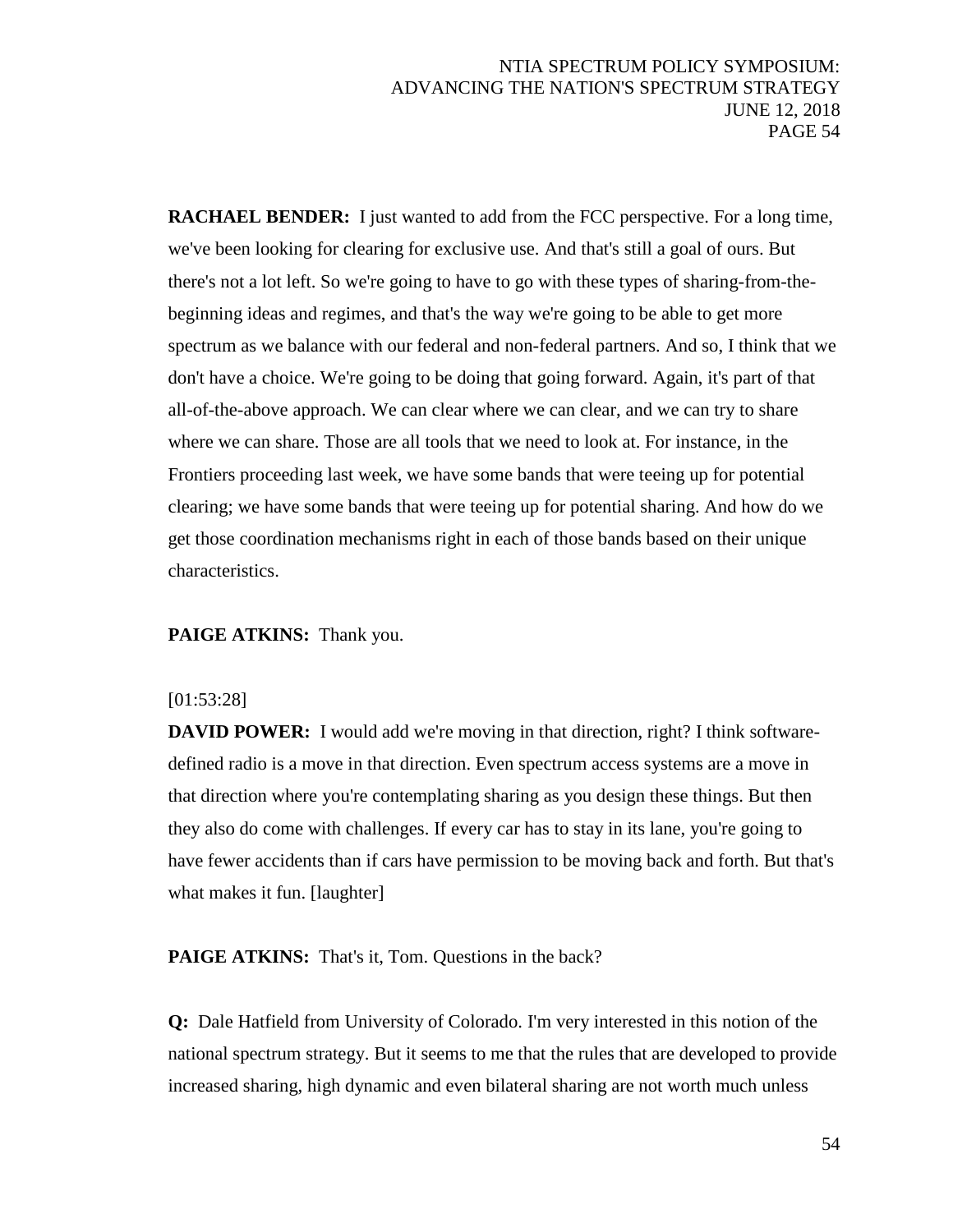you have a very effective enforcement strategy. And what I was curious about, especially one of the things that worries me, as many of you know, is deliberate jamming and deliberate spoofing. I was sort of curious as to how you feel that in the national spectrum strategy, what the strategy might look like in terms of making enforcement. Because without enforceable rules, you kind of might not even need– I mean, the rules depend upon enforcement. And I was just curious about your thinking in that area.

### [01:54:59]

**KELSEY GUYSELMAN:** Yeah, I think that's an excellent point, and I think that's something of significant concern. Because as we have a more and more crowded spectrum environment, I think enforcement becomes more and more important. And so, obviously, I think the FCC and their enforcement bureau and their role in that will become more and more critical as we start thinking about these things. And I think, as Tom pointed out, when you have sharing, you start getting more complicated, too. And so, it's certainly a consideration that I think we will have to account for as we move forward, and it's something that I think the FCC in particular will have a leadership role in.

#### [01:55:36]

**RACHAEL BENDER:** Yes, our enforcement bureau will be the cop on the beat, but I think it's also important that, as we set up any sharing regime, we kind of set out the clear guidelines up front and work with, if we're sharing with our federal partners, what are their specific risks? What can we be looking for? What can we try to guard against right off the bat? And that goes to Jennifer's question, how can we set this up from the beginning to make it work as best as possible? So then our enforcement bureau can come in on the back end and make sure everything is running smoothly. But if we lay out those rules of the road in the beginning, everybody kind of knows what lane they're supposed to be in. See? We can bring it all back together. [laughter]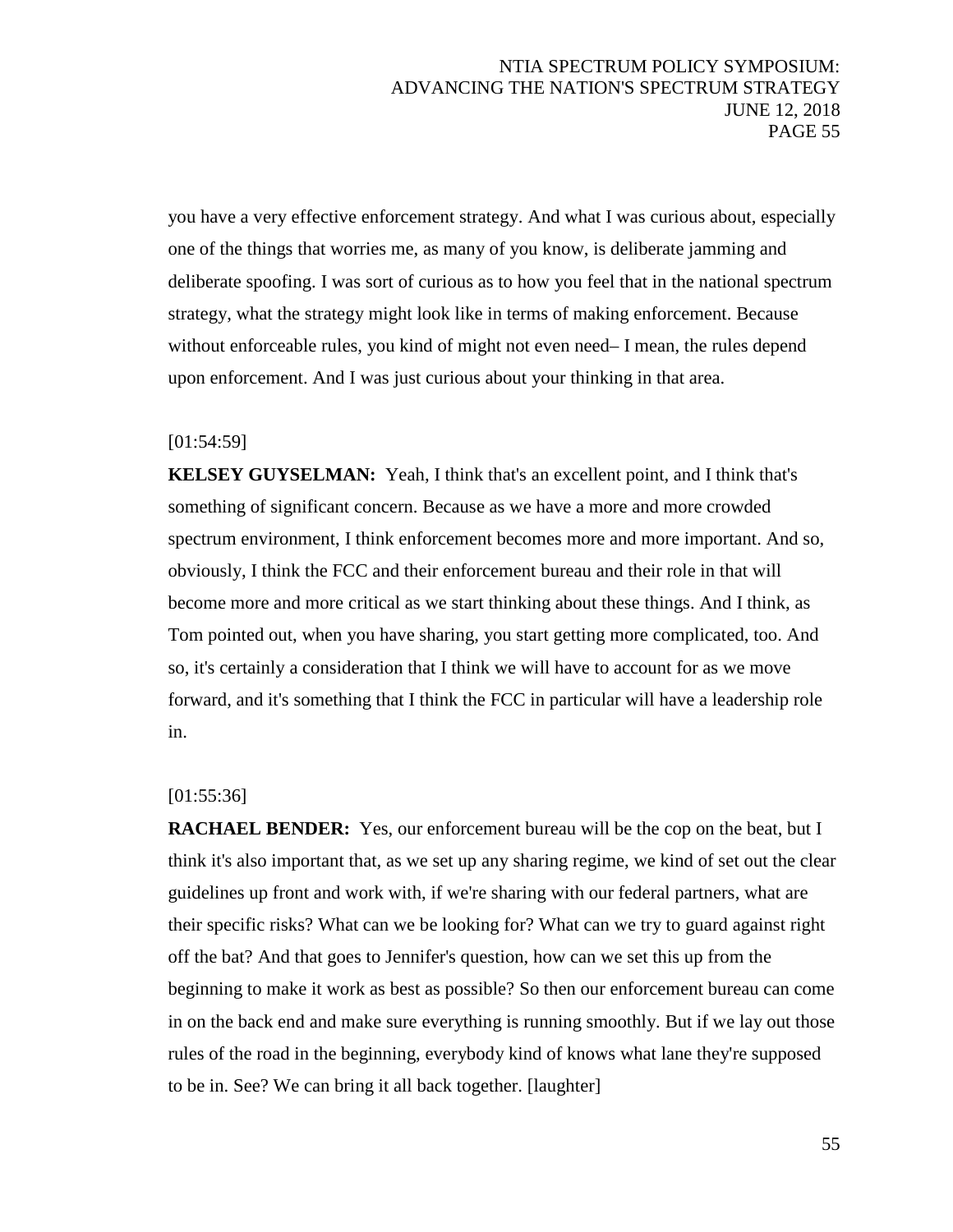### [01:56:23]

**PAIGE ATKINS:** And I think in our vernacular, we've moved to a new acronym. That shouldn't surprise anybody. And it's "interference, prevention, detection and resolution," I believe is the right– so, IPDR. When you talk about enforcement, a lot of folks have a particular idea of what enforcement is, particularly traditionally what it is. But the whole idea is, as we move to these greater sharing environments, particularly more dynamic environments, how do you make sure you build in resilience to prevent interference from occurring in the first place. But if something happens, you have to detect and resolve it very quickly. And this goes back to the idea of certainty. You have to understand that it will be a certainty that you can remedy situations that arise.

# [01:57:13]

So a critical component to any strategy, in my personal opinion. In terms of your jamming questions, Dale, I think we're all concerned with potential intentional activity or disruption. But you can get similar effects with unintentional disruption as well. And again, the more we can build resilience into our technologies, our systems, our infrastructures, we'll be better off all the way around.

Did anybody want to add? Carl?

#### [01:57:47]

**CARL BURLESON:** So just back on the enforcement question, because again, speaking as an agency that has a lot of experience that has a lot of experience in this, about 20 years ago, or a little bit longer, we actually changed how we were going about it. Because again, what we saw was the traditional enforcement pattern was not going to work given the pace of accidents and the growth of aviation. And so, we went about changing the paradigm where we actually invited industry in and had conversations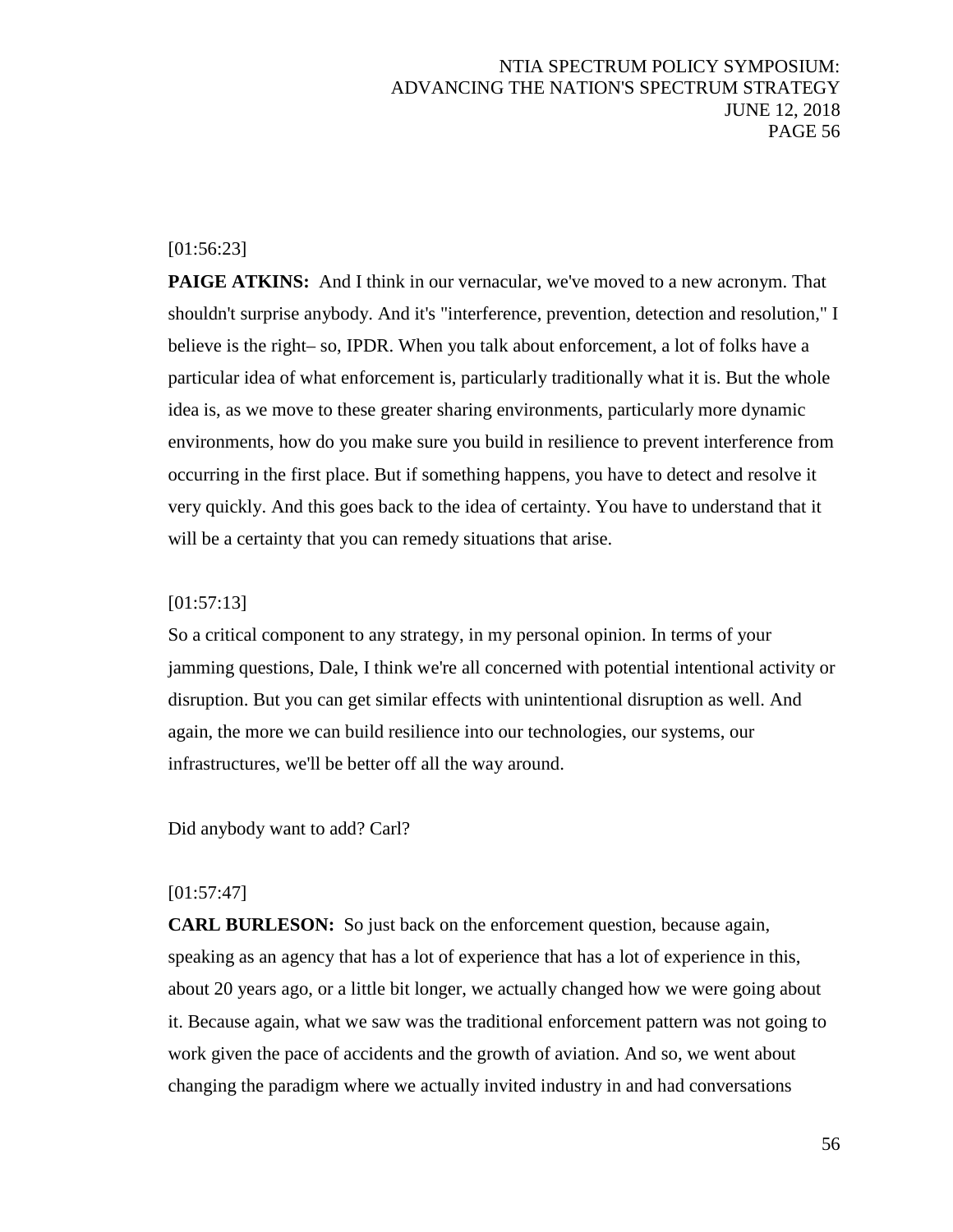where they were sharing what the risks were that we would have never seen if we had kept the traditional enforcement paradigm. And our focus was, how do we ensure compliance? How do we ensure that risks are dealt with and addressed as quick as possible? Sometimes rule-making, sometimes just from voluntary action of the industry. But the whole point was to get the safety achieved.

### [01:58:42]

And again, what we've been able to do is, in the last nine years, we've only had one fatality, one tragedy recently in the Southwest Airlines. But again, think about that. Nineand-a-half years without a commercial fatality because of this approach where, again, we went away from just simply the enforcement. And again, not that enforcement is stopped; I mean, in the last three years we've issued 75 million in civil penalties. So if you can't comply or if you're unwilling to comply, then we come after you hard.

### [01:59:10]

But the point is, it's not simply enforcement, but how do you create a dialogue in this area where industry is coming with the government to identify risk on an ongoing basis on the different technologies and the different– and the issue is, as you have this common dialogue, you'll see that different companies, again, will have the same issues.

### [01:59:29]

So again, I'm not sure exactly how the paradigm would work here, but I do think it's at least worth exploring just because we've been able to– and again, I think this model is now trying to be adopted in the medical world and other worlds, trying to not focus so much on enforcement after the fact, but how do I get compliance to take care of the risk.

**PAIGE ATKINS:** Thank you. We have time for one more question. And actually, let's do two because Carl's been very patient, waiting for the mic.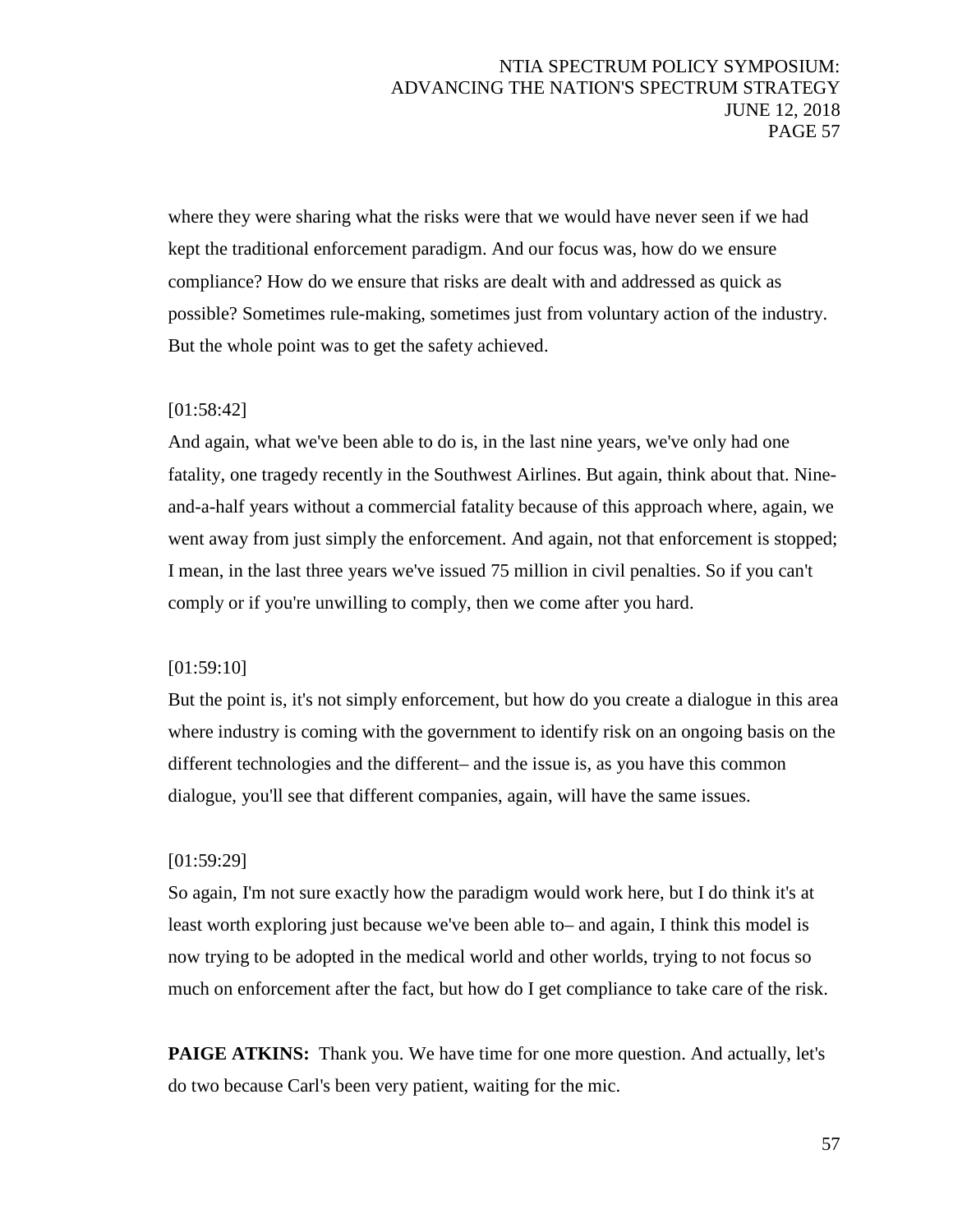# [02:00:00]

**Q:** Howard Buskirk again. I thought I should ask the question of Kelsey, since David Redl specifically said "you should ask Kelsey this question." But are there differentiators between where the Obama administration was on spectrum and this administration? I will point out that Tom Wheeler, the former FCC chairman, talked a lot about an all-of-theabove approach on spectrum. But I'm just wondering, in sharing, for example, are there nuances? Thanks.

### [02:00:30]

**KELSEY GUYSELMAN:** I think generally speaking, I don't view spectrum as a partisan issue. This is something that we've all embraced, and I think that there are a lot of technical considerations and conversations around this. I think one of the things that has shifted since the last administration, and much of this is due to new developments in technology, is a shift away from specific, targeted number goals and things of that nature. And a lot of that is, again, because of the way that we're talking about spectrum when you're looking at things like Spectrum Frontiers and Spectrum Horizons. The amount of spectrum that's being freed up in those proceedings along is just so massive compared to what we were talking about eight years ago.

### [02:01:11]

And so, I think that's one of the biggest shifts. And I think as we've discussed today, there's fewer and fewer opportunities for just outright clearing and reallocation for exclusive use. And I think that's something that we're going to have to pivot and really focus on, how to make use of what we have and to move quickly to get to those goals. And I think that while there are still bands that can be cleared, those are going to be both expensive and probably take a significant amount of time. And given just the pace at which we're moving with wireless, it's really important that we act quickly. And in many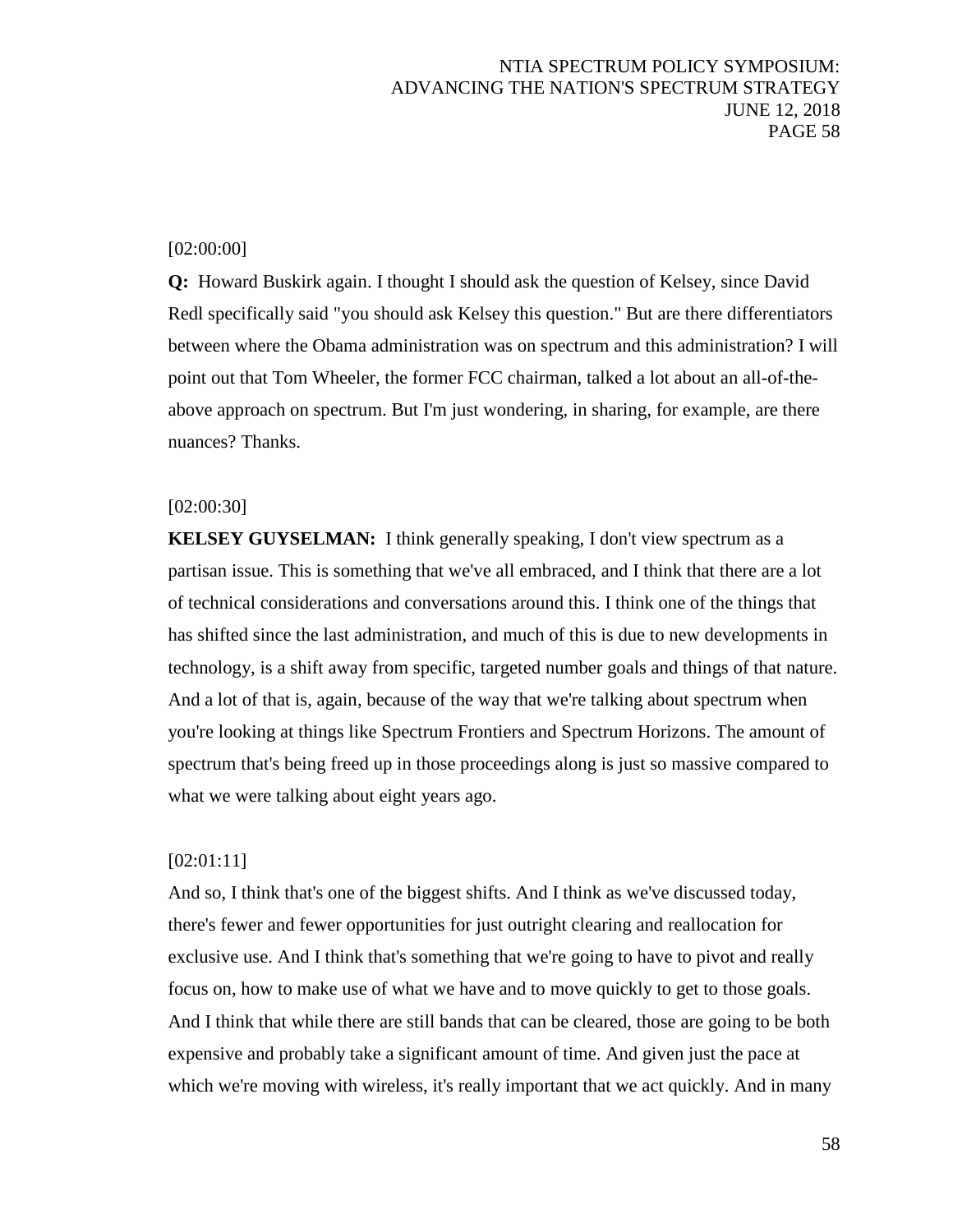instances, sharing is going to be the way to get to those goals and use spectrum as quickly as possible.

# [02:01:54]

So I think that's probably the biggest difference that I would see. I defer to Tom, if he has any additional thoughts. But I think that we're viewing our actions in many ways as building on the work that's been done in previous years, both under the last administration, but in years prior to that as well. So this is an evolutionary process; it's not about upending or undoing what was done, but, rather, continuing to evolve and address new and emerging technologies.

#### [02:02:28]

**TOM POWER:** As Kelsey said, I think this is a lot more about physics than partisanship. Eight years ago, millimeter wave spectrum was not something we were thinking about. Technology evolved, standards evolved, and suddenly we have these much greater opportunities. So I think it's all moving in the right direction.

**PAIGE ATKINS:** Thank you. Carl? He's been raising his hand for the last 30 minutes.

### [02:02:55]

**Q:** Carl Nevy with Align Science. [?] And I do remember just a few years ago when CTIA and others laughed at 3.5 gigahertz when NTI suggested it. So things are changing very rapidly, and that's a good thing. But my question was, in past reallocations, the approach, even for those reallocations that have been willing to leave behind some systems to stay there long term – whether it's satellite systems in 1750/1780, or the two DoD locations, 1710 to 1755 – those reallocations have always been based on the idea that those staying behind were fixed in place, and the wireless industry was essentially granted maximum flexibility to use the rest of the space in terms of technology, various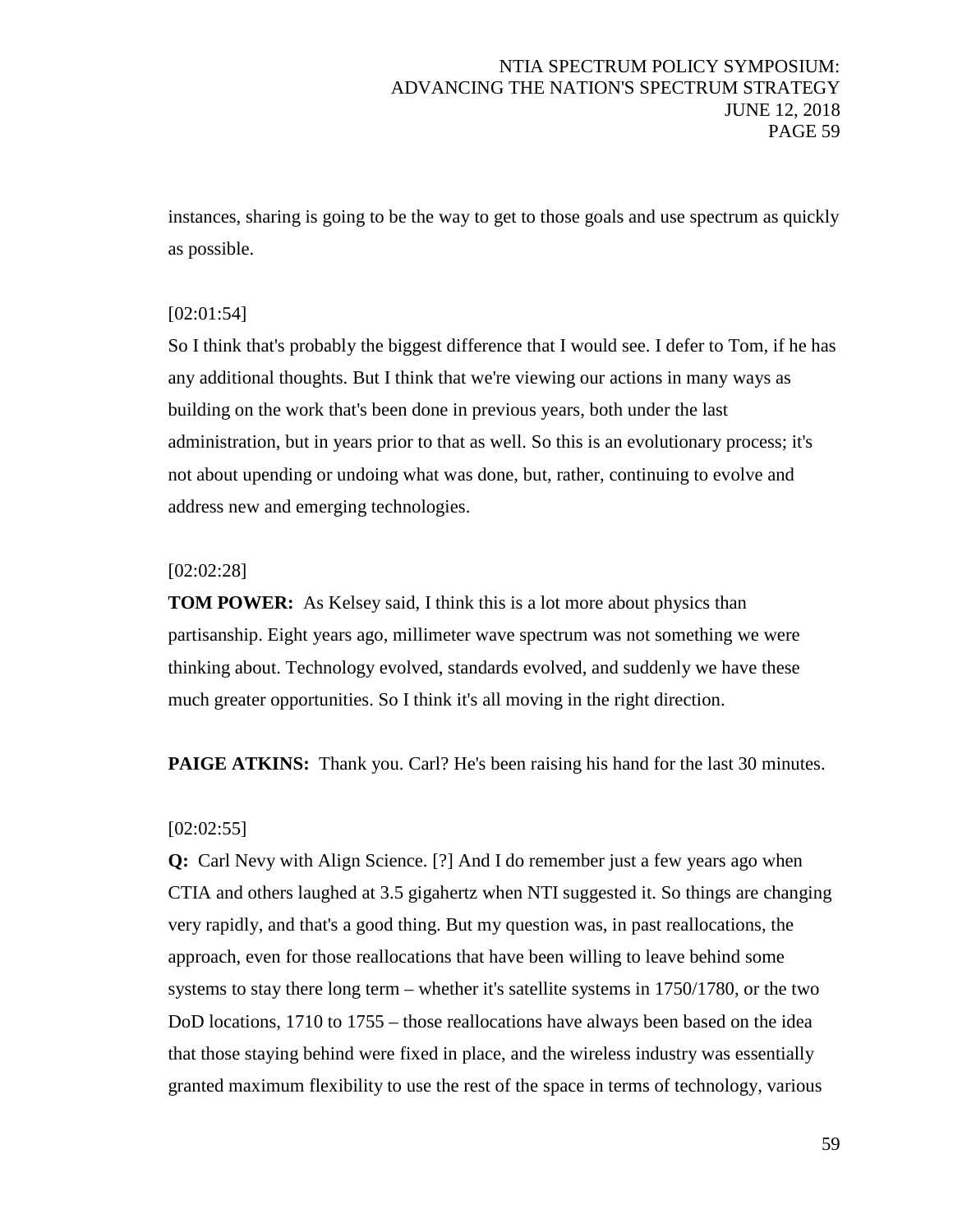choices, aggregating areas, and so on. As we look to the future, is there a regulatory construct that the wireless industry can accept, that accepts changing needs of the satellite industry and the government in remaining in these bands? Is there a process or a structure that we can actually foresee where those groups can continue to grow and change and evolve even staying in the bands that the wireless industry seeks to enter?

### [02:04:31]

**TOM POWER:** I'm sure the answer is yes. [laughter] But it's almost 11. That's a huge question. I think the one thing we keep saying up here is that there's a lot we still don't know. The one thing we do now is that constructs are changing. So something like that? Yes. We haven't defined it; we're nowhere close to defining it yet.

**PAIGE ATKINS:** Fred, did you want to say something?

### [02:05:04]

**FRED WILLIAMS:** I do. I'm not going to answer it, but I think it's important to give a couple examples. Look at what we're learning in 1695 to 1710 right now. We started that with exclusion zones, that turned into coordination zones because the service providers brought a technology in. So we accepted that. But to his point, we're locked in there because of lifecycles of satellites. But the system doesn't allow for me to flex my mission.

#### [02:05:43]

For example, if I had to go under BRAC or whatever, maybe I do have a location change where I need to move those assets, that is like a non-starter in the negotiations with the satellite providers, or with the mobile broadband.

The other thing is, what if the Europeans launch a satellite? We may not get an assignment in this country, but they're launching L-band satellites in Europe and we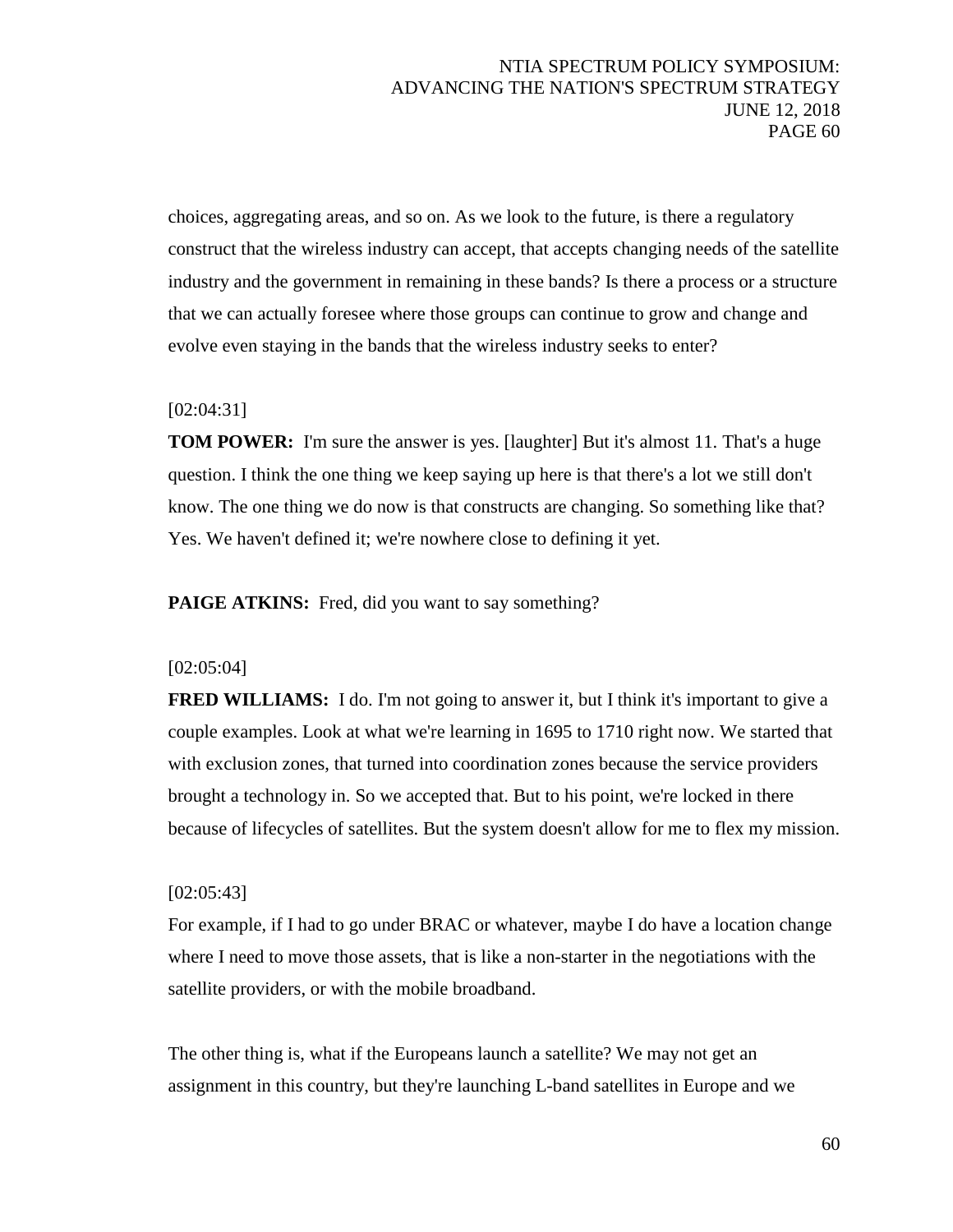would like to catch that data. This is where DoD and NOAA are going to be in lockstep, to say, "Hey, don't lock us down; we need to flex mission." At least allow for the negotiation to happen. And this is kind of greenfields and frontiers, right? We shouldn't do an all-rush to Oklahoma and do a land grab. If you do and you got there first and you got some important, great, but just don't lock everybody else out. That is not leading the world in 5G. I would argue, if we could show the world a model where industry and federal government share in a bidirectional manner and sell that abroad, that works.

### [02:07:02]

**PAIGE ATKINS:** And I would say that I think this is one of the most significant challenges we have, is how do we address, I'll say, flexible access for new entrants and incumbents so they can evolve and grow over time. And do it effectively with the certainty that both sides need to make it happen. So I do think that's one of the most significant challenges that we need to come together and address.

### [02:07:29]

So I'm going to have to wrap up for today. I want to thank everybody for coming. We're going to close the panel and symposium for this morning. Really appreciate your questions and perspectives throughout, particularly the panel members. Thank you again for coming. It just shows the wealth of experience and breadth that we have addressing this problem. Because it is a hard one, but an important one, it will take all of us coming together in a collaborative way to address effectively.

### [02:08:03]

I also wanted to in particular thank Secretary Ross for joining us today and underlining the importance of spectrum for our entire economy and for the future of US technology leadership. And of course, thanks to my boss, Assistant Secretary Redl, for his leadership and vision in convening this august group to start having an important conversation and